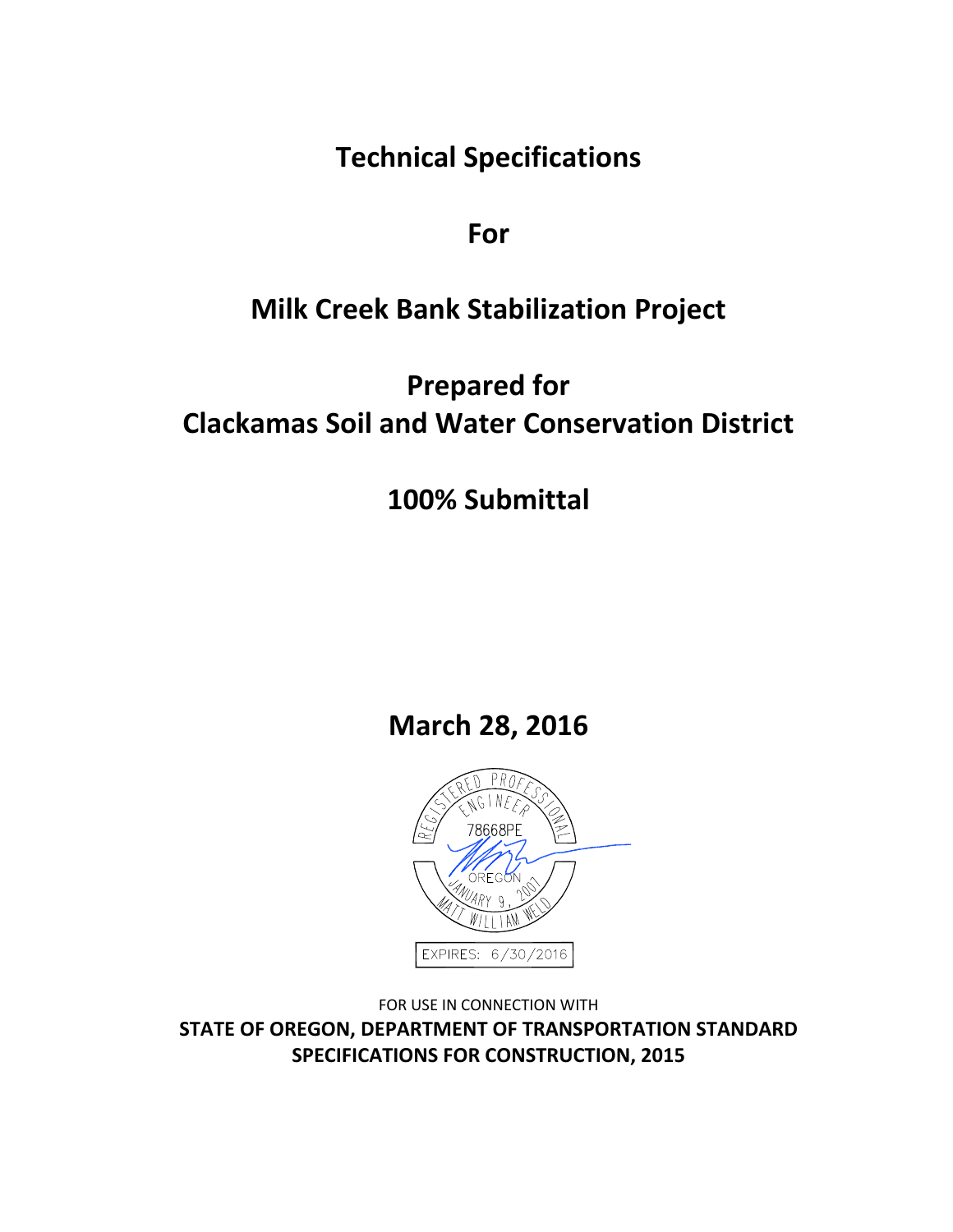### **Milk Creek Bank Stabilization Project Technical Specifications 100% Submittal**

### **Table of Contents Page 1**

#### **Section No. Title**

| 015713.01Fiber Roll              |  |
|----------------------------------|--|
|                                  |  |
|                                  |  |
|                                  |  |
|                                  |  |
|                                  |  |
| 313519.16Slope Protection Fabric |  |
|                                  |  |
|                                  |  |
|                                  |  |
|                                  |  |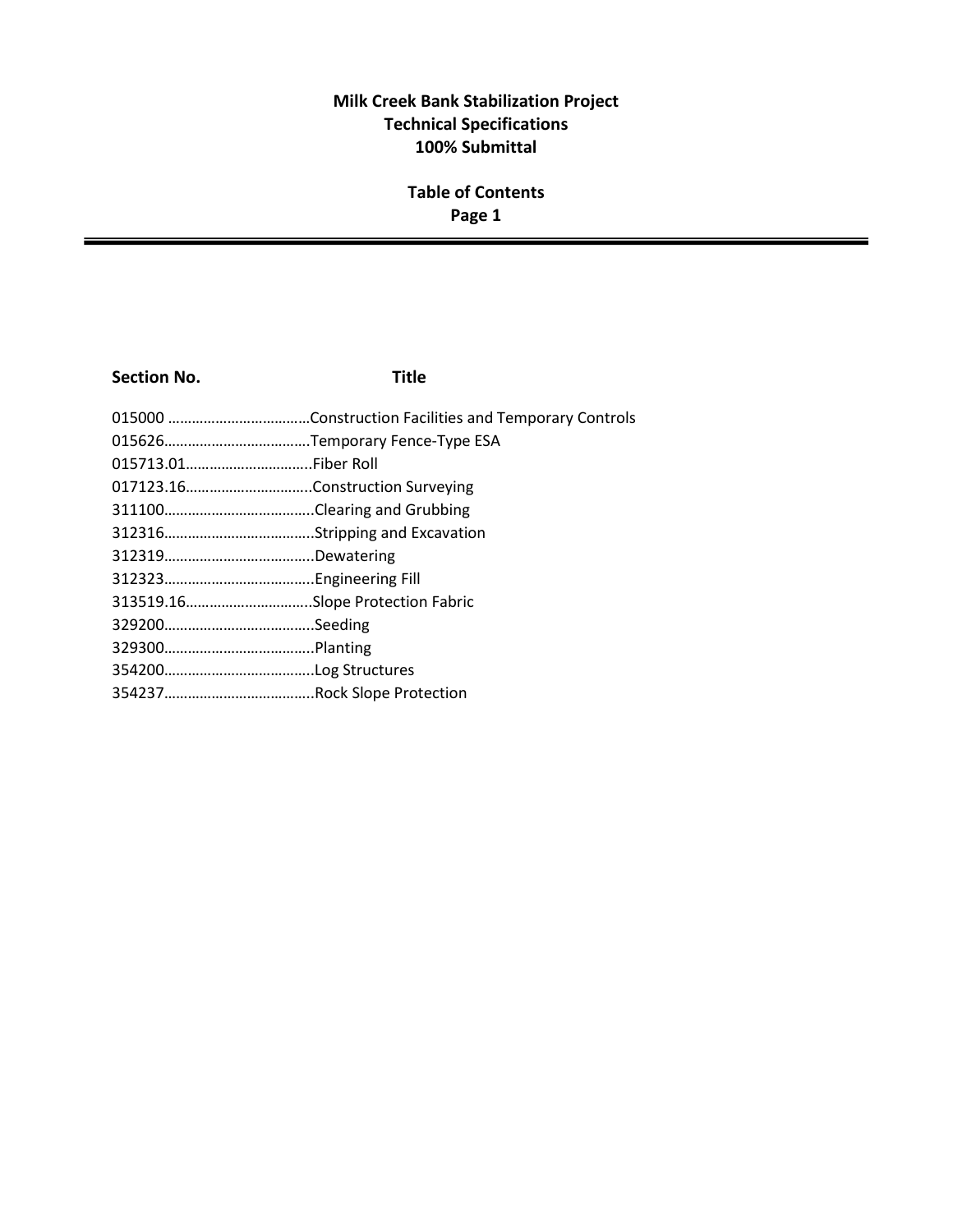#### **INDEX SECTION 015000 MOBILIZATION**

### <span id="page-2-0"></span>Paragraph

#### Page

| $\mathbf{1}$ . |      |  |  |
|----------------|------|--|--|
|                | 1.1  |  |  |
|                | 1.2  |  |  |
| 2.             |      |  |  |
|                | 2.1  |  |  |
|                | 2.2  |  |  |
| $\mathbf{R}$   |      |  |  |
|                | 3.1  |  |  |
|                | 3.2  |  |  |
|                | 3.3  |  |  |
|                | 3.4  |  |  |
|                | 3.5  |  |  |
|                | 3.6  |  |  |
|                | 3.7  |  |  |
|                | 3.8  |  |  |
|                | 3.9  |  |  |
|                | 3.10 |  |  |
|                | 3.11 |  |  |
|                | 3.12 |  |  |
|                | 3.13 |  |  |
|                | 3.14 |  |  |
|                | 3.15 |  |  |
| $\mathbf{A}$ . |      |  |  |
|                | 4.1  |  |  |
|                | 4.2  |  |  |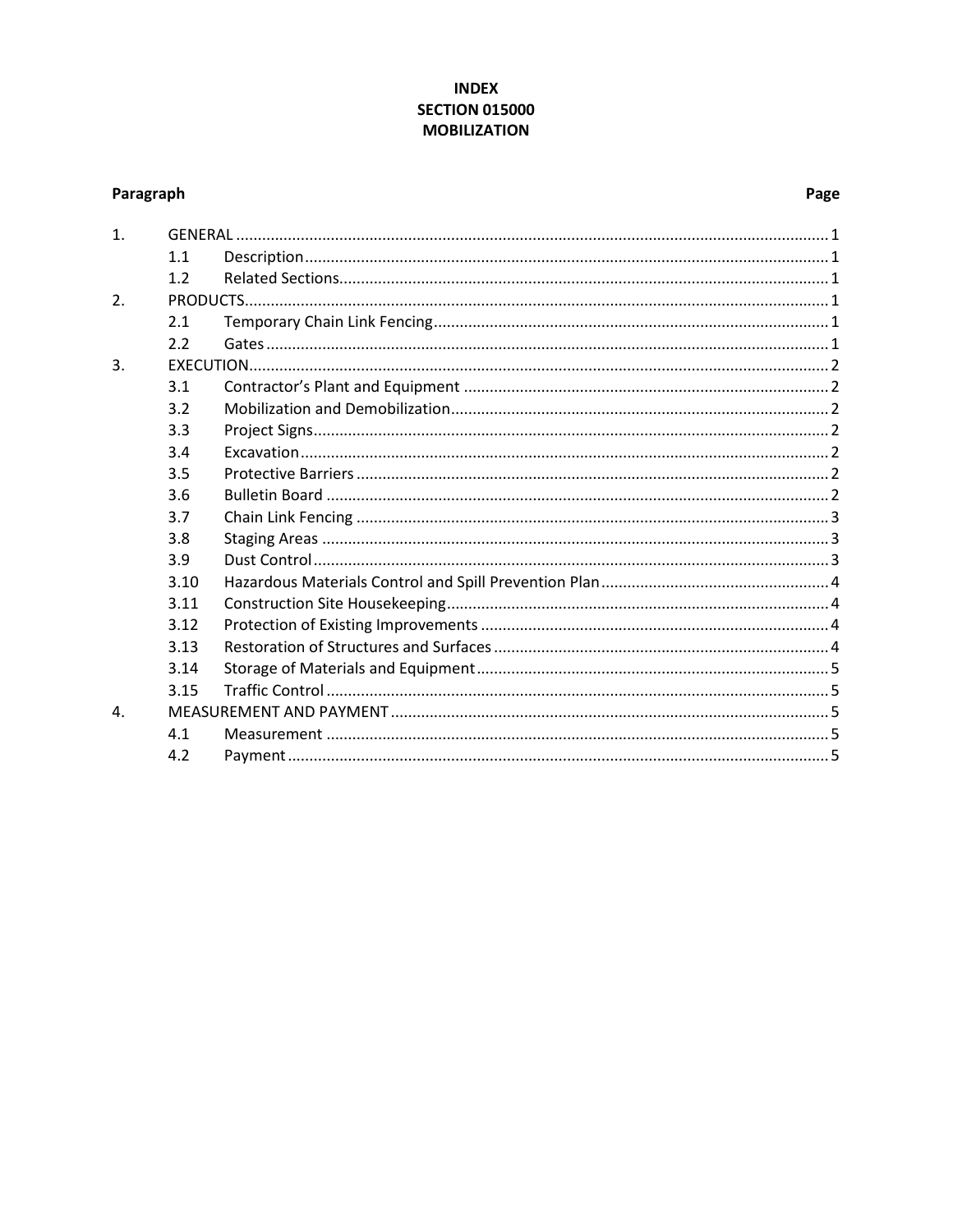### **SECTION 015000 TEMPORARY FACILITIES AND CONTROLS (a.k.a. Mobilization & Demobilization)**

#### <span id="page-3-1"></span><span id="page-3-0"></span>**1. GENERAL**

#### **1.1 DESCRIPTION**

- A. The work covered by this section consists of the construction facilities and temporary controls, including mobilization and demobilization, as specified, as shown on the Drawings, or as otherwise directed by the Engineer. Work includes traffic control, temporary fencing – type ESA, tree protection, temporary chain link fencing, and erosion control items not specifically addressed under other pay items.
- B. Mobilization shall consist of preparatory work and operations, including, but not limited to, those necessary for the movement of personnel, equipment, supplies, and incidentals to the site; for the establishment of all offices, and other facilities necessary for work on the project; and for all other work and operations which must be performed, or costs incurred prior to beginning work, on the various items on the project site.
- C. Demobilization shall consist of work and operations necessary to disband all mobilized items and cleanup the site. The removal of all temporary crossings, ramps, access ways, roads, signs, and fencing; dewatering facilities; and temporary facilities or works, and the restoration of surfaces to an equal or better than existing condition shall also be included as part of demobilization.

#### <span id="page-3-2"></span>**1.2 RELATED SECTIONS**

1. Section 015626, Temporary Fence – Type ESA

#### <span id="page-3-4"></span><span id="page-3-3"></span>**2. PRODUCTS**

#### **2.1 TEMPORARY CHAIN LINK FENCING**

- A. Unless otherwise indicated, type of temporary chain link fencing shall be Contractor's option. Following types are acceptable:
	- 1. New materials or previously used salvaged chain link fencing in good condition.
	- 2. Posts: Galvanized steel pipe of diameter to provide rigidity. Post shall be suitable for setting in concrete footings, driving into ground, anchoring with base plates, or inserting in precast concrete blocks.
	- 3. Fabric: Woven galvanized steel wire mesh. Provide in continuous lengths to be wire tied to fence posts or prefabricated into modular pipe-framed fence panels.

#### <span id="page-3-5"></span>**2.2 GATES**

- A. Provide personnel and vehicle gates of the quantity and size required for functional access to site.
- B. Fabricate of same material as used for fencing.
- C. Vehicle gates: minimum width of 20 feet to allow access for emergency vehicles. Capable of manual operation by one person.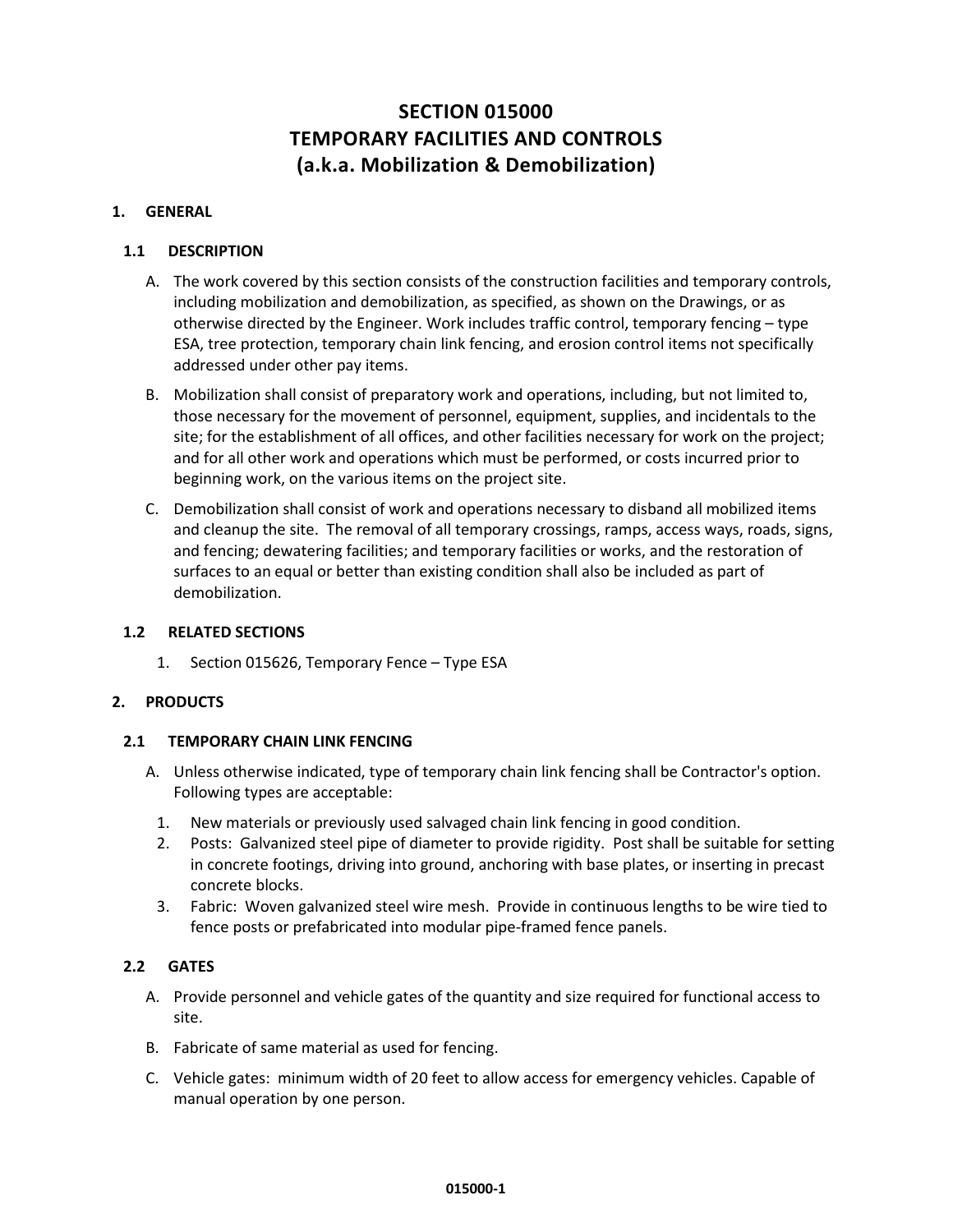#### <span id="page-4-1"></span><span id="page-4-0"></span>**3. EXECUTION**

#### **3.1 CONTRACTOR'S PLANT AND EQUIPMENT**

- A. Security. Contractor shall, at all times, be responsible for security of their plant and equipment. Owner shall not be responsible for missing or damaged equipment, tools, or personal belongings.
- B. Construction Power and Communication Facilities. Contractor shall be responsible for providing sufficient electrical power and communication facilities to construct the work.
- C. Storage Facilities.
	- 1. Provide storage facilities for the protection of materials and supplies from weather, and shall keep the facilities clean and in proper order at all times.
	- 2. Provide a storage area for lubricants, oils, and hazardous materials with sufficient means to contain spills. Facilities, handling, and any required cleanup will comply with all current local, state, and federal standards. Petroleum products stored on the site shall be secured from vandalism.
- D. Sanitary Facilities. Maintain adequate toilet facilities at or near the work site.
- E. Solid Waste Handling. Provide sufficient solid waste handling facilities to maintain site in a clean, orderly condition.
- F. Water. Contractor shall provide all water necessary for construction and maintenance as specified.

#### <span id="page-4-2"></span>**3.2 MOBILIZATION AND DEMOBILIZATION**

A. General. Perform mobilization and demobilization activities in accordance with the Drawings, and as specified.

#### <span id="page-4-3"></span>**3.3 PROJECT SIGNS**

A. General. Erect project, safety and hard hat signs at each work site within five (5) days after commencement of work at that site.

#### <span id="page-4-4"></span>**3.4 EXCAVATION**

A. The Contractor, and any subcontractor, is required to notify U.S.A. forty-eight hours in advance of performing excavation work, by calling the toll free number (800) 642-2444.

#### <span id="page-4-5"></span>**3.5 PROTECTIVE BARRIERS**

- A. Protective barriers shall be erected around sensitive areas as designated on the Drawings or as directed by the Engineer. Barriers shall be constructed using bright orange plastic safety fencing (type ESA), per Section 015626, Temporary Fence – Type ESA.
- B. Temporary fencing shall be maintained during construction.
- C. Tree Protection shall be erected around trees where standard ESA at the dripline is not feasible, as designated on the Drawings or directed by the Engineer. Refer to the Drawings for Tree Protection Details.

#### <span id="page-4-6"></span>**3.6 BULLETIN BOARD**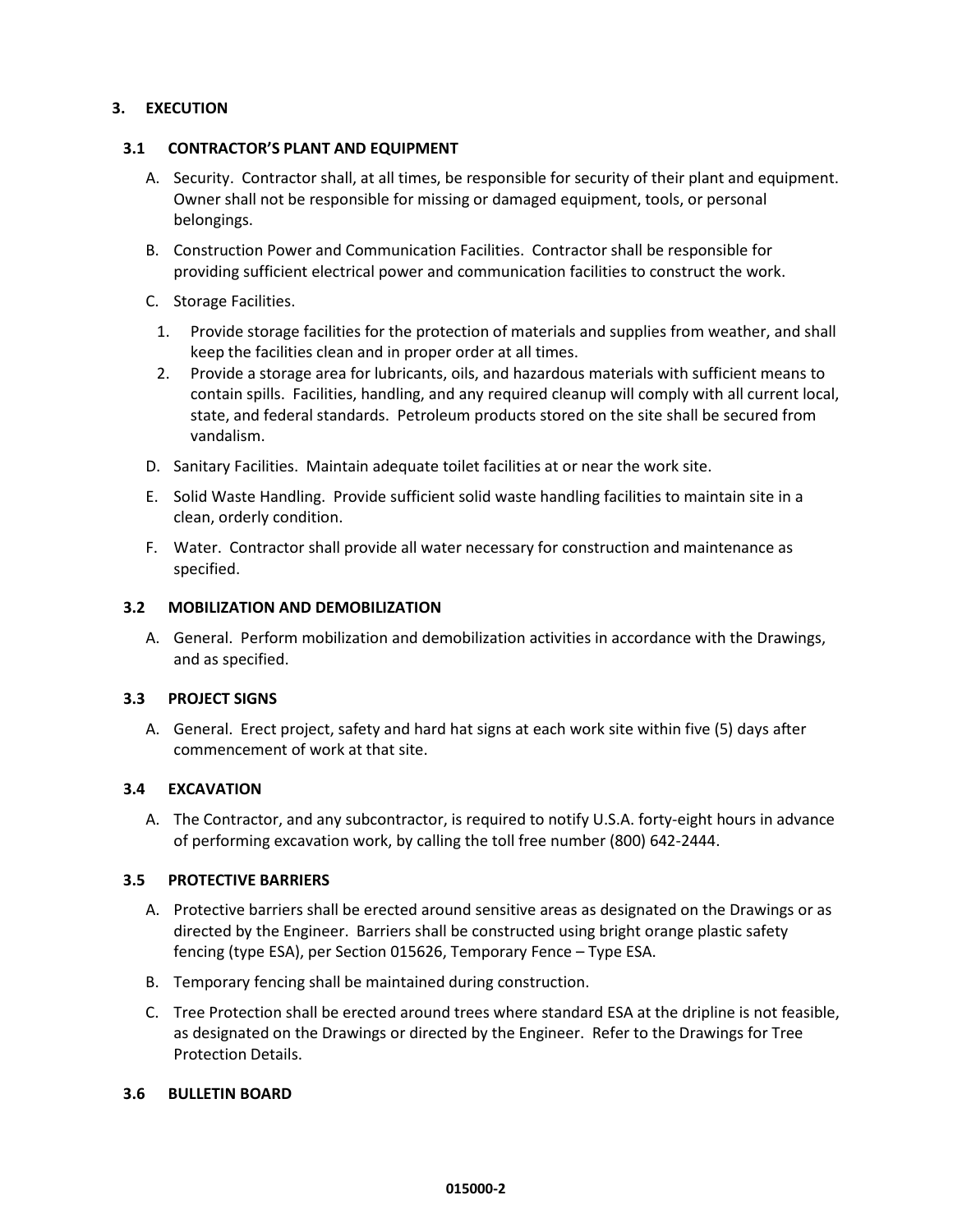A. Provide a bulletin board at the project site, or in a location approved by the Engineer. The bulletin board shall be easily accessible at all times and shall contain wage rates, equal opportunity notice, and other items required to be posted.

#### <span id="page-5-0"></span>**3.7 CHAIN LINK FENCING**

- A. Chain link posts:
	- 1. Space as 10 foot on center, maximum.
	- 2. Drive posts, set in holes and backfill, or anchor in precast concrete blocks.
	- 3. For soft and unstable ground conditions, cast concrete plug around post.
	- 4. Posts over pavement: Use steel post plates or precast concrete blocks.
	- 5. Gate posts: Use bracing or concrete footings to provide rigidity for accommodating size of gate.
- B. Fabric: Securely attach to posts.
- C. Gates: Install with required hardware.
- D. Maintain fencing in good condition. If damaged, immediately repair.
- E. Removal:
	- 1. When Temporary Fence is no longer required, as determined by the Engineer, it shall be removed and disposed of in conformance with the provisions in Section 7-1.13, "Disposal of Material Outside the Highway Right of Way," of the State Specifications, except when reused as provided in this section.
	- 2. Holes caused by the removal of Temporary Fence shall be backfilled in conformance with the provisions in Section 15-1.02, "Preservation of Property," of the State Specifications.

#### <span id="page-5-1"></span>**3.8 STAGING AREAS**

- A. General. Staging areas at the project site are provided for the Contractor's use. By making this area available to the Contractor, the Engineer, and any other person or agency connected with the properties shall in no way be responsible or liable for any activity of the Contractor, subcontractors, or any individual or organization connected with the project.
- B. Alternative Staging Areas. Alternative sites must be acceptable to Owner, and the Contractor must make all arrangements for their use at the Contractor's expense, and in accordance with all local, State and Federal regulations.
- C. Additional Storage Areas. Should the Contractor require space in addition to that available onsite, the Contractor shall make arrangements for storage of materials and equipment in locations off the construction site, and shall provide the Engineer a copy of the letter of authorization for storage from the Owner.

#### <span id="page-5-2"></span>**3.9 DUST CONTROL**

- A. General. The Contractor shall be responsible for the control of dust within the limits of the project at all times. The Contractor shall take whatever steps are necessary to eliminate the nuisance of blowing dust. Responsibility for any damage to property, crops, or orchards from dust caused by the Contractor's operations shall be borne by the Contractor.
- B. Dust Control. Periodically, water or otherwise treat access roads and haul roads, as required to suppress dust. Cover or control water content of earthen materials being hauled, as required to control dust emissions. Cover or otherwise stabilize soil stockpiles to prevent erosion by wind.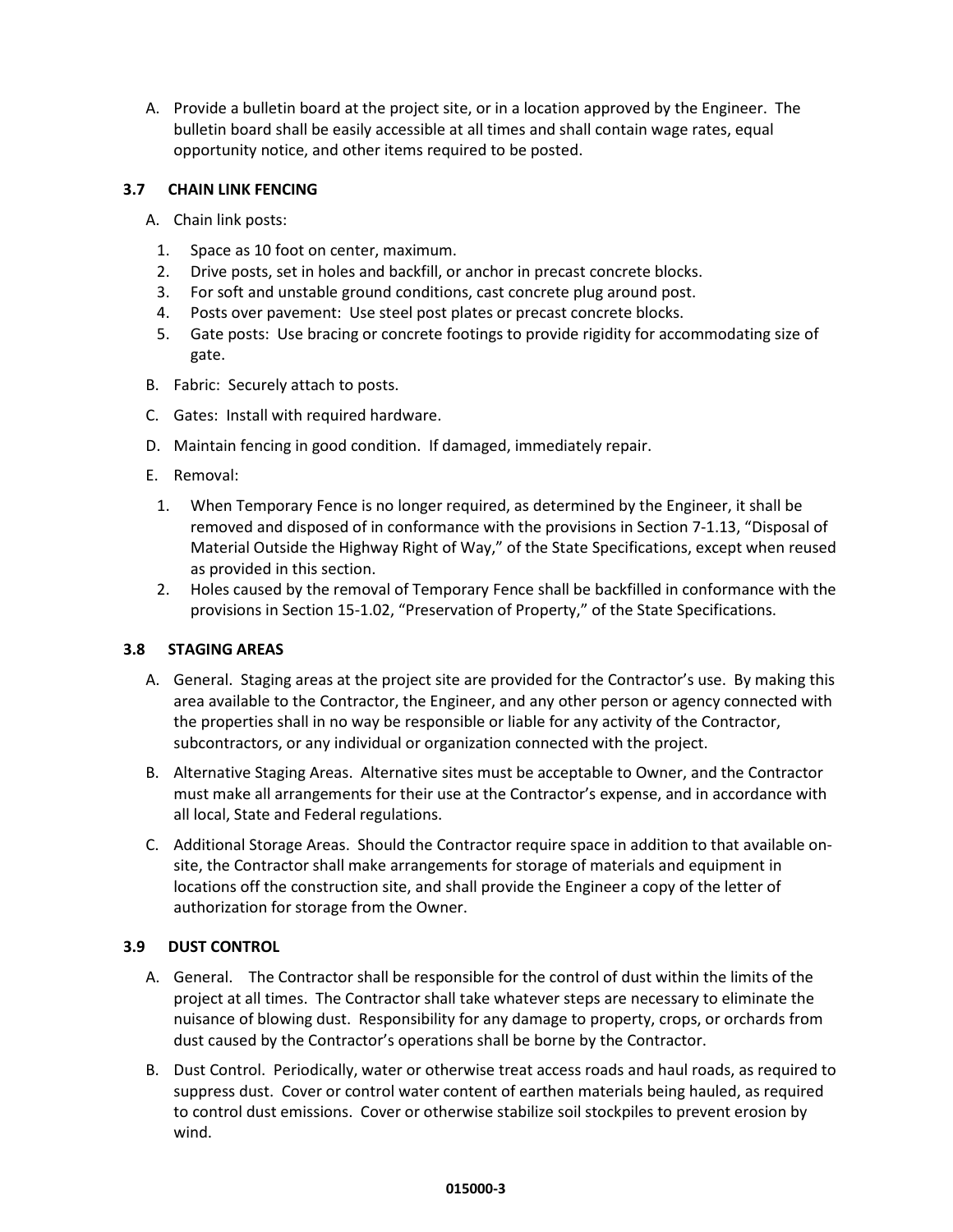C. Cleanup. The Contractor shall keep all streets, roadways, and easements, as well as all ground adjacent to the project site, clean and free of dust, mud and debris resulting from the Contractor's operations. Daily cleanup throughout the project shall be required as the Contractor progresses with the work. Spillage of earth, gravel, concrete, asphalt, or other materials resulting from hauling operations along or across any public street or private driveway or access road shall be removed immediately by the Contractor.

#### <span id="page-6-0"></span>**3.10 HAZARDOUS MATERIALS CONTROL AND SPILL PREVENTION PLAN**

- A. General. Before starting work on the project, the Contractor shall submit for acceptance by the Engineer a Hazardous Materials Controls and Spill Prevention Plan. The Plan shall include provisions for preventing hazardous materials from contaminating soil or entering water courses and shall establish a Spill Prevention and Countermeasure Plan.
- B. Facilities. Provide staging and storage areas for equipment, as required to contain contaminants away from water courses. Provide a contained, locked storage facility for fuels, lubricants, construction chemicals and other hazardous materials and supplies stored at site.
- C. Equipment Maintenance. Clean and maintain equipment to prevent any leakage of fuel and lubricants. Establish a designated equipment refueling area. All fueling and maintenance of vehicles and other equipment and staging area shall occur at least 50 feet from any riparian habitat or water body.
- D. Spills Countermeasures. Isolate work areas during in-water construction activities by using oil containment booms. Maintain a supply of oil booms, sorbent pads and other supplies to contain and clean spills. Contain and cleanup any hazardous material spills immediately and notify Engineer.

#### <span id="page-6-1"></span>**3.11 CONSTRUCTION SITE HOUSEKEEPING**

A. Remove rubbish, trash, and debris from site on a regular basis. Transport and dispose of all rubbish and debris in accordance with all local regulations. Maintain staging area in an orderly manner. Regularly clean mud and debris, resulting from work at the site, from roadways; sweeping and washing construction site sediment tracked onto roadways into roadside ditches is a violation.

#### <span id="page-6-2"></span>**3.12 PROTECTION OF EXISTING IMPROVEMENTS**

A. Existing facilities, utilities, and property shall be protected from damage resulting from the Contractor's operations. Roadways and other improved surfaces shall be protected from damage by vehicles with tracks or lugs. Any damage resulting from the Contractor's operations shall be repaired by the Contractor to the condition which existed prior to the damage, and to the satisfaction of the Engineer, at no additional cost to the Owner.

#### <span id="page-6-3"></span>**3.13 RESTORATION OF STRUCTURES AND SURFACES**

- A. Structures, Equipment, and Pipework. The Contractor shall remove such existing structures, equipment, and pipework as may be necessary for the performance of the work, and shall rebuild, or replace, the items thus removed in as good a condition as found. Contractor shall repair any existing structures that were damaged as a result of the Work.
- B. Roads and Streets. Roadways used by the Contractor for hauling materials, equipment, supplies, etc., shall be cleaned and repaired if the condition of the roadway is damaged, or otherwise affected, due to the Contractor's operations.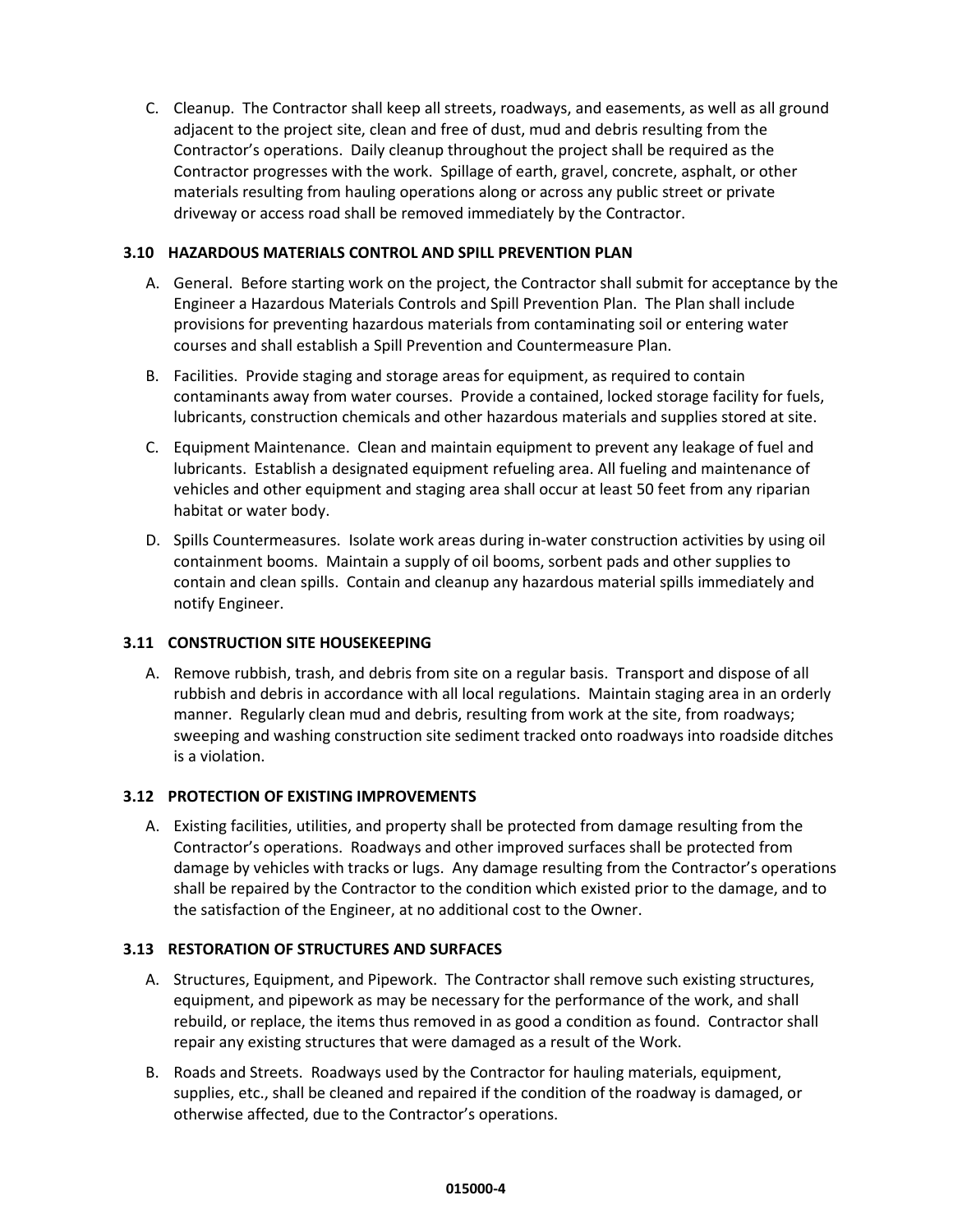- C. Curbs, Gutters, Driveways, and Sidewalks. All curbs, gutters, driveways, sidewalks, and similar structures that are broken, or damaged, by the installation of the work shall be reconstructed by the Contractor. Reconstruction shall be of the same kind of materials with the same finish, and in not less than the same dimensions as to original work. Repairs shall be made by removing and replacing the entire portions between joints or scores, and not merely refinishing any damaged part. All restoration work shall match the appearance of the existing improvements, as nearly as possible.
- D. Cultivated Areas and Other Surface Improvements. All cultivated and natural areas, either agricultural or lawns, and other surface improvements which are damaged by actions of the Contractor, shall be restored, including roadside drainage ditches, as nearly as possible, to their original conditions.

#### <span id="page-7-0"></span>**3.14 STORAGE OF MATERIALS AND EQUIPMENT**

A. Materials and equipment shall be stored so as to ensure the preservation of their quality and fitness for the work. Stores of equipment and materials shall be located so as to facilitate inspection. The Contractor shall be responsible for all damages that occur in connection with the care and protection of all materials and equipment, supplied by the Contractor, until completion and final acceptance of the Work by the Owner.

#### <span id="page-7-1"></span>**3.15 TRAFFIC CONTROL**

- A. General. The Contractor shall be responsible for public safety and traffic control at all times.
- B. The Contractor shall furnish, install, and maintain temporary construction warning signs, flaggers, barricades, and other devices necessary to safeguard the general public and the work, and to provide for the safe and proper routing of all vehicular and pedestrian traffic within and through the limits of the project during the performance of the work.
- C. All work shall comply with ODOT Standard Specifications for Construction "Section 00225- Work Zone Traffic Control"

#### <span id="page-7-3"></span><span id="page-7-2"></span>**4. MEASUREMENT AND PAYMENT**

#### **4.1 MEASUREMENT**

A. Work under this section will be measured for payment on a lump sum basis.

#### <span id="page-7-4"></span>**4.2 PAYMENT**

- A. The lump sum contract price for Construction Facilities and Temporary Controls, also known as Mobilization and Demobilization**,** will include full compensation for the furnishing of all labor, materials, tools, equipment, administrative costs, and incidentals for mobilization; demobilization; and temporary facilities and controls.
- B. Payment will be made under:

Pay Item **Pay Item** Pay Unit Mobilization & Demobilization Lump Sum

**END OF SECTION**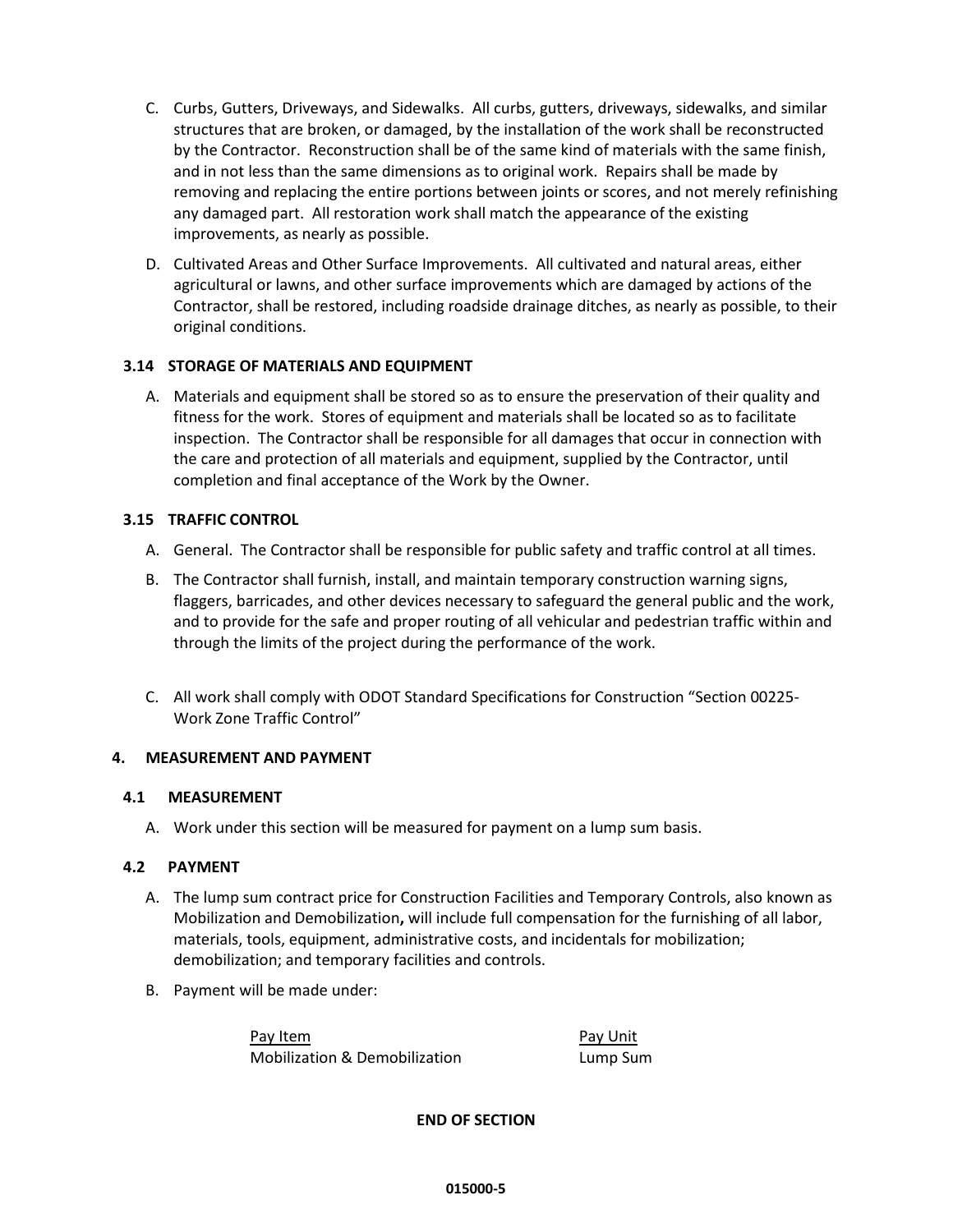### **INDEX SECTION 015626 TEMPORARY FENCE - TYPE ESA**

### <span id="page-8-0"></span>Paragraph

### Page

| $\mathbf{1}$ .   |     |  |
|------------------|-----|--|
|                  | 1.1 |  |
|                  | 1.2 |  |
|                  | 1.3 |  |
|                  | 1.4 |  |
| $\overline{2}$ . |     |  |
|                  | 2.1 |  |
| 3.               |     |  |
|                  | 3.1 |  |
|                  | 3.2 |  |
|                  | 3.3 |  |
| 4.               |     |  |
|                  | 4.1 |  |
|                  | 4.2 |  |
|                  |     |  |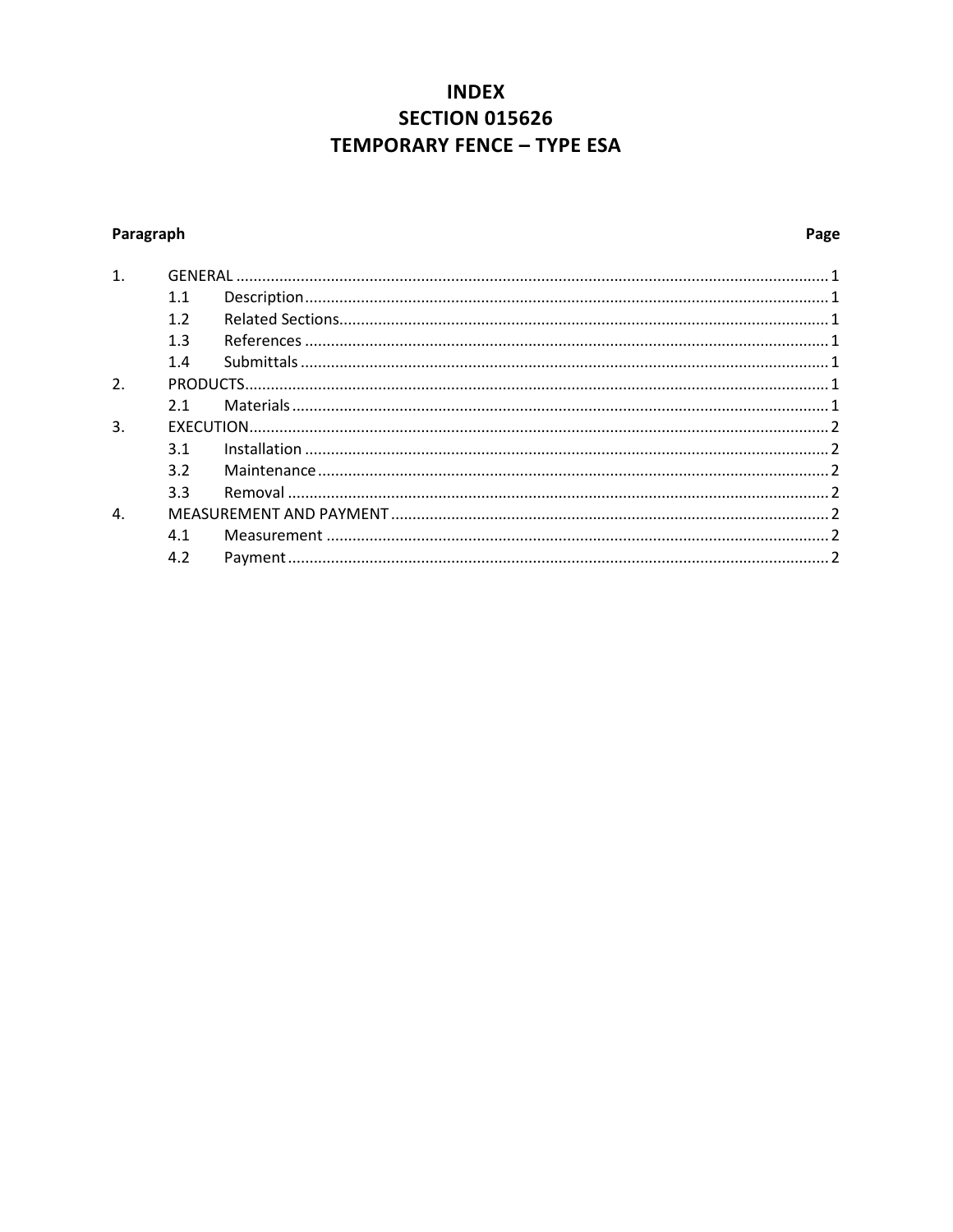### **SECTION 015626 TEMPORARY FENCE – TYPE ESA**

#### <span id="page-9-1"></span><span id="page-9-0"></span>**1. GENERAL**

#### **1.1 DESCRIPTION**

A. Work under this section includes furnishing all labor, materials, equipment, and incidentals to install, maintain, and remove Temporary Fence – Type ESA , as shown on the Drawings, as specified, or as otherwise directed by the Engineer.

#### <span id="page-9-2"></span>**1.2 RELATED SECTIONS**

- 1. Section 015000, Mobilization
- 2. Section 311100, Clearing and Grubbing
- 3. Section 312316, Stripping and Excavation

#### <span id="page-9-3"></span>**1.3 REFERENCES**

A. Oregon Standard Specifications for Construction, Oregon Department of Transportation, current edition.

#### <span id="page-9-4"></span>**1.4 SUBMITTALS**

- A. Submit to the Engineer, for review, the following:
	- 1. Manufacturer's data for proposed fencing fabric.
	- 2. Manufacturer's data or descriptive literature for proposed fence posts.

#### <span id="page-9-6"></span><span id="page-9-5"></span>**2. PRODUCTS**

#### **2.1 MATERIALS**

- A. High Visibility Fabric. High visibility fabric shall be machine produced, orange colored mesh manufactured from polypropylene or polyethylene. High visibility fabric may be made of recycled materials. Materials shall not contain biodegradable filler materials that can degrade the physical or chemical characteristics of the finished fabric. High visibility fabric shall be fully stabilized ultraviolet resistant and a minimum of four feet in width with a maximum mesh opening of 2" x 2". High visibility fabric shall be furnished in one continuous width and shall not be spliced to conform to the specified width dimension.
- B. Posts. Posts for temporary fence (Type ESA) shall be of one of the following:
	- 1. Wood posts shall be fir or pine, shall have a minimum cross section of  $2'' \times 2''$ , and a minimum length of 5.25 feet. The end of the post to be embedded in the soil shall be pointed. Wood posts shall not be treated with wood preservative.
	- 2. Steel posts shall have a "U," "T," "L," or other cross sectional shape that resists failure from lateral loads. Steel posts shall have a minimum weight of 0.75 pounds per linear foot and a minimum length of 5.25 feet. One end of the steel post shall be pointed and the other end shall have a high visibility colored top.
- C. Fasteners. Fasteners for attaching high visibility fabric to the posts shall be as follows:
	- 1. The high visibility fabric shall be attached to wooden posts with commercial quality nails or staples, or as recommended by the manufacturer or supplier.
	- 2. Tie wire or locking plastic fasteners shall be used for attaching the high visibility fabric to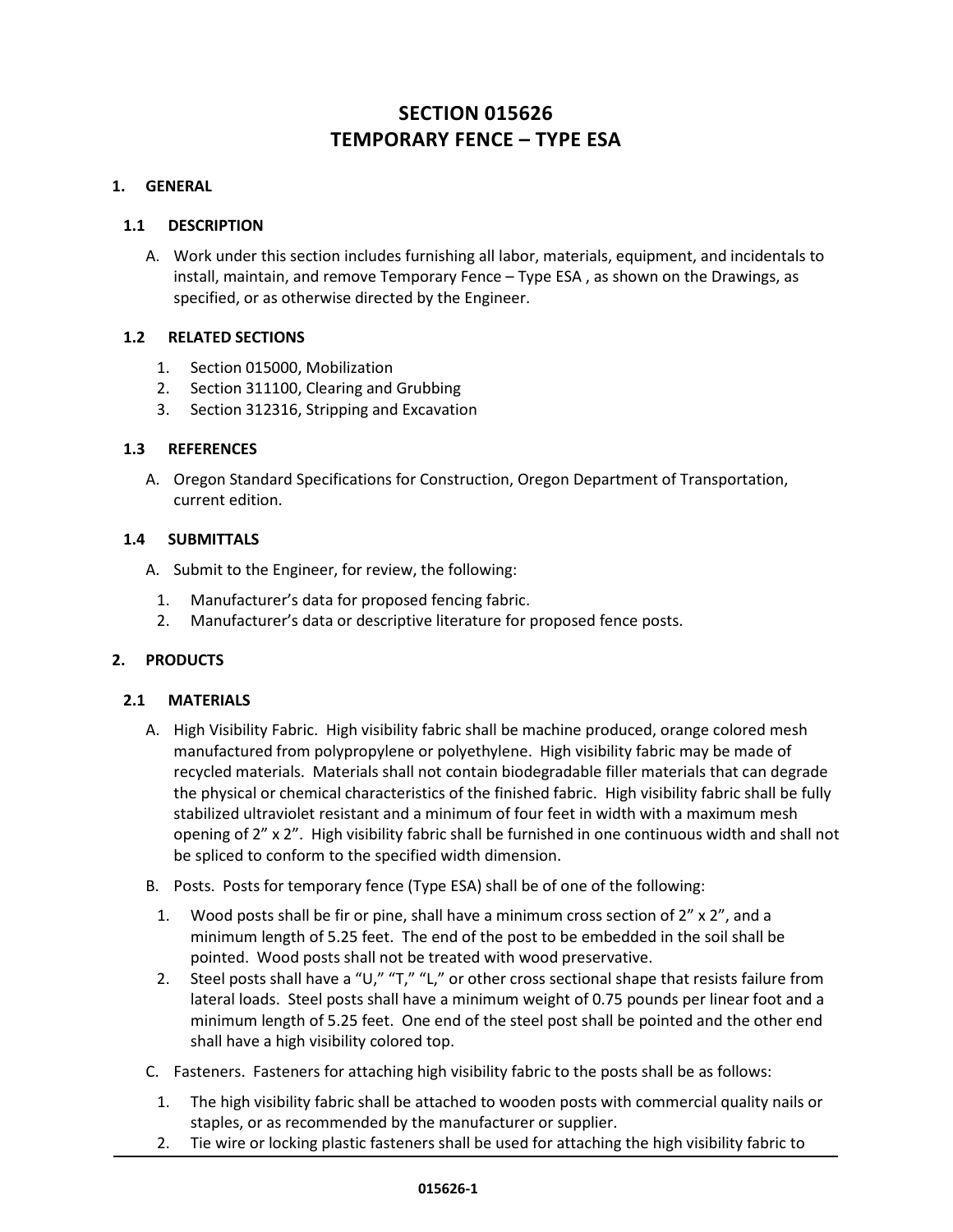steel posts. Maximum spacing of tie wire or fasteners shall be 24 inches along the length of the steel post.

D. Used materials may be installed provided the used materials conform to these Specifications.

#### <span id="page-10-1"></span><span id="page-10-0"></span>**3. EXECUTION**

#### **3.1 INSTALLATION**

- A. All fence construction activities shall be conducted from the work side of the ESA as shown on the Drawings or as flagged in the field by the Engineer.
- B. Posts shall be embedded in the soil a minimum of 16 inches. Post spacing shall be eight feet maximum from center to center and shall at all times support the fence in a vertical position.
- C. Temporary fence (Type ESA) shall be constructed prior to clearing and grubbing work, shall enclose the foliage canopy (drip line) of protected plants, and shall not encroach upon visible roots of the plants.
- D. Temporary fence (Type ESA) shall be located so that it is clearly visible, as determined by the Engineer.

#### <span id="page-10-2"></span>**3.2 MAINTENANCE**

A. Temporary fence (Type ESA) that is damaged during the progress of the work shall be repaired or replaced by the Contractor the same day the damage occurs.

#### <span id="page-10-3"></span>**3.3 REMOVAL**

- A. When Type ESA fence is no longer required, as determined by the Engineer, it shall be removed and disposed of in conformance with the provisions in Section 7-1.13, "Disposal of Material Outside the Highway Right of Way," of the State Specifications, except when reused as provided in this section.
- B. Holes caused by the removal of temporary fence (Type ESA) shall be backfilled in conformance with the provisions in Section 15-1.02, "Preservation of Property," of the State Specifications.

#### <span id="page-10-5"></span><span id="page-10-4"></span>**4. MEASUREMENT AND PAYMENT**

#### **4.1 MEASUREMENT**

A. Temporary Fence – Type ESA will be measured by the linear foot of Temporary Fence – Type ESA installed at the locations indicated on the Drawings, as specified, or as directed by the Engineer.

#### <span id="page-10-6"></span>**4.2 PAYMENT**

- A. Temporary Fence Type ESA will be paid for at the contract price per linear foot, which price will be payment in full for furnishing all labor, materials, tools, equipment, and incidentals necessary to install, maintain throughout the construction, and to remove Temporary Fence – Type ESA after site stabilization.
- B. Payment shall be made under:

Pay Item Pay Unit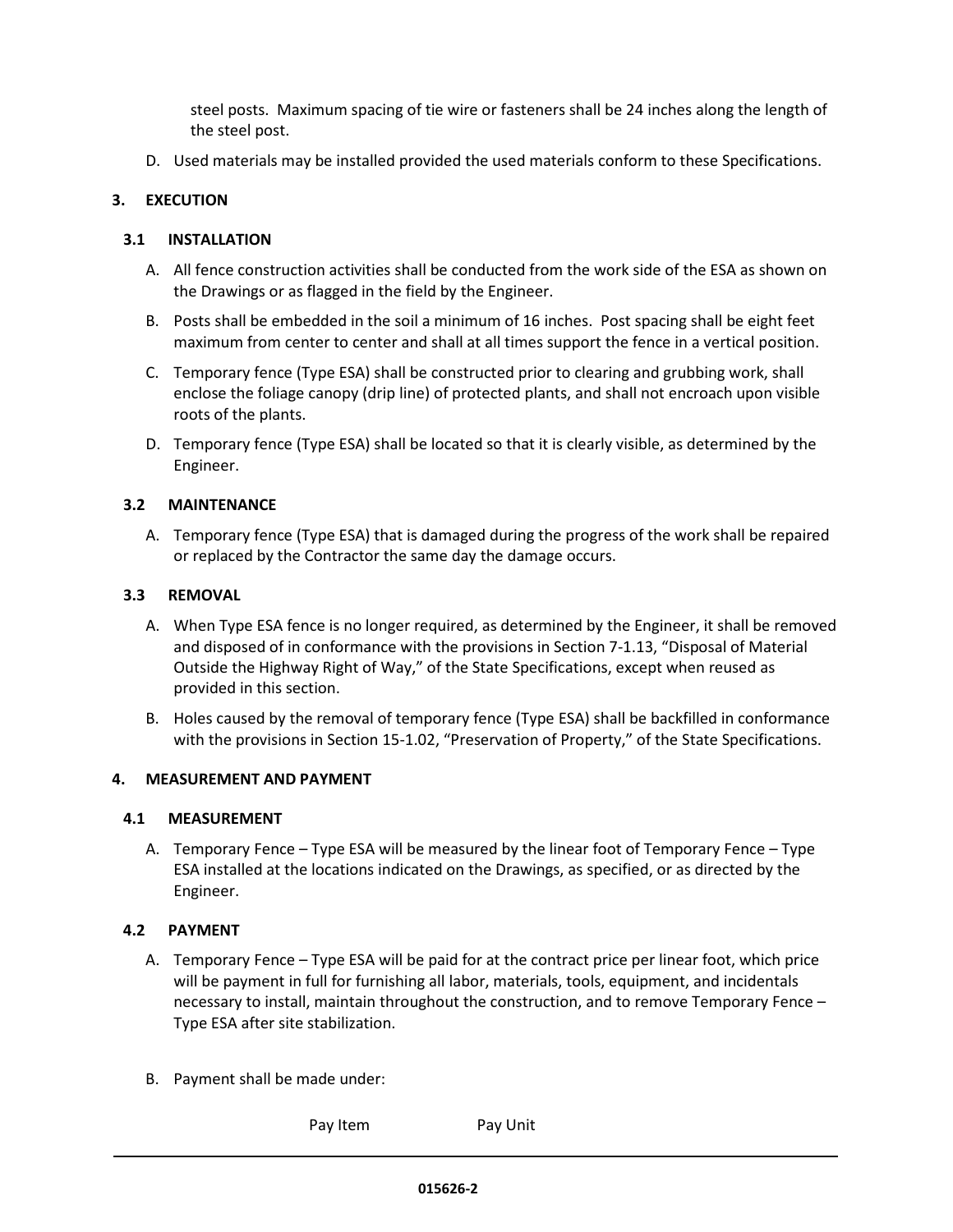Temporary Fence – Linear Foot Type ESA

**END OF SECTION**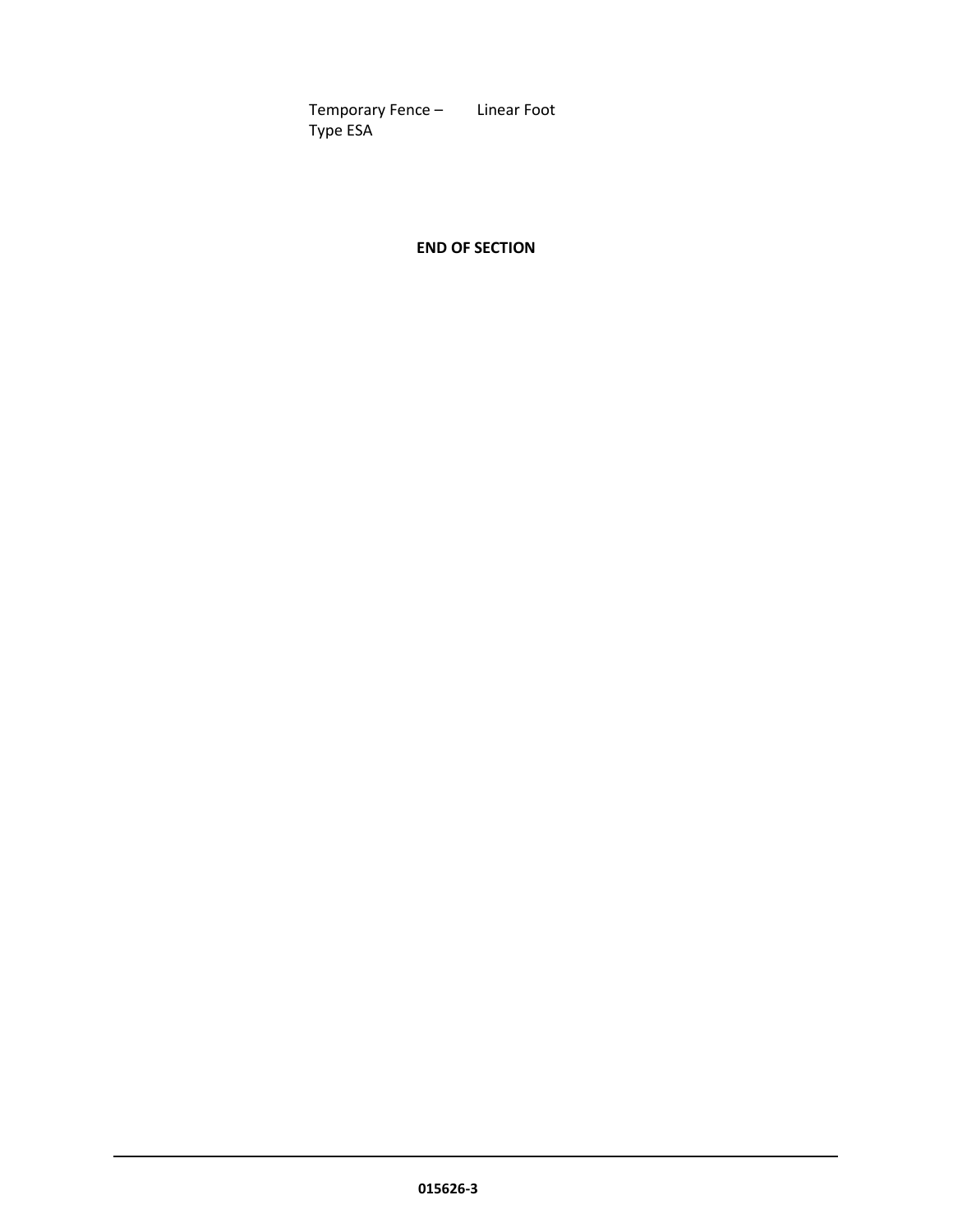### **INDEX SECTION 015713.01 FIBER ROLL**

#### <span id="page-12-0"></span>Paragraph

#### Page

| 1.               |     |  |
|------------------|-----|--|
|                  | 1.1 |  |
|                  | 1.2 |  |
| 2.               |     |  |
|                  | 21  |  |
| 3.               |     |  |
|                  | 3.1 |  |
|                  | 3.2 |  |
|                  | 3.3 |  |
| $\overline{4}$ . |     |  |
|                  | 4.1 |  |
|                  | 4.2 |  |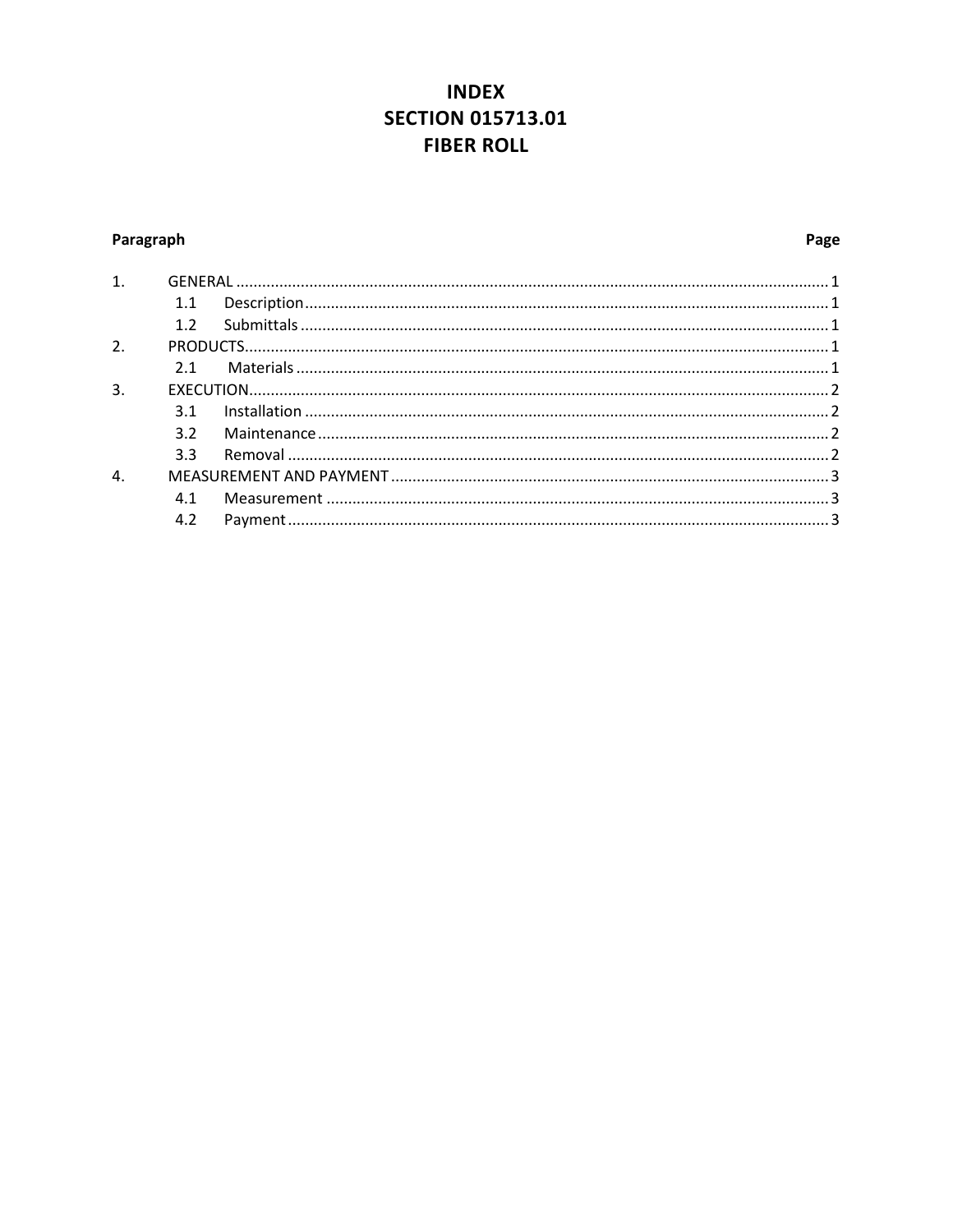### **SECTION 015713.01 FIBER ROLL**

#### <span id="page-13-0"></span>**1. GENERAL**

#### <span id="page-13-1"></span>**1.1 DESCRIPTION**

- A. Work under this Section includes furnishing all labor, materials, equipment, and incidentals to install, maintain, remove and dispose of Fiber Roll, as shown on the Drawings , as specified herein, or as otherwise directed by the Engineer.
- B. Fiber Roll shall be furnished, installed, and maintained at the locations shown on the Drawings, as specified. Fiber Roll shall be installed on excavation and embankment slopes and other disturbed soil areas, active or non-active.
- C. Related Sections
	- 1. Section 015000, Mobilization
	- 2. Section 312316, Stripping and Excavation
	- 3. Section 313519.16, Slope Protection Fabric

#### <span id="page-13-2"></span>**1.2 SUBMITTALS**

- A. Submit to the Engineer, for review, the following manufacturer's data and Certification's:
	- 1. A certificate stating the name of the Fiber Roll manufacturer, product name, style compositions of filaments or yarns and other pertinent information to fully describe the geotextile, along with the manufacturer's certification of compliance with the material specifications contained herein.

#### <span id="page-13-3"></span>**2. PRODUCTS**

#### **2.1 MATERIALS**

- <span id="page-13-4"></span>A. Fiber Roll. Fiber Roll shall be:
	- 1. A pre-manufactured roll made from 100% weed free rice straw and wrapped in a 100% biodegradable tubular 7 oz. Plain Burlap liner. The burlap is Medium Weight Natural Burlap with a 9 X 8 Warp & Fill, and a minimum weight of 7 oz. per square yard. Plastic netting will not be accepted as an alternate.
	- 2. 9-inch rolls shall have a mimimum weight of approximately 1.6 pounds per foot.
	- 3. 12-inch rolls shall have a mimimum weight of approximately 3.8 pounds per foot.
- B. Stakes. Wood stakes shall be a minimum of  $2''$  x  $4''$  x  $24''$  (ripped diagonally) for Type 1 installation or a minimum of 1" x 2" x 24" in size for Type 2 installation. Wood stakes shall be untreated fir, redwood, cedar, or pine and cut from sound timber. They shall be straight and free of loose or unsound knots and other defects which would render them unfit for the purpose intended. Metal stakes shall not be used.
- C. Rope. Rope shall be biodegradable, such as sisal or manila, with a minimum diameter of 1/4 inch.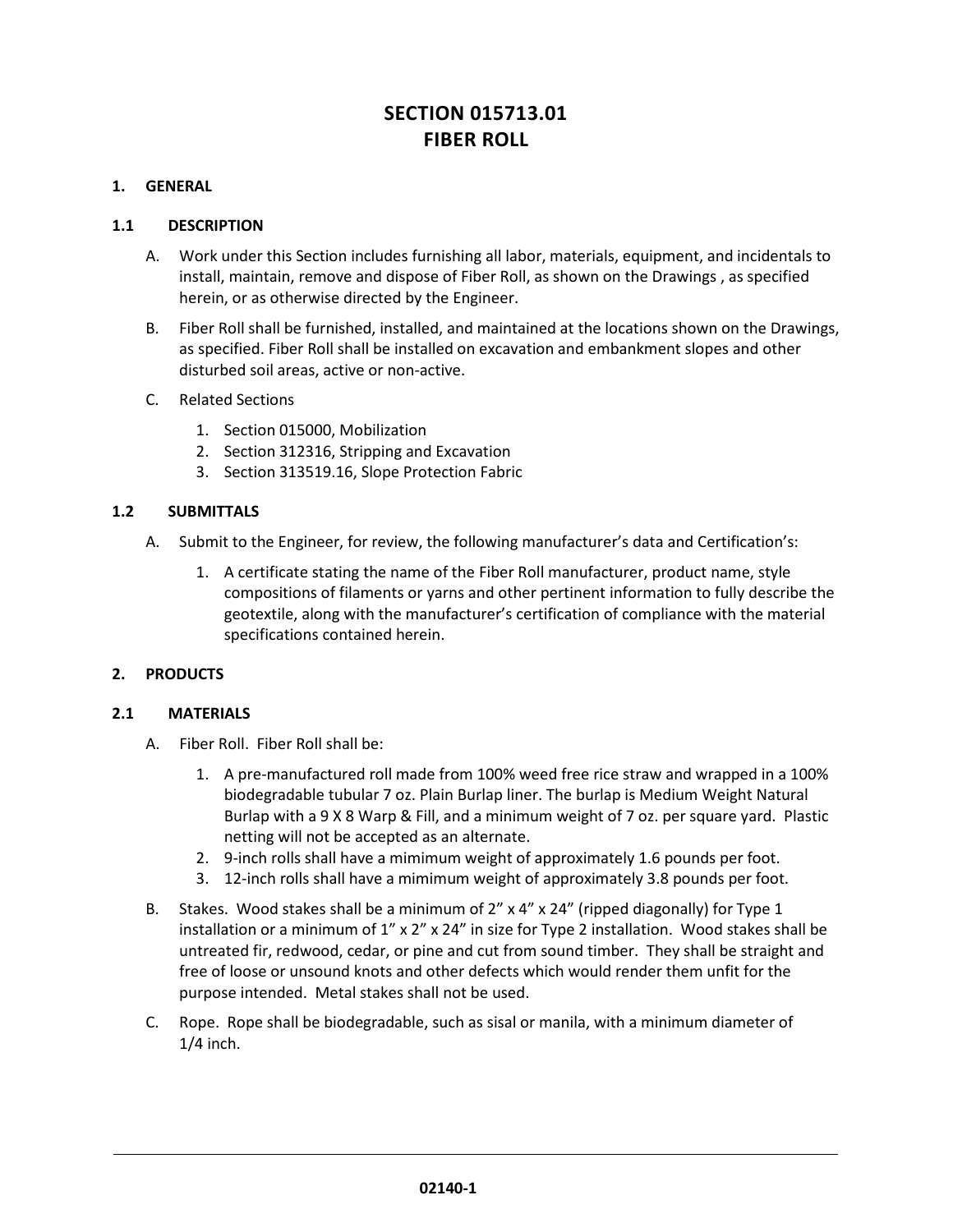#### <span id="page-14-0"></span>**3. EXECUTION**

#### <span id="page-14-1"></span>**3.1 INSTALLATION**

- A. Fiber Roll shall be installed as follows:
- B. Type 1: Furrows shall be constructed to a depth between three inches and four inches, and to a sufficient width to hold the Fiber Roll. Soil excavated from the trench shall be placed on the uphill or flow side of the roll to prevent water from undercutting the roll. Stakes shall be driven through the center of the roll (perpendicular to the finished grade) at 36 inches apart along the length of the Fiber Roll and stopped at 12 inches from each end of the rolls. Stakes shall be driven to between two and three inches above the top of the roll.
- C. Type 2: Rope and notched stakes shall be used to restrain the Fiber Rolls against the slope. Stakes shall be driven into the slope until the notch is even with the top of the Fiber Roll. Rope shall be knotted at each stake and laced between stakes. After installation of the rope, stakes shall be driven into the slope such that the rope will hold the Fiber Roll tightly to the slope. Furrows will not be required.
- D. Fiber Roll shall be placed 10 feet apart along the slope for slope inclination (horizontal:vertical) of 2:1 and steeper, 15 feet apart along the slope for slope inclination between 2:1 and 4:1, 20 feet apart along the slope for slope inclination between 4:1 and 10:1, and a maximum of 50 feet apart along the slope for slope inclination of 10:1 and flatter.
- E. The bedding area for the Fiber Roll shall be cleared of obstructions including rocks, clods, and debris greater than one inch in diameter before installation.
- F. Fiber Roll shall be installed approximately parallel to the slope contour and the terminus of rows shall be angled up-slope at 45 degrees for a distance of three feet. Where fiber rolls meet, provide an overlap of two feet, with adjacent rolls tightly abutting each other.
- G. Fiber Roll shall be installed prior to seeding where used without slope protection fabric.
- H. Fiber roll shall be installed over fabric (after seeding) where slope protection fabric is specified.

#### <span id="page-14-2"></span>**3.2 MAINTENANCE**

- A. The Contractor shall inspect all Fiber Roll immediately after each rainfall, and at least daily during prolonged rainfall. Any deficiencies shall be immediately corrected by the Contractor.
- B. The Contractor shall also make a daily review of the location of Fiber Roll in areas where construction activities have altered the natural contour and drainage runoff to ensure that the Fiber Rolls are properly located for effectiveness. Where deficiencies exist as determined by the Engineer, additional Fiber Rolls shall be installed as directed by the Engineer.
- C. Damaged or otherwise ineffective Fiber Roll shall be repaired or replaced promptly. Fiber Roll shall be maintained to disperse concentrated water runoff and to reduce runoff velocities. Split, torn, or unraveling rolls shall be repaired or replaced. Broken or split stakes shall be replaced. Sagging or slumping Fiber Roll shall be repaired with additional stakes or replaced. Locations where rills and other evidence of concentrated runoff have occurred beneath the rolls shall be corrected. Fiber Roll shall be repaired or replaced within 24 hours of identifying the deficiency.

#### <span id="page-14-3"></span>**3.3 REMOVAL**

A. Fiber Rolls shown on the Drawings shall remain in place after project completion, unless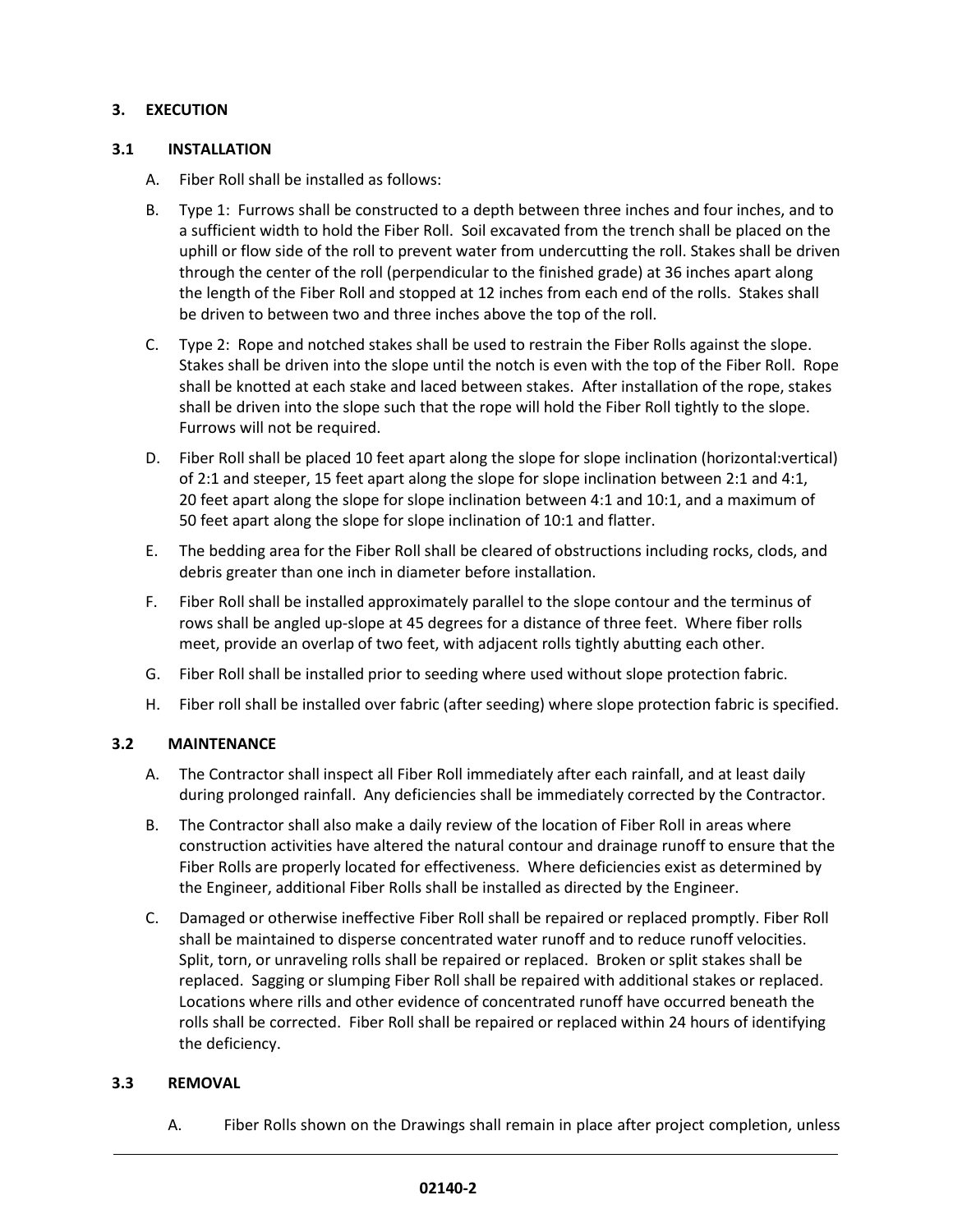otherwise specified, and be allowed to naturally degrade.

#### <span id="page-15-0"></span>**4. MEASUREMENT AND PAYMENT**

#### <span id="page-15-1"></span>**4.1 MEASUREMENT**

- A. Fiber Roll will be measured by the linear foot of Fiber Roll installed at the locations indicated on the Drawings, as specified, or as directed by the Engineer
- B. Fiber Roll that the Contractor installs for temporary erosion and sediment control, in addition to that shown on the Drawings, shall not be separately measured for payment.

#### <span id="page-15-2"></span>**4.2 PAYMENT**

- A. Fiber Roll will be paid for at the contract price per linear foot, which price will be payment in full for furnishing all labor, materials, tools, equipment, and incidentals necessary to install, maintain throughout the construction, and, where specified, to remove Fiber Roll after site stabilization.
- B. Fiber Rolls required or used on a short term basis that are not permanently staked in place or are anticipated to be moved on a daily or routine basis (such as areas immediately adjacent to trench excavations, temporary stockpiles, active areas for soil processing/screening operations, spill containment devices, etc.) shall be considered as included in prices paid for the various contract items of work involved, and no additional compensation will be allowed.
- C. Payment shall be made under:

| Pay Item   | Pay Unit    |
|------------|-------------|
| Fiber Roll | Linear Foot |

#### **END OF SECTION**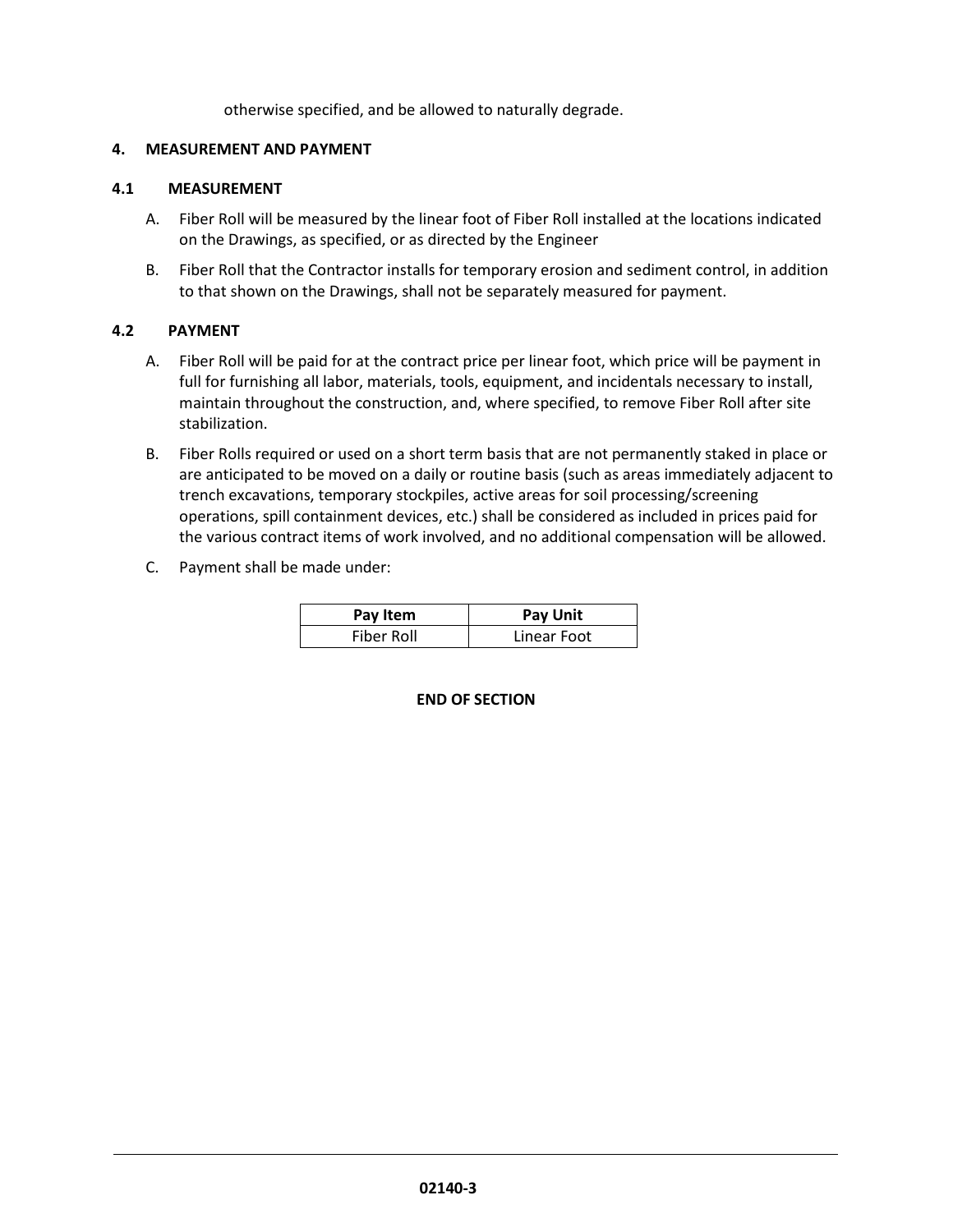### **INDEX SECTION 017123.16 CONSTRUCTION SURVEYING**

#### <span id="page-16-0"></span>Paragraph

#### Page

| $\mathbf{1}$   |     |  |
|----------------|-----|--|
|                |     |  |
|                | 1.2 |  |
|                | 1.3 |  |
|                | 1.4 |  |
|                | 1.5 |  |
| 2.             |     |  |
| 3.             |     |  |
| $\overline{4}$ |     |  |
|                | 4.1 |  |
|                | 4.2 |  |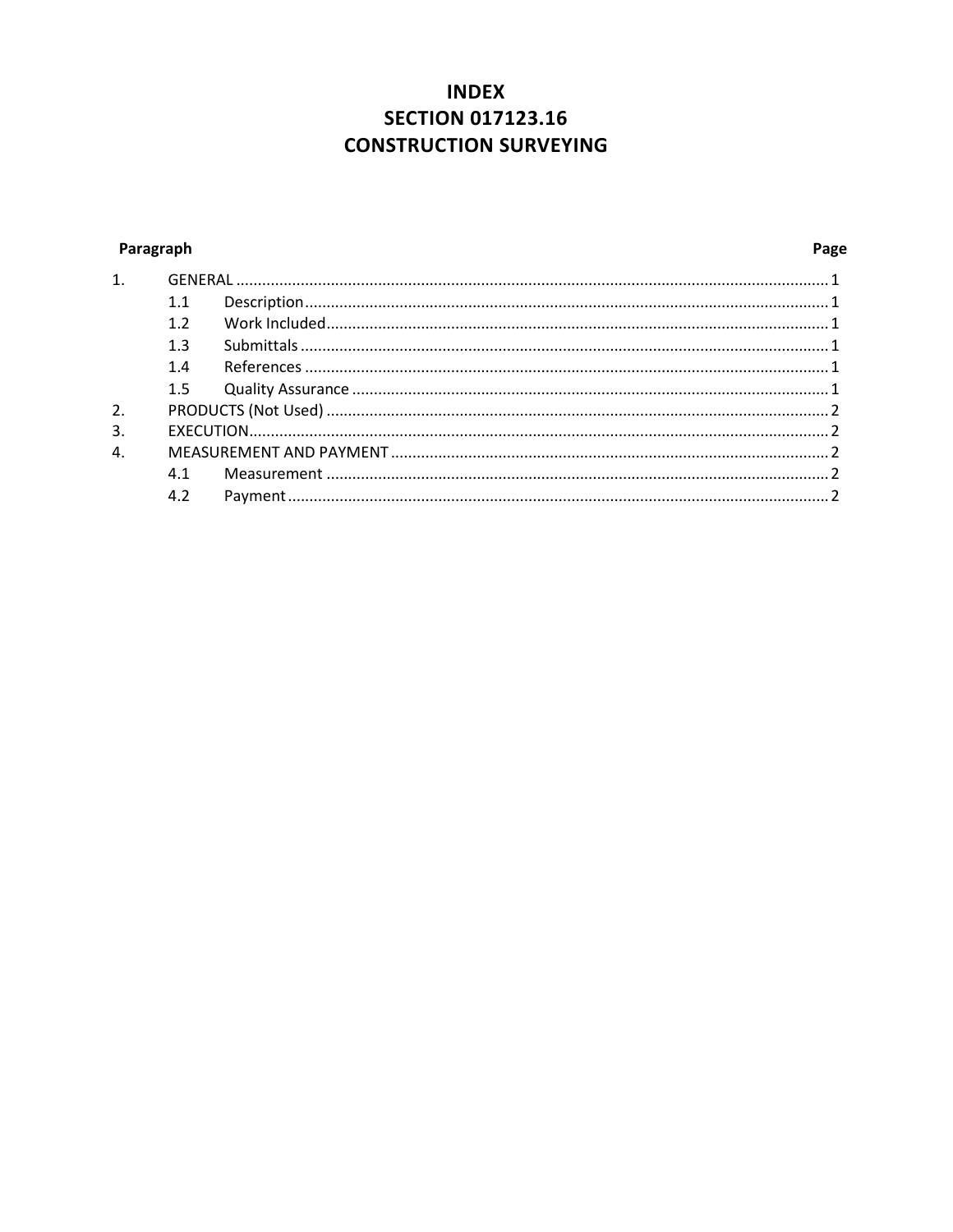### **SECTION 017123.16 CONSTRUCTION SURVEYING**

#### <span id="page-17-1"></span><span id="page-17-0"></span>**1. GENERAL**

#### **1.1 DESCRIPTION**

A. The work required under this Section shall include, but is not limited to, all labor, tools, materials, equipment and incidentals required to perform construction surveying necessary to establish the lines and grades of the proposed work, as shown on the Drawings, as specified, or as directed by the Engineer.

#### <span id="page-17-2"></span>**1.2 WORK INCLUDED**

- A. The Contractor shall be responsible for procuring professional land surveying services as necessary to construct this project. An Oregon licensed Land Surveyor, or Civil Engineer authorized to practice land surveying as defined in Section 820 of the Oregon Administrative Rules, shall be in responsible charge of all survey work to be performed in conjunction with the scope of work of this project.
- B. The Contractor shall preserve and protect all project survey control and reference points shown on the Drawings and located outside the limits of disturbance. Monuments disturbed by the Contractor shall be reestablished by the Contractor at his sole expense.
- C. The Contractor shall be solely responsible for the protection and maintenance of all existing and Contractor-established survey marks and monuments.

#### <span id="page-17-3"></span>**1.3 SUBMITTALS**

A. The Contractor shall provide the name, license number, and documentation for the required minimum qualifications of the Land Surveyor to be employed by the Contractor for the Project, prior to any work being completed by the Contractor or Surveyor.

#### <span id="page-17-4"></span>**1.4 REFERENCES**

A. Oregon Standard Specifications for Construction, Oregon Department of Transportation (current edition).

#### <span id="page-17-5"></span>**1.5 QUALITY ASSURANCE**

- A. All Work shall be performed to the satisfaction of the Engineer.
- B. The Engineer may, at his sole discretion, perform his own surveys for: verification of project control points, verification of lines and grades, and inspection of survey monument preservation. Contractor shall provide unrestricted access for the Engineer to spot-check the work. This does not relieve the Contractor of their responsibility to perform additional independent surveying, as need to complete the work.
- C. In the event that the construction staking reveals a design inconsistency or error, Contractor shall notify the Engineer immediately and shall not proceed with the work until directed by the Engineer.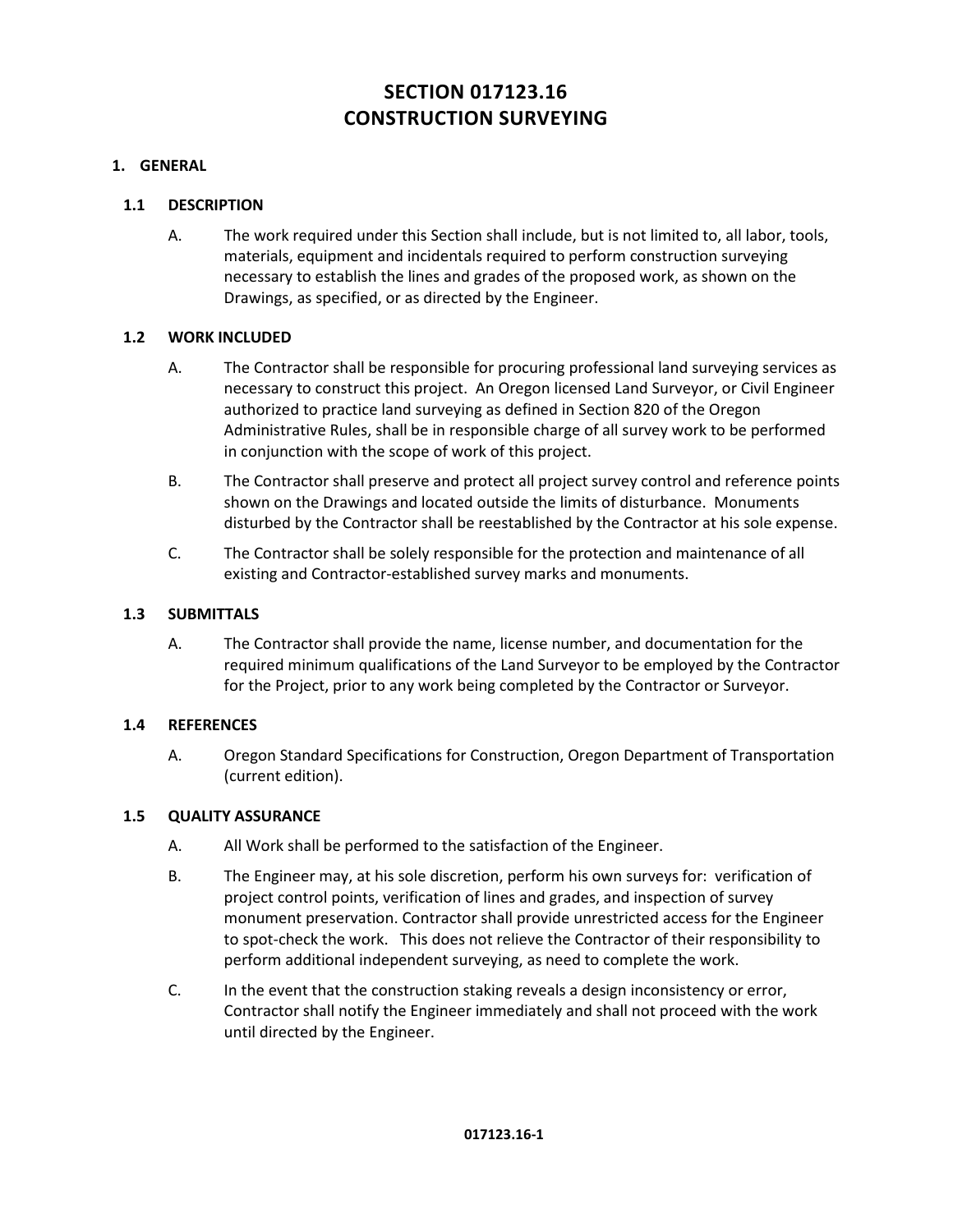#### <span id="page-18-0"></span>**2. PRODUCTS (Not Used)**

#### <span id="page-18-1"></span>**3. EXECUTION**

- A. The Engineer will establish a minimum of three survey control monuments, as shown on the Drawings. The Contractor's surveyor will be provided with the northing, easting and elevation of the control points existing in the field as shown on the Drawings. In addition the Engineer of Record will also provide the Contractor's surveyor with the final linework file developed in AutoCAD Civil 3D. The Contractor's surveyor will be required to access AutoCAD in order to use the electronic files. Civil 3D information does not transfer to base AutoCAD or older versions of AutoCAD and therefore will not be available to Land Surveyors who do not have this program.
- B. From this information, the Contractor shall establish the baseline control points and reference points for horizontal and vertical control and make all additional detailed surveys and measurements and establish markings or monuments necessary for the construction of the work as dimensioned on the Drawings.
- C. At a minimum, construction staking shall include the following:
	- 1. Proposed clearing and grubbing limits,
	- 2. Proposed channel alignment (centerline),
	- 3. Proposed grading and contours for earthwork,
	- 4. Proposed channel treatments, structures, and modifications,
	- 5. Any other items required for a full, complete and accurately built project
- D. All stakes and survey markers will be conspicuously marked with flagging tape or paint by the Contractor. The Contractor shall be responsible for protecting and maintaining all stakes from destruction.

#### **4. MEASUREMENT AND PAYMENT**

#### **4.1** MEASUREMENT

A. Construction Surveying shall not be independently measured for payment.

#### **4.2** PAYMENT

- A. No separate payment will be made for the work covered under this section. Full compensation for all costs in connection with Construction Surveying shall be included in the contract price for related work.
- B. The cost of resetting and verifying control points disturbed by the Contractor will be borne by the Contractor. The cost of any such verification or replacement of bench marks and/or control survey points will be deducted from any monies due to the Contractor. The Contractor will not be allowed any adjustment in working days for such verification or replacement of survey control points.

#### **END OF SECTION**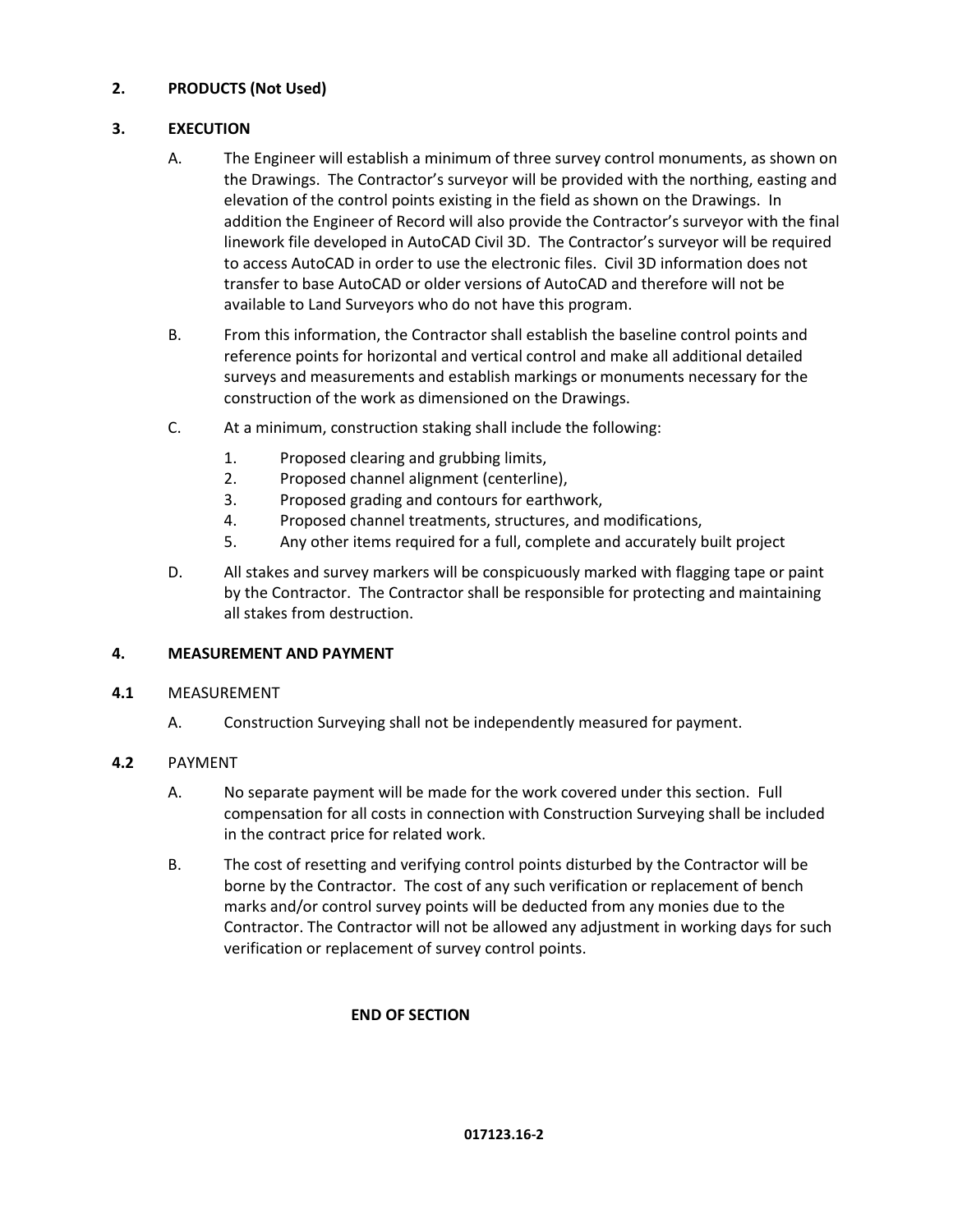### **INDEX SECTION 311100 CLEARING AND GRUBBING**

#### <span id="page-19-0"></span>Paragraph

#### Page

| 1. |     |  |
|----|-----|--|
|    | 1.1 |  |
|    |     |  |
| 2. |     |  |
| 3. |     |  |
|    | 3.1 |  |
|    |     |  |
|    | 3.3 |  |
| 4. |     |  |
|    | 4.1 |  |
|    | 4.2 |  |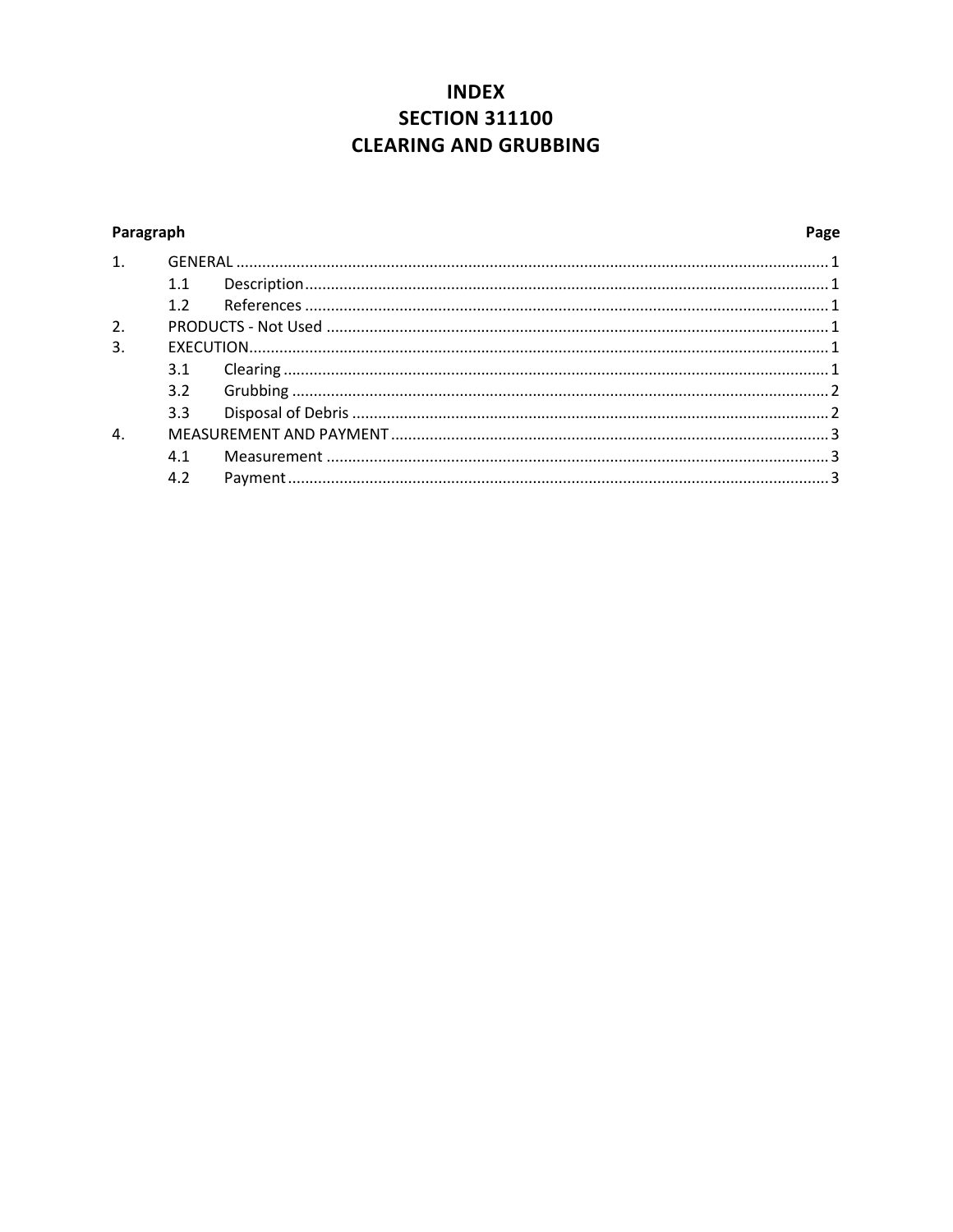### **SECTION 311100 CLEARING AND GRUBBING**

#### <span id="page-20-1"></span><span id="page-20-0"></span>**1. GENERAL**

#### **1.1 DESCRIPTION**

- A. The work covered by this section consists of furnishing all labor, equipment, and materials necessary to perform the clearing and grubbing, the removal or disposal of all cleared and grubbed materials, and the filling of all grubbing holes, as specified, as shown on the Drawings, or as directed by the Engineer.
- B. Related Sections
	- 1. Section 015000, Mobilization
	- 2. Section 312316, Excavation
	- 3. Section 312323, Engineered Fill
	- 4. Section 024100, Demolition and Reuse of Materials

#### <span id="page-20-2"></span>**1.2 REFERENCES**

A. Oregon Standard Specifications for Construction, Oregon Department of Transportation, current edition.

#### <span id="page-20-4"></span><span id="page-20-3"></span>**2. PRODUCTS - Not Used**

#### <span id="page-20-5"></span>**3. EXECUTION**

#### **3.1 CLEARING**

- A. General. All work shall comply with Section 00320, Clearing and Grubbing of the Standard Specifications.
- B. All trees, stumps, down timber, snags, brush, vegetation, old piling, stone, concrete rubble, abandoned structures, and similar debris shall be cleared within the limits of the construction extents, unless otherwise shown on the Drawings or directed by the Engineer.
- C. In areas where grubbing is not required, the clearing operations shall consist of the complete removal of all obstructions above the ground surface.
- D. Contractor shall flag all vegetation to be removed for approval by County Representative prior to its removal. Once the flagging is completed, County Representative will walk the vegetation removal areas and approve them prior to Contractor initiating clearing and grubbing activities.
- E. Contractor shall use hand-operated equipment for clearing and grubbing within the creek channel, (except where mechanized equipment access is provided, as shown on the Drawings) and at any protected natural resource area or tree protection zone per sub-Sections Environmentally Sensitive Area (ESA) Fencing Installation and Tree Protection Zone Fencing Installation.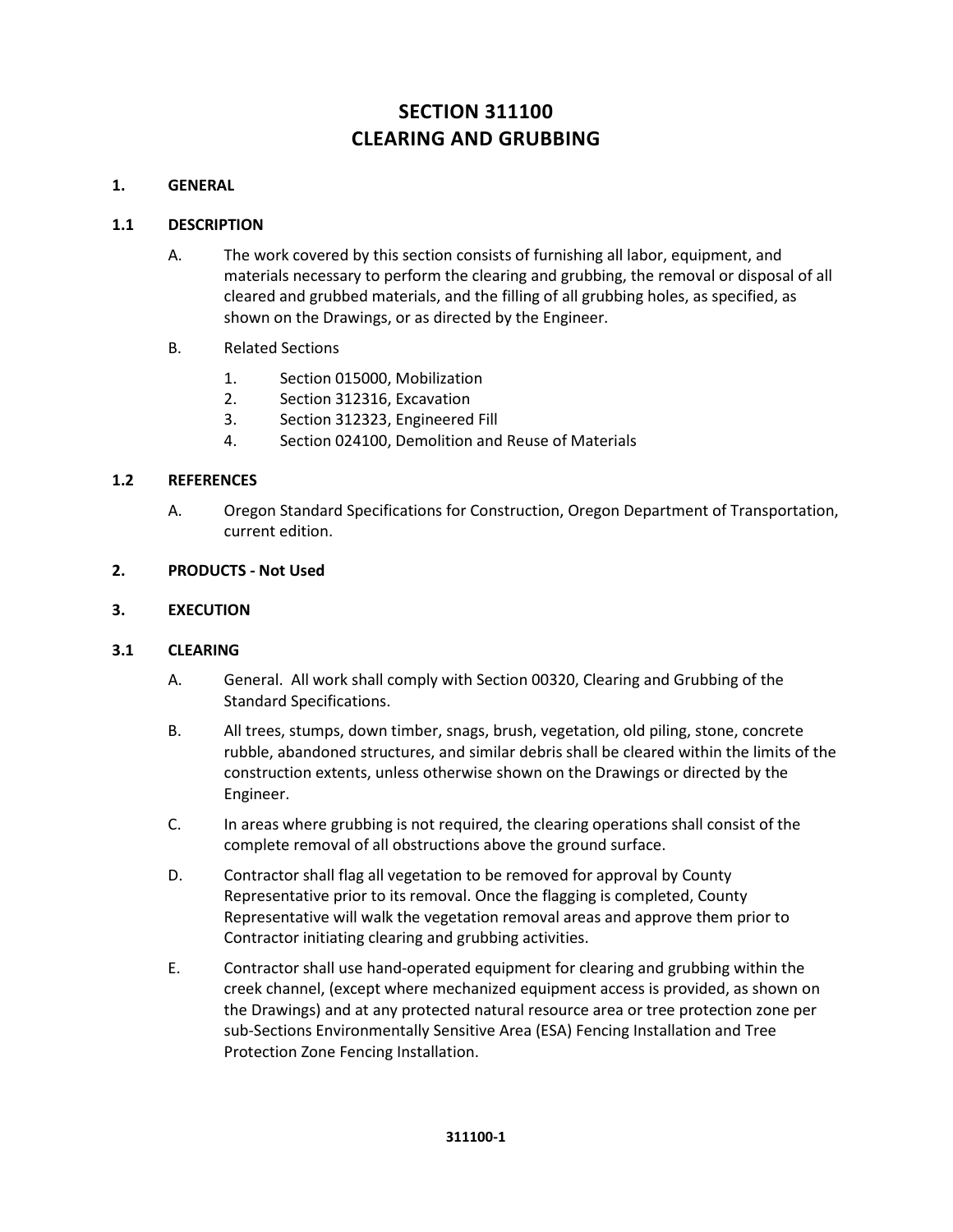- F. Downed plant materials shall be removed from tree protection zones and protected natural resource areas by hand or with equipment located outside fencing. Contractor shall extract debris by lifting the material out, not skidding it across the soil surface,
- G. Trees. Where trees are approved by the County's representative for removal, trees shall be felled in such a manner as to avoid damage to trees left standing, to the existing structures and installations, as well as with due regard for the safety of employees and others. Stumps shall be removed to minimum depth of 4 feet, or to a point where remaining roots are less than 1.5 inches in diameter, whichever depth is greater. Trees located beyond the limits for clearing and grubbing that are not marked for removal, shall be protected from damage, as indicated on the Drawings and as specified.
- H. Vegetation. Vegetation to be removed shall consist of all heavy growth of brush and woody vegetation, unless shown otherwise on the Drawings or directed by the Engineer.
- I. Debris Removal. Abandoned foundations, rip rap, drainage materials, debris, and other unsuitable material and any other debris designated for removal on the Drawings shall be removed and disposed of in accordance with this section. Buried unsuitable debris encountered during excavations shall be removed and disposed of in accordance with Section 312316, Stripping and Excavation.

#### <span id="page-21-0"></span>**3.2 GRUBBING**

- A. General. Grubbing shall consist of the removal of all stumps, roots, buried logs, old piling, old paving, concrete, abandoned utilities, timbers, fencing, and other objectionable matter encountered.
- B. Limits. Except as noted on the Drawings, the entire area within the limits of the footprint of proposed stream repair work, including Headcut Repairs, Pond Outlet Protection, Rock Check Dams, Gully Repairs, and Coir Log Check Dams, shall be thoroughly grubbed.
- C. Filling of Holes. All holes caused by grubbing operations, except in borrow areas, shall be excavated with 3 to 1 (horizontal to vertical) side slopes in conformance with Section 312316, Stripping and Excavation. The excavation shall then be backfilled with compacted embankment material in conformance with Section 312323, Engineered Fill.

#### <span id="page-21-1"></span>**3.3 DISPOSAL OF DEBRIS**

- A. Cleared and Grubbed Materials. Except as hereinafter specified or otherwise indicated on the Drawings, all logs, brush, strippings, concrete, asphalt, timbers, slash, and other non-organic debris which are the products of the clearing and grubbing operations shall be disposed of. Remove any or all of the products of clearing and grubbing operations from the site and dispose of the material at other locations or through other sources arranged for, by, and at the expense of the Contractor, in accordance with applicable laws and ordinances.
- B. Clean woody plant material products of the clearing and grubbing operations not designated for salvage may be chipped and disposed of on site at the location shown on the Drawings, or as specified by the Engineer, subject to approval of the Owner.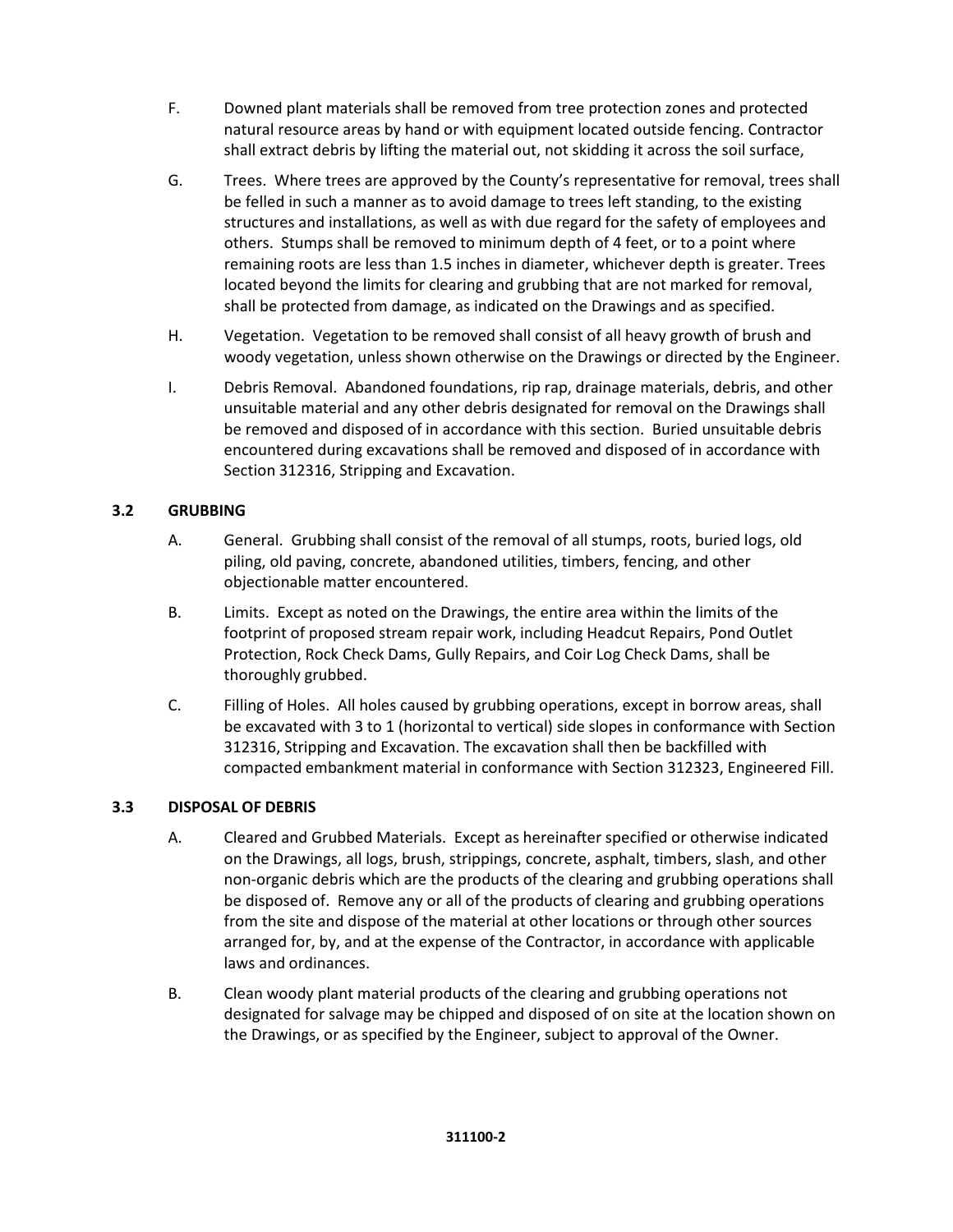#### <span id="page-22-1"></span><span id="page-22-0"></span>**4. MEASUREMENT AND PAYMENT**

#### **4.1 MEASUREMENT**

A. Clearing and Grubbing will be measured as a lump sum pay item.

#### <span id="page-22-2"></span>**4.2 PAYMENT**

- A. Clearing and Grubbing will be paid for at the lump sum contract price, which price will be payment in full for furnishing all labor, materials, tools, equipment and incidentals, and doing all work necessary to complete the clearing and grubbing operation as specified, including disposal or salvage of materials, and restoration of ground surfaces.
- B. Removal and disposal of buried debris, not encountered during grubbing operations, will be paid for in accordance with Section 312316, Stripping and Excavation – Unsuitable Debris.
- C. Payment will be made under:

Pay Item Pay Unit

Clearing and Grubbing **Lump Sum** 

**END OF SECTION**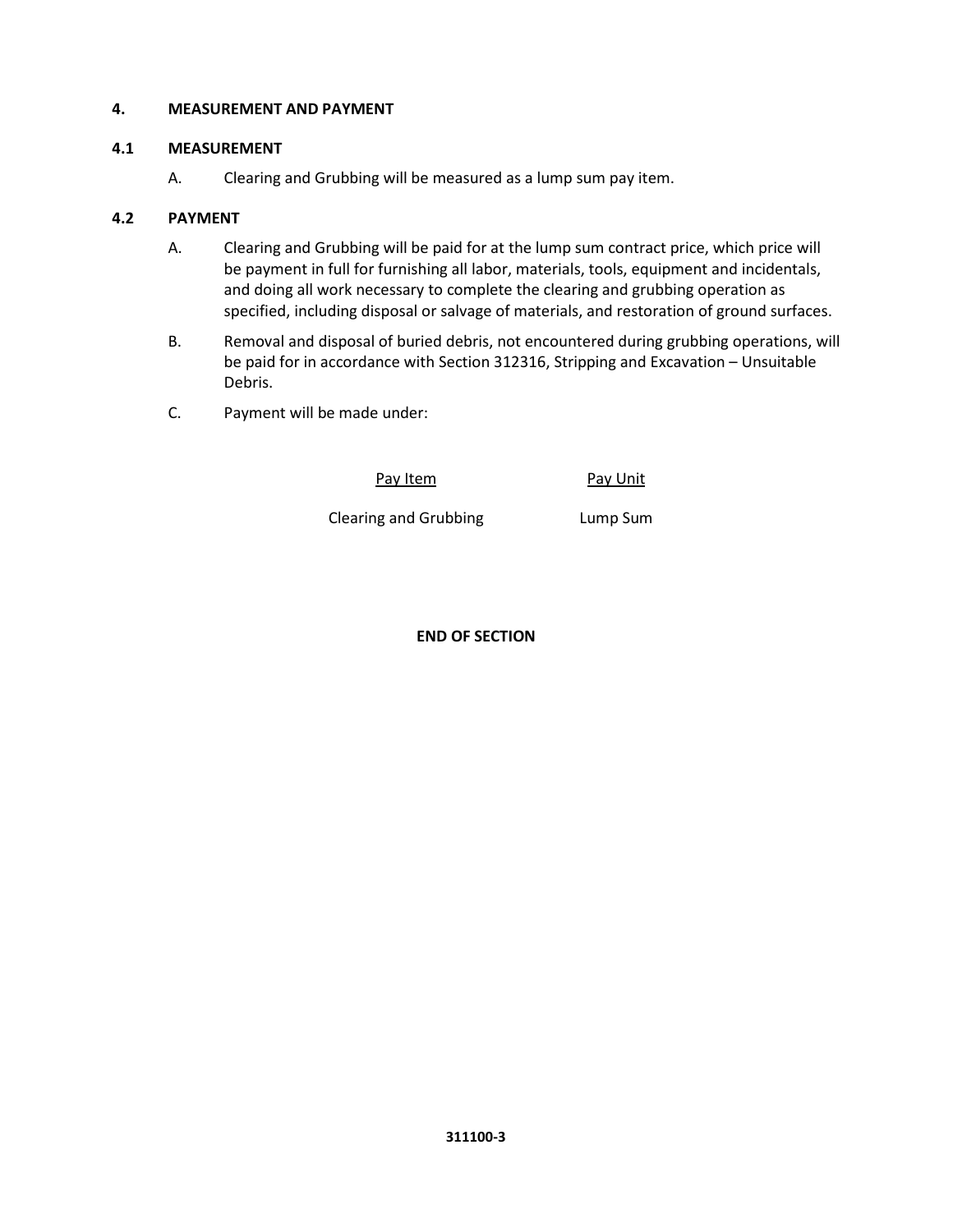## **INDEX SECTION 312316 STRIPPING AND EXCAVATION**

#### <span id="page-23-0"></span>Paragraph

| 1. |     |  |
|----|-----|--|
|    | 1.1 |  |
|    | 1.2 |  |
|    | 1.3 |  |
| 2. |     |  |
|    | 21  |  |
| 3. |     |  |
|    | 3.1 |  |
|    | 3.2 |  |
|    | 3.3 |  |
|    | 3.4 |  |
|    | 3.5 |  |
|    | 3.6 |  |
|    | 3.7 |  |
| 4. |     |  |
|    | 4.1 |  |
|    | 4.2 |  |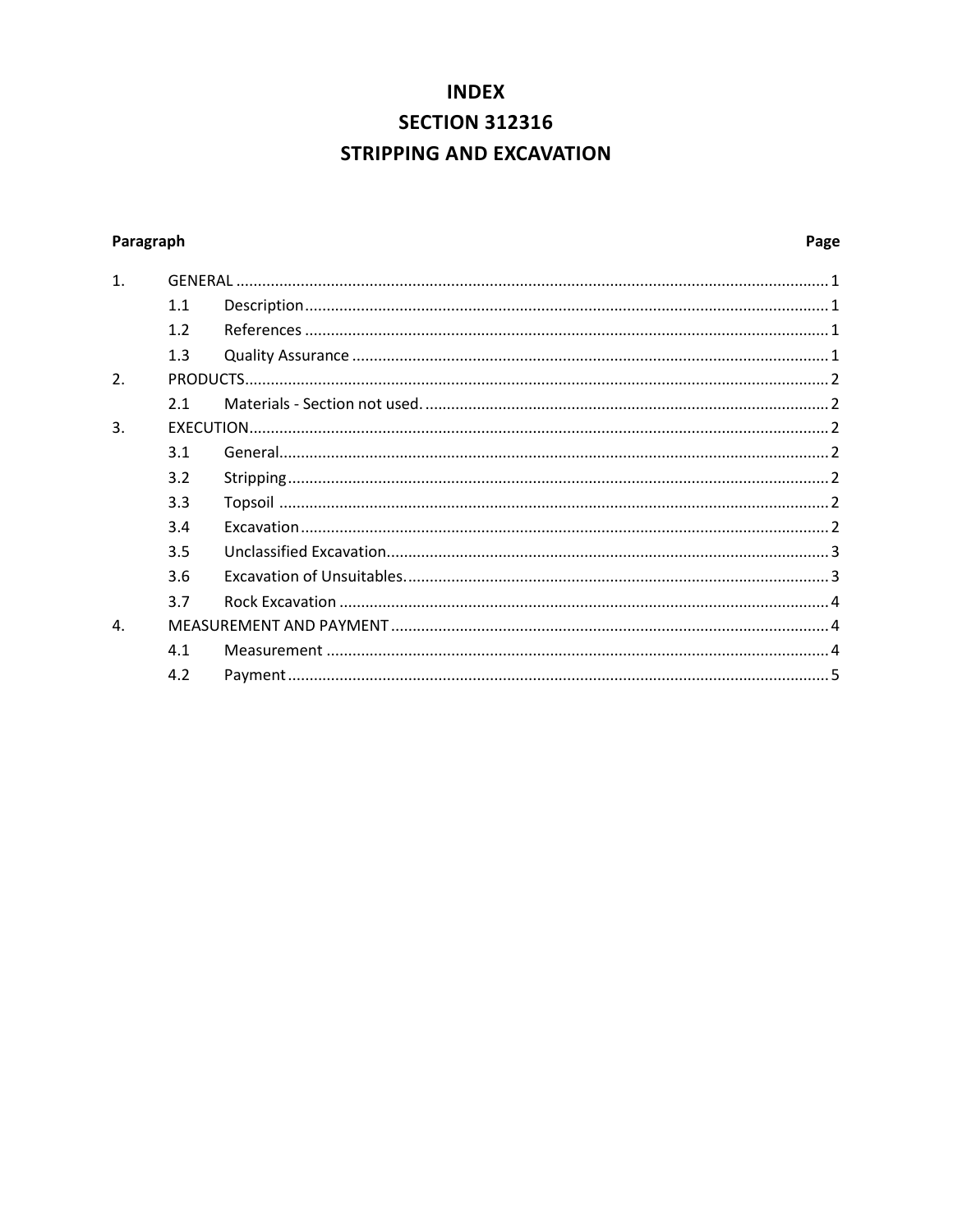### **SECTION 312316 STRIPPING AND EXCAVATION**

#### <span id="page-24-0"></span>**1. GENERAL**

#### <span id="page-24-1"></span>**1.1 DESCRIPTION**

- A. The work covered by this section consists of furnishing all labor, equipment, materials, and performing all operations necessary to complete Stripping and Excavation, as specified, as shown on the Drawings, or as directed by the Engineer. Work includes, but is not limited to the following:
	- 1. Stripping for removal of vegetation and surface organics.
	- 2. Excavation for removal of unsuitable material.
	- 3. Channel Excavation
	- 4. Topsoil salvage, storage and replacement
	- 5. Construction Staking
	- 6. Other miscellaneous excavation incidental to the construction of the improvements.
- B. Over-excavation for placement of Toe Boulders and Log Structures is not included within this section, but is considered incidental to the work for which it is required.
- C. Related Sections
	- 1. Section 311100, Clearing and Grubbing
	- 2. Section 312323, Engineered Fill

#### <span id="page-24-2"></span>**1.2 REFERENCES**

- A. Oregon Standard Specifications for Construction, Oregon Department of Transportation, current edition.
- B. Surveys. All construction staking shall be performed by the Contractor, in accordance with Section 017123.16, Construction Surveying. The Owner shall provide control points at the locations shown on the Drawings. Control points disturbed by the Contractor shall be replaced by the Contractor, at his sole expense.

#### <span id="page-24-3"></span>**1.3 QUALITY ASSURANCE**

- A. Comply with all applicable permits and regulations.
- B. Contractor shall provide necessary construction staking and references points, as required to meet the specified tolerances for the work.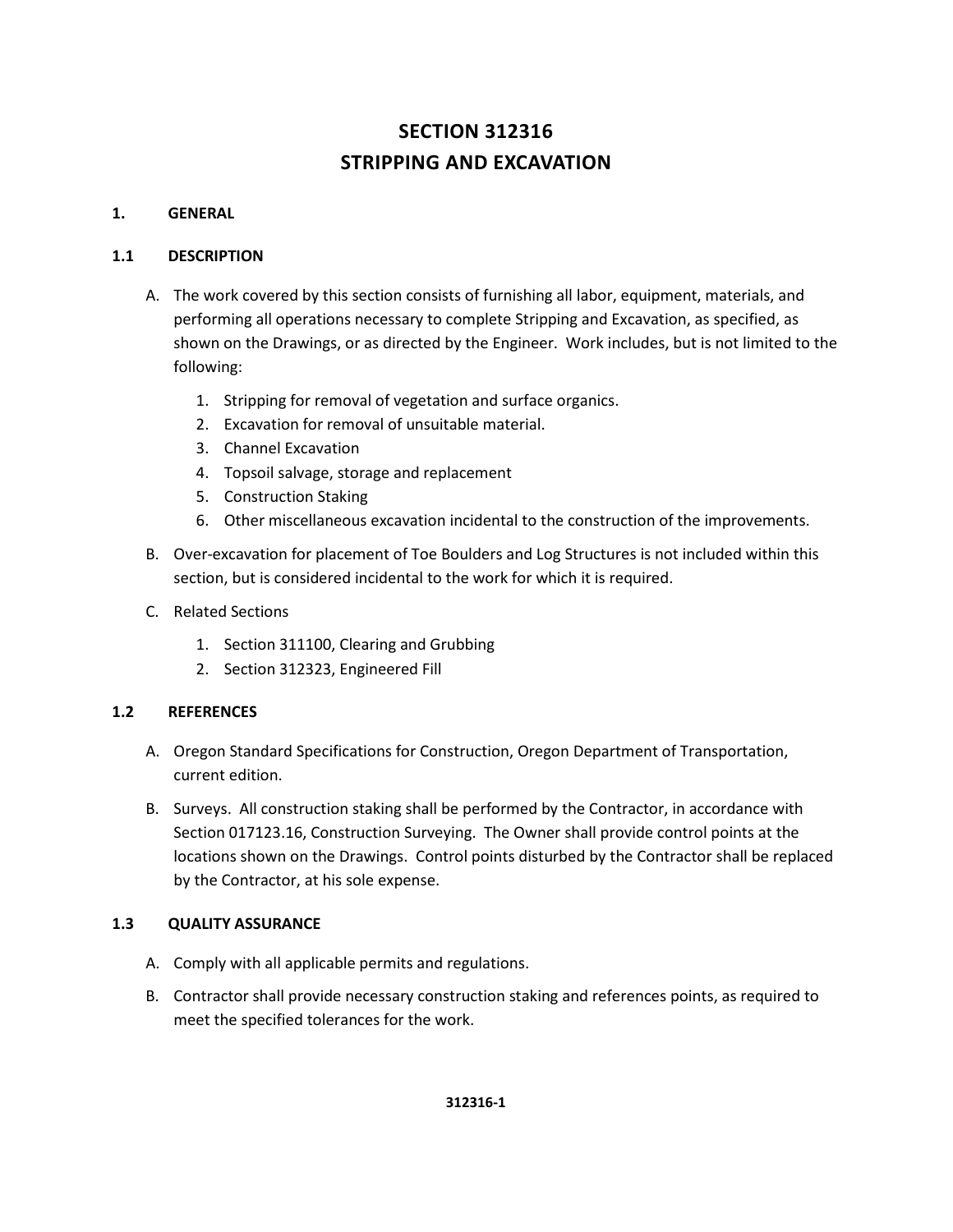#### <span id="page-25-5"></span><span id="page-25-0"></span>**2. PRODUCTS**

#### <span id="page-25-1"></span>**2.1 MATERIALS - SECTION NOT USED.**

#### <span id="page-25-2"></span>**3. EXECUTION**

#### <span id="page-25-3"></span>**3.1 GENERAL**

- A. The Contractor shall protect existing utilities in performing any excavation work.
- B. The Contractor shall comply with all permit conditions in performing any excavation work.
- C. Contractor shall perform an independent earthwork estimate for the purpose of preparing bid prices for earthwork. The bid price shall include costs for any necessary import and placement of earth materials or the export and proper disposal of excess or unsuitable earth materials.
- D. Excess or unsuitable materials shall be disposed off-site, at locations to be arranged and paid for by the Contractor.

#### <span id="page-25-4"></span>**3.2 STRIPPING**

- A. Stripping. Strip surfaces of excavations and fill foundations of heavy growth of crops, grass, weeds and other vegetation as specified in Section 311100, Clearing and Grubbing. Greater depths of stripping may be necessary in selected areas to remove vegetation, as determined by the Engineer.
- B. Unless otherwise specified, the stripped materials shall be disposed of off-site, at locations to be arranged and paid for by the Contractor

#### <span id="page-25-6"></span>**3.3 EXCAVATION**

- A. General. Excavations shall extend into firm, undisturbed native soils. Excavation shall consist of removal of material for embankment foundation preparation, mass excavation and finish grading of the channel and slope improvements, and other miscellaneous excavations to the lines and grades shown on the Drawings, or as directed by the Engineer. In the event that organic materials, yielding sub-grade (pumping) or other deleterious materials are encountered during foundation excavations, they shall be removed as directed by the Engineer.
- B. Control of Water. Water control shall be performed in accordance with project permit conditions and Dewatering, Section 312319 of these Specifications. When water is encountered, either ground water or surface runoff, the Contractor shall furnish, install, maintain, and operate all necessary machinery and equipment required to keep the excavation reasonably free from water, as approved by the Engineer, until the placement of concrete or backfill material has been completed, inspected, and approved, and all danger of flotation and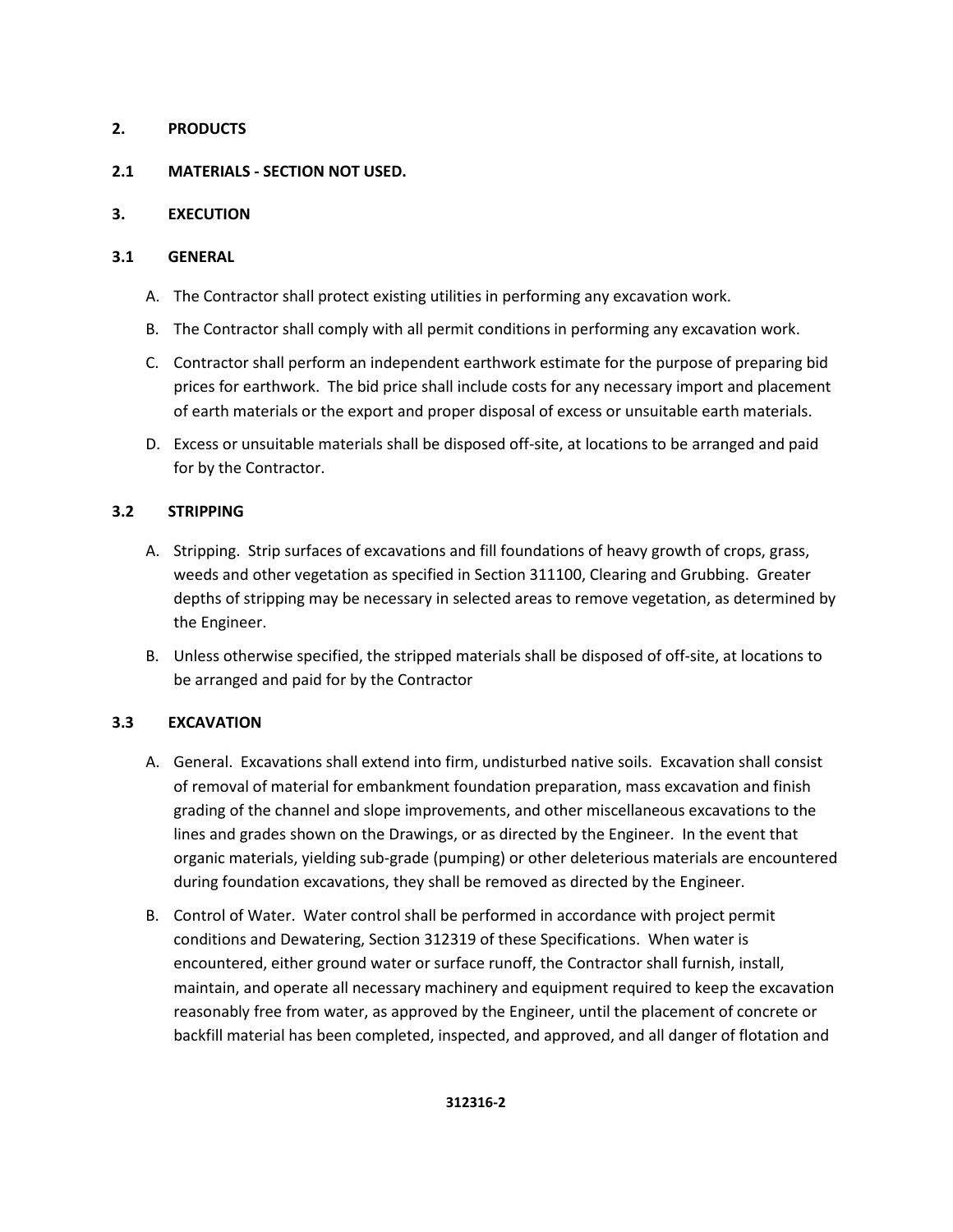other damage is removed. Water pumped from the excavation shall be disposed of in such manner as will not cause injury to public or private property, or constitute a nuisance or menace to the public, and the disposal method shall be subject to the approval of the Engineer. Water shall be controlled until work is complete.

- C. Excess Excavation. Care shall be exercised by the Contractor not to excavate below the grades shown on the Drawings, except as specified herein, and as directed by the Engineer. All excavations in excess of the grades shown on the Drawings which are not directed by the Engineer shall be backfilled with compacted embankment at the Contractor's expense, per Section 312323, Engineered Fill.
- D. Temporary Excavations. With exposure and drying, on-site soils may experience progressive sloughing if excavated near vertical and left un-shored during construction. Engineer suggests that the soils on-site should be considered Type C when applying OSHA regulations.
- E. Tolerances. The excavation tolerance shall typically be +0.1 feet to -0.2 feet from the grades shown on the Drawings, except within the low flow channel, where excavation tolerance shall be +0.1 feet to -0.1 feet from the elevations shown on the Drawings.

#### <span id="page-26-0"></span>**3.4 UNCLASSIFIED EXCAVATION.**

A. Unclassified Excavation. Unclassified excavation shall consist of the excavation and disposal of all material, regardless of its nature, which is not otherwise classified and paid for under Excavation of Unsuitables or Rock Excavation described below. Unclassified Excavation includes excavation required to reach finished grade. Over-excavation for the placement of materials (e.g. Toe Boulders, Log Structures) or the removal of unsuitables, as described below under Excavation of Unsuitables, is not included in Unclassified Excavation.

#### <span id="page-26-1"></span>**3.5 EXCAVATION OF UNSUITABLES.**

A. Excavation of Unsuitables. Areas of unsuitable in-place soils, as determined by the Engineer, may also be encountered. Material shall not be classified as unsuitable solely based on moisture content. Material within the limits of Excavation, as described above under Unclassified Excavation, or within the limits of over-excavation for the placement of materials (e.g. Toe Boulders, Log Structures) shall not be classified as unsuitable. The Contractor shall anticipate having to over-excavate areas of unsuitables as directed by the Engineer and dispose of materials. The actual locations of these excavations will be determined in the field by the Engineer. The side slopes of the excavations shall be no steeper than 1 to 1 (horizontal to vertical). The over-excavations shall be backfilled with embankment materials in accordance with Section 312323, Engineered Fill.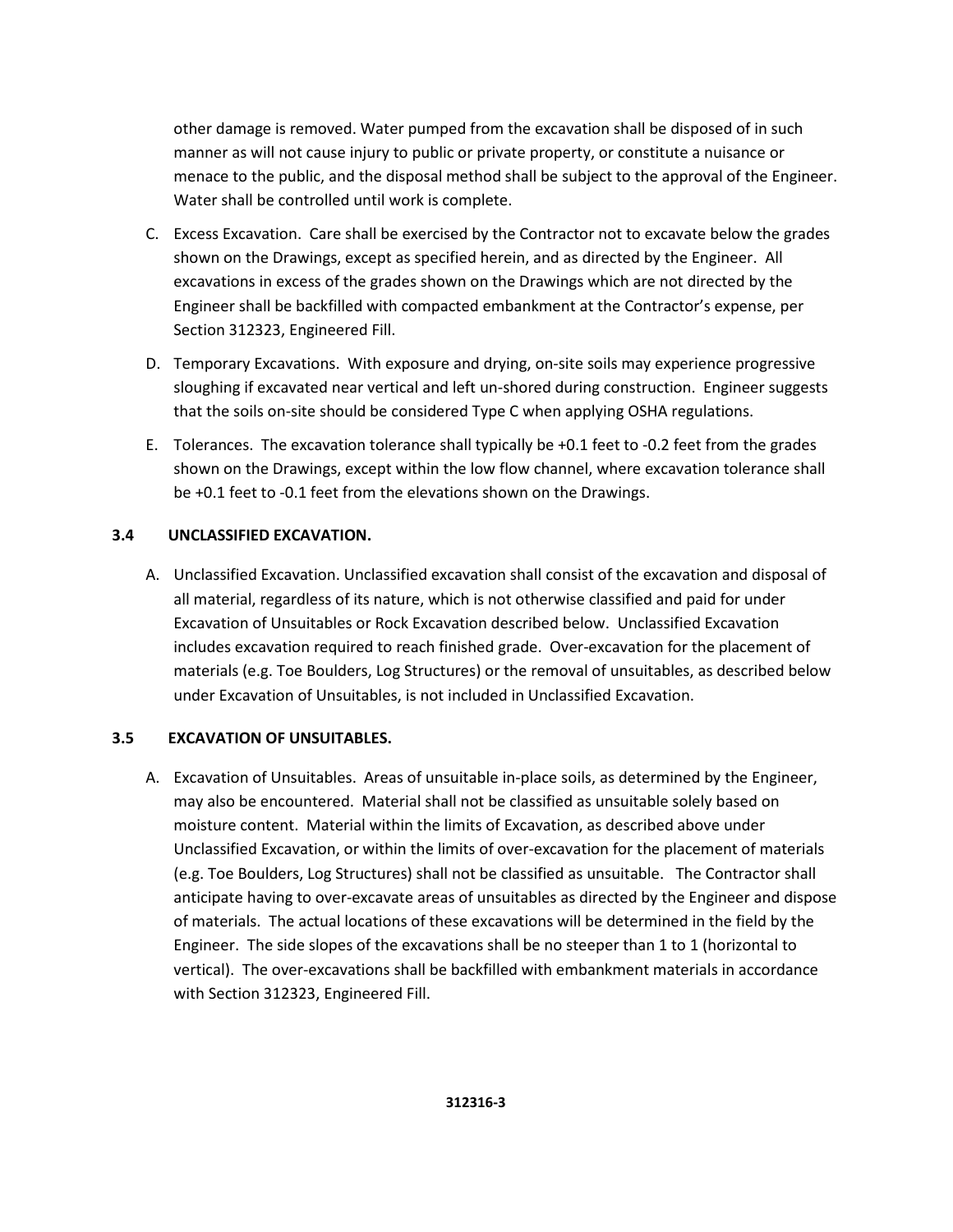B. Disposition of Unsuitable Materials. The excavated materials that are considered unsuitable based solely on moisture content shall be processed as necessary to meet specification requirements for suitability and used as embankment material. Materials which are unsuitable based on organic content will be ordered wasted and shall be disposed of off-site in accordance to Section 7-1.13, "Disposal of Material Outside the Highway Right of Way", of the State Standard Specifications.

#### <span id="page-27-0"></span>**3.6 ROCK EXCAVATION**

A. Rock Excavation. Rock excavation consists of the removal of hard igneous, metamorphic, and/or sedimentary rock in solid beds or masses in original or stratified position which can be removed only by continuous drilling, blasting or the use of pneumatic tools, and all boulders of 5 cubic yards in volume or larger. Material which can be loosened with a pick, frozen materials, soft laminated shale and hardpan, which for convenience or economy is loosened by drilling, blasting, wedging or the use of pneumatic tools, removal of concrete pavement and retaining walls, shall not be classified as rock excavation. When rock is encountered within the limits of the excavation, immediately notify the Owner and Engineer and do not proceed further until instructions are received and measurements made for the purpose of establishing the volume of rock excavation. Contractor shall note that blasting is not approved for this project. The need for specialized rock excavating equipment should be anticipated if rock is encountered.

#### <span id="page-27-1"></span>**4. MEASUREMENT AND PAYMENT**

#### <span id="page-27-2"></span>**4.1 MEASUREMENT**

- A. Stripping. Stripping will not be separately measured for payment.
- B. Topsoil. Topsoil will not be separately measured for payment.
- C. Unclassified Excavation. Unclassified Excavation will be measured by the cubic yard of Unclassified Excavation, based on the Dimensions shown on the Drawings. Where the dimensions of any portion of the work are revised by the Engineer, or a portion of the work is eliminated, the change will be measured by the cubic yard based on the neat volume based on the Dimensions shown on the Drawings.
- D. Excavation. Excavation will not be separately measured for payment.
- E. Excavation Unsuitable Materials. Excavation to remove materials that are designated by the Engineer as unsuitable for reuse will be measured by the cubic yard from the stripped foundation. Measurement will be based on surveyed cross sections before and after the excavation.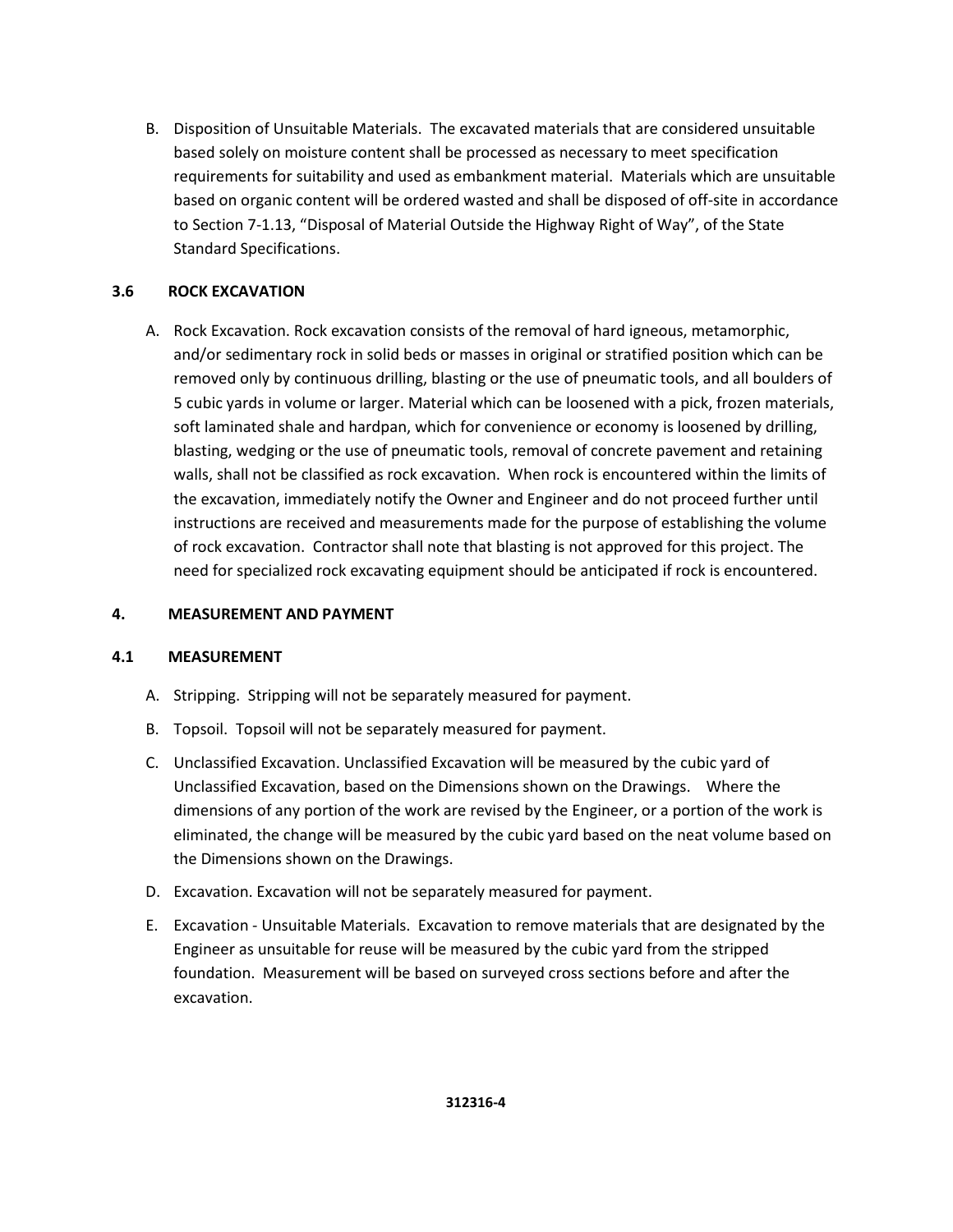- F. Rock Excavation. Rock Excavation will be measured by the cubic yard of rock excavation, as determined by cross sections surveyed before and after the excavation.
- G. Other Miscellaneous Excavations. All other excavations will not be measured for payment.
- H. Surveys: Construction staking will not be separately measured for payment.

#### **4.2 PAYMENT**

- A. Stripping. No separate payment will be made for stripping. All costs in connection with this work will be considered incidental to the contract price per cubic yard for Excavation.
- B. Topsoil. No separate payment will be made for excavating, windrowing or stockpiling, removing from windrows or stockpiles, spreading, and compacting topsoil. All costs in connection with this work will be considered incidental to the contract lump sum price for Excavation.
- C. Unclassified Excavation, measured as specified above, will be paid for at the contract unit price per cubic yard, which price will be payment in full for furnishing all labor, materials, tools, equipment and incidentals, and doing all work necessary to complete Unclassified Excavation, as specified, including mass excavation and finish grading of channel banks and floodplains, to the lines and grades shown on the Drawings.
- D. Excavation Unsuitable Materials, measured as specified above, will be paid for at the contract unit price per cubic yard, which price will be payment in full for furnishing all labor, materials, tools, equipment and incidentals, and doing all work necessary to complete the excavation as specified, including dewatering, all handling of materials, and disposal of unsuitable materials.
- E. Rock Excavation, measured as specified above, will be paid for at the contract unit price per cubic yard, which price will be payment in full for furnishing all labor, materials, tools, equipment and incidentals, and doing all work necessary to complete the Rock Excavation as specified, including dewatering, all handling of materials, and disposal of unsuitable materials.
- F. No separate payment will be made for other miscellaneous grading incidental to the work. All costs in connection with this work will be considered incidental to the cost of construction of associated improvement.
- G. Surveys: No separate payment will be made for surveys or construction staking. All costs in connection with this work will be considered incidental to the contract price per cubic yard for Excavation.
- H. Mixing and offhaul of suitable materials for reuse shall be paid for under Engineered Fill, Section 02226.
- I. Payment will be made under: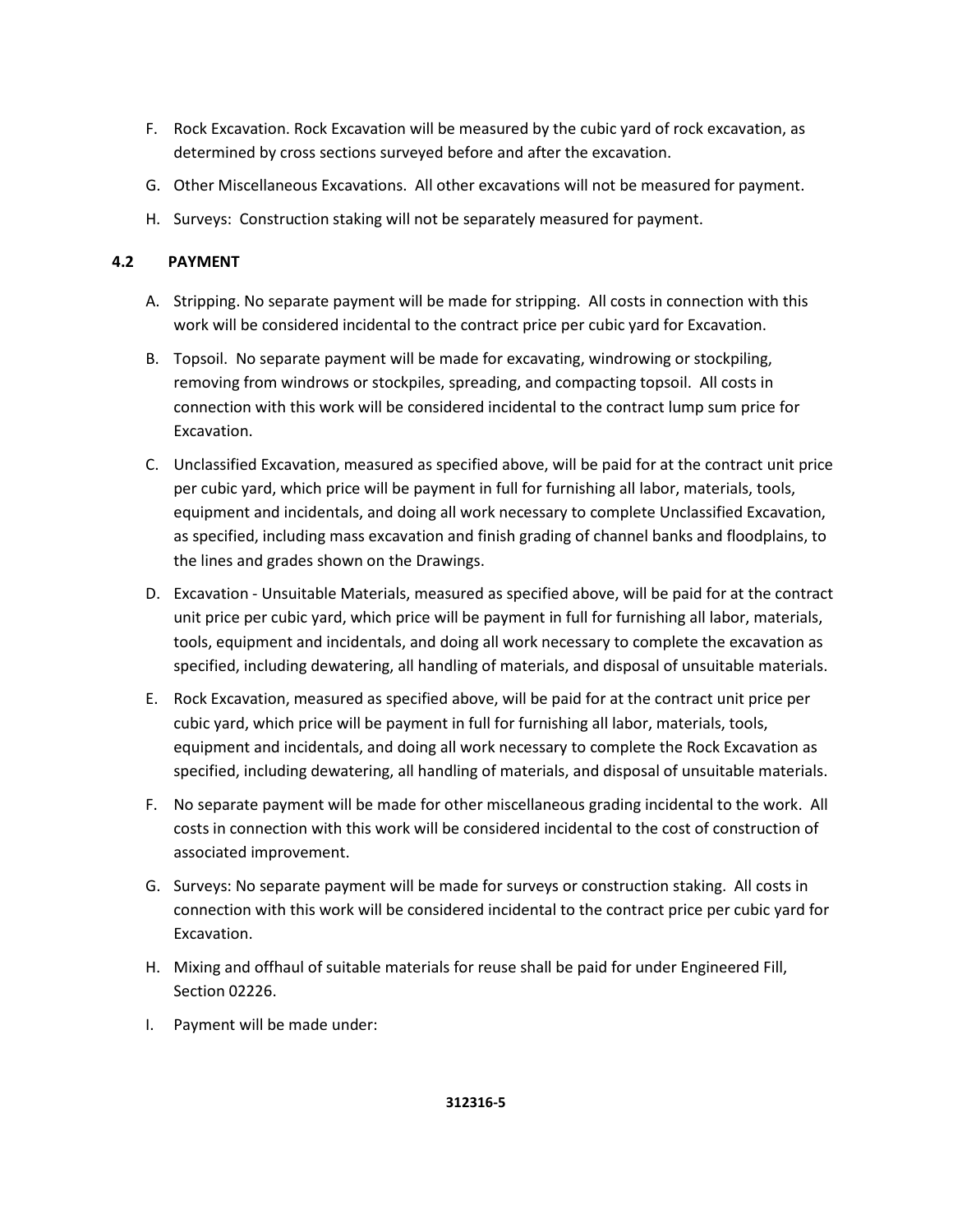| Pay Item                          | Pay Unit       |
|-----------------------------------|----------------|
| Unclassified Excavation           | Cubic Yard (F) |
| Excavation – Unsuitable Materials | Cubic Yard     |
| <b>Rock Excavation</b>            | Cubic Yard     |

#### **END OF SECTION**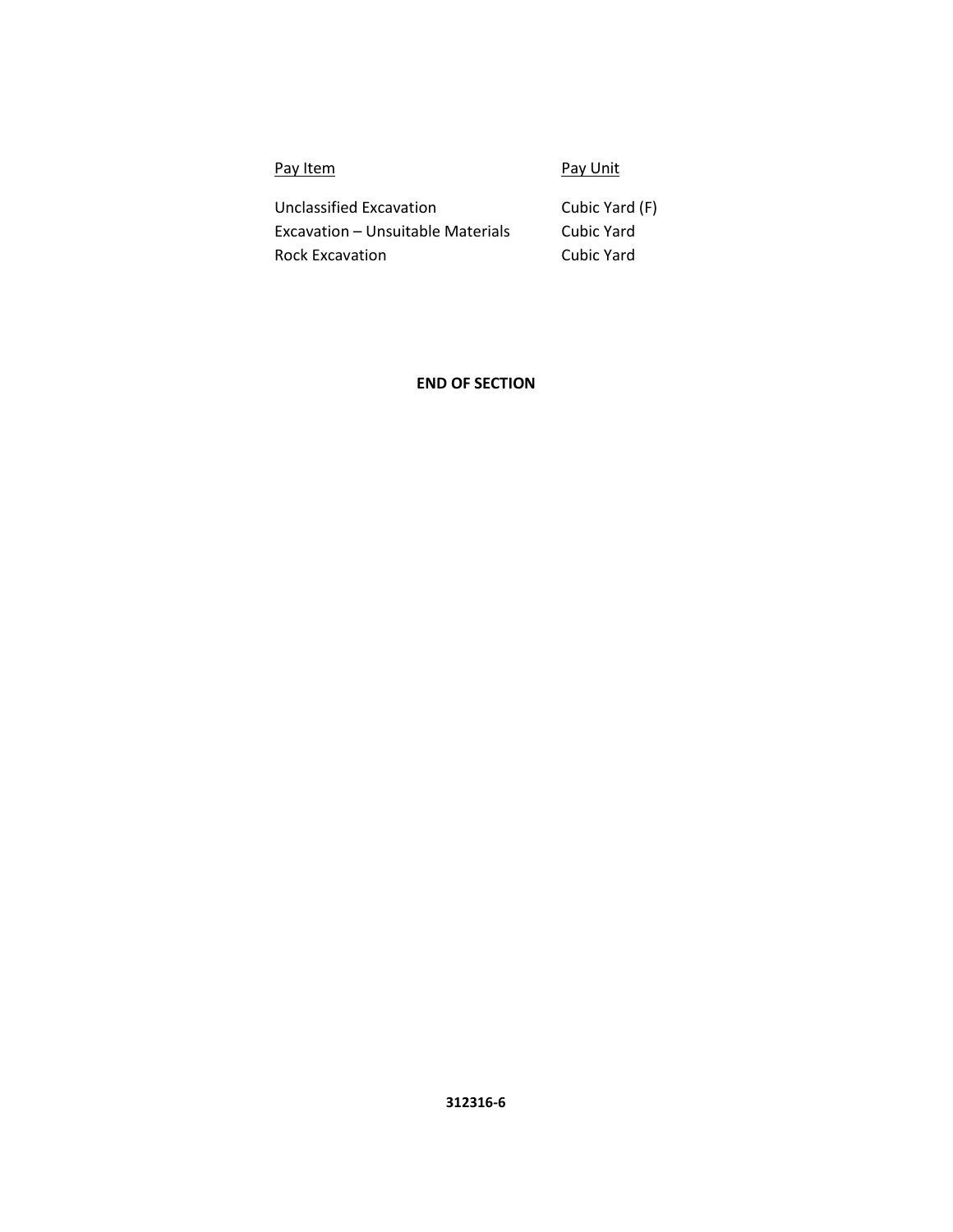### **INDEX SECTION 312319 DEWATERING**

#### <span id="page-30-0"></span>Paragraph

#### Page

| $\mathbf{1}$ . |      |  |
|----------------|------|--|
|                | 1.1  |  |
|                | 1.2  |  |
|                | 1.3  |  |
|                | 1.4  |  |
| 2.             |      |  |
|                | 2.1  |  |
| 3.             |      |  |
|                | 3.1  |  |
|                | 3.2  |  |
|                | 3.3  |  |
|                | 3.4  |  |
|                | 3.5  |  |
|                | 3.6  |  |
|                | 3.7  |  |
|                | 3.8  |  |
|                | 3.9  |  |
|                | 3.10 |  |
|                | 3.11 |  |
| $\mathbf{4}$ . |      |  |
|                | 4.1  |  |
|                | 4.2  |  |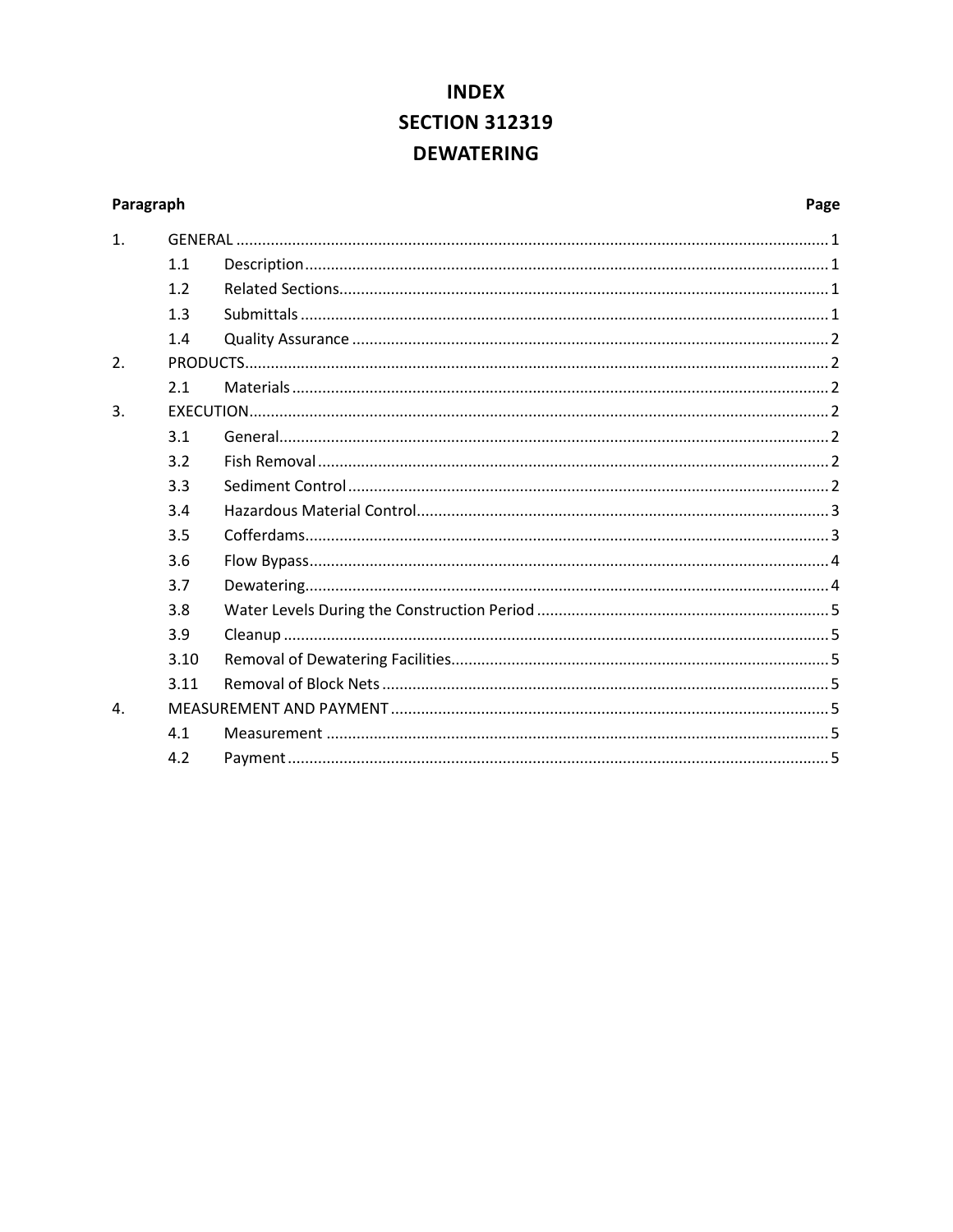### **SECTION 312319 DEWATERING**

#### <span id="page-31-0"></span>**1. GENERAL**

#### <span id="page-31-1"></span>**1.1 DESCRIPTION**

- A. Furnish all labor, materials, equipment, and incidentals necessary to design, construct, operate, maintain, and remove all cofferdams, flumes shoring, diversions, filtration systems and/or other measures, including pumping, to dewater the construction site and to divert streamflow and other surface waters through or around the project area 24 hours a day during the entire field construction period, as shown on the Drawings, as specified, or as directed by the Engineer.
- B. Dewatering details on the Drawings (if provided) are schematic. The design and implementation of the Dewatering Plan is solely the responsibility of the Contractor. Contractor shall make their own independent evaluation of water sources (surface and groundwater) in preparing their Dewatering Plan.
- C. Dewatering and diversion shall comply with all project permit conditions, applicable laws and local ordinances.

#### <span id="page-31-2"></span>**1.2 RELATED SECTIONS**

- 1. Section 015713.01, Fiber Roll
- 2. Section 354237, Rock Slope Protection

#### <span id="page-31-3"></span>**1.3 SUBMITTALS**

- A. The Contractor shall submit the following for review and approval of the Engineer:
	- 1. Dewatering Plan listing materials, method of work, equipment to be used, methods for disposal of pumped water, provisions to prevent scour and erosion, and the proposed schedule shall be submitted to the Engineer. Approval of the Engineer shall be required before the Contractor proceeds with water control measures.
		- 2. Product data for:
- pumps
- silt control filter fabric
- washed rock
- impervious liners
- cofferdam material
- other materials used in dewatering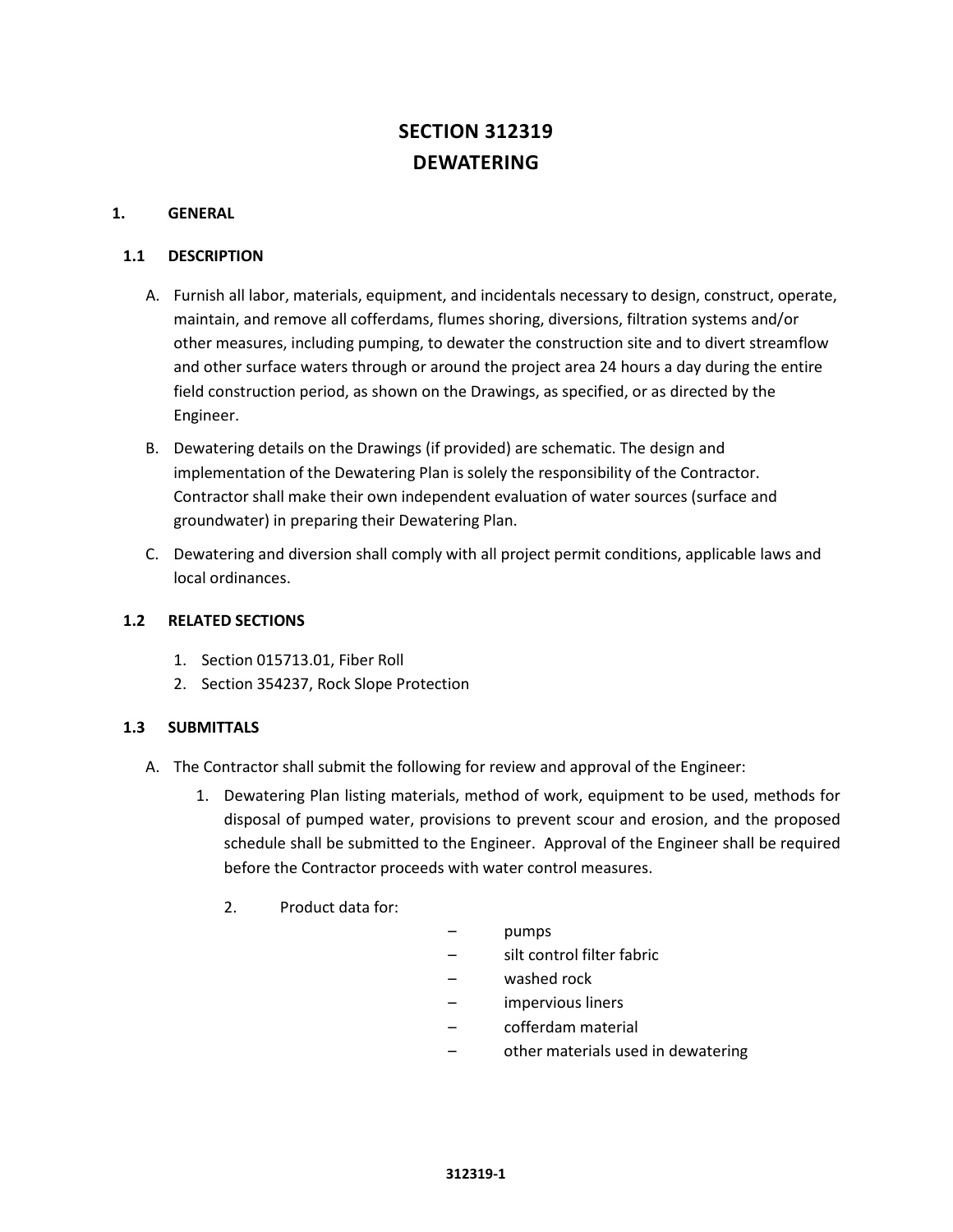#### <span id="page-32-0"></span>**1.4 QUALITY ASSURANCE**

- A. Comply with all applicable permits and regulations.
- B. Comply with approved Erosion and Sediment Control Plan and the Hazardous Materials Control and Spill Prevention Plan, in accordance with Section 01500 paragraph 3.10.
- C. Notify Engineer 48 hours in advance of installation of temporary cofferdam(s) or diversion.
- D. Notify Engineer 48 hours in advance of removal of temporary cofferdam(s) or diversion.

#### <span id="page-32-1"></span>**2. PRODUCTS**

#### <span id="page-32-2"></span>**2.1 MATERIALS**

- A. General. The Contractor shall be responsible for sizing and design of temporary cofferdams, well points, pumps, drains, pipes and other diversion and dewatering facilities. Comply with Drawings and regulatory requirements.
- B. Imported Rock. Use only clean washed rock. Other materials, if used, shall be removed from river channel when dewatering work is complete.
- C. Dewatering Facilities. Provide and operate dewatering facilities of suitable size and capacity. The use of equipment shall be consistent with the manufacturer's recommendations.

#### <span id="page-32-3"></span>**3. EXECUTION**

#### <span id="page-32-4"></span>**3.1 GENERAL**

A. Contractor is solely responsible for the design, construction, and maintenance and monitoring of the diversion and dewatering facilities. Comply with the Drawings, Specifications, and applicable permit conditions.

#### <span id="page-32-5"></span>**3.2 FISH REMOVAL**

A. Fish relocation to be provided by others (NIC). Provide the Owner 72 hours notice prior to dewatering operations to allow for removal of fish from the project area. Coordinate work with fish relocation experts.

#### <span id="page-32-6"></span>**3.3 SEDIMENT CONTROL**

- A. General. Comply with Section 401 Water Quality Certification.
- B. Materials. Earthen materials shall not be used within the flowing channel, with the exception of clean, washed rock.
- C. Cofferdam Construction. During construction of the cofferdam, install silt barrier(s) along the water side of the installation, as necessary to minimize mobilization and entrainment of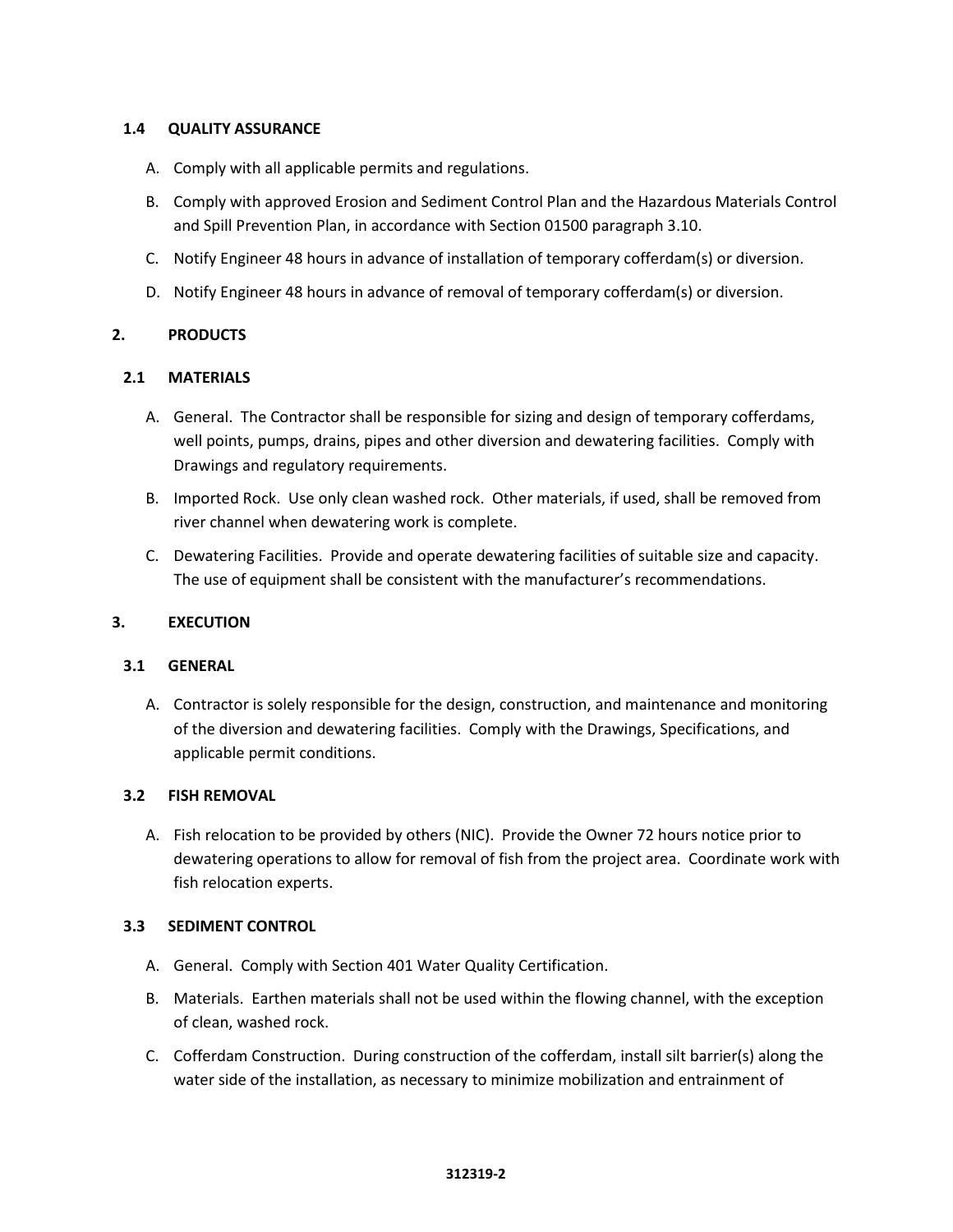disturbed soils within the active flowing channel, to a level in accordance with the permit conditions.

- D. Discharge of Seepage/Groundwater. Discharge of water from the dewatered construction site, either by gravity or pumping, shall be performed in a manner to prevent excessive turbidity from entering Milk Creek and to prevent scour and erosion outside of the construction site. Pumped water should be prefiltered with sand/gravel pack around sumps for subsurface flows and a silt fence or hay bales around pumps for surface flow. Pumped water shall be discharged into adjacent gravel bars, isolated local depressions, or temporary sediment basins.. Where water to be discharged into the river will create excessive turbidity, the water shall be routed through a sediment interceptor or other facilities to remove sediment from water.
- E. Isolation of Construction Area. Place silt fences, hay bale barriers, or cofferdams between construction area and flowing river channel, at all locations.

#### <span id="page-33-0"></span>**3.4 HAZARDOUS MATERIAL CONTROL**

- A. General. Comply with the approved Hazardous Materials Control and Spill Prevention Plan (HMC&SPP) in accordance with Construction Facilities and Temporary Controls, Section 01500.
- B. Equipment and Lubricants. Steam-clean all equipment prior to its use. Inspect all equipment for cleanliness and fluid leaks prior to use and monitor during its use. Maintain equipment as required. Equipment refueling shall only take place in a designated, contained area.
- C. Isolation of Construction Area. Prior to performing work within flowing water, outside of cofferdams, install oil containment booms downstream of the work area. Maintain booms until completion of the work within the channel is complete.
- D. Spills. Maintain a supply of oil spill booms, sorbent pads, and other supplies to contain and clean spills. Comply with approved HMC&SPP should spills occur.

#### <span id="page-33-1"></span>**3.5 COFFERDAMS**

- A. General. The Contractor is solely responsible for the design, construction, maintenance, and monitoring of cofferdams, dikes and other isolation facilities. Cofferdams with an exposed height greater than 10 feet shall be designed by a Professional Engineer registered in the State of California, based on available soil data.
- B. Configuration. Cofferdam alignments, as shown on the Drawings, reflect the maximum allowable encroachment into the channel. Construct cofferdam alignments as shown or the Drawings, unless otherwise approved by Engineer. Provide cofferdams high enough to account for water surface fluctuations.
- C. Secondary Dikes/Seepage Control. Secondary dikes within the isolated construction area can be used to control seepage and groundwater around excavations, provided all dike materials are removed from the exposed channel upon completion, prior to re-watering the work area.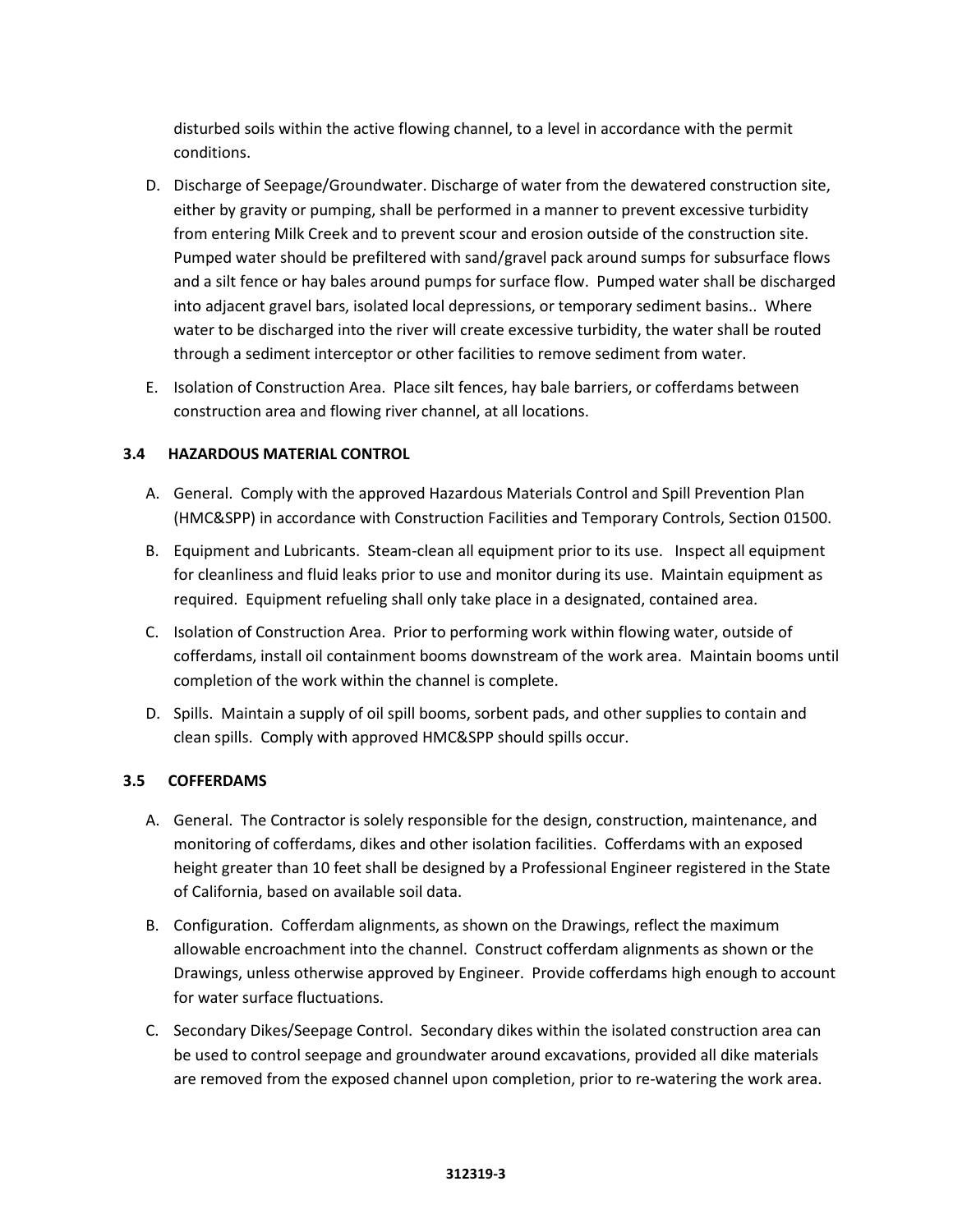#### <span id="page-34-0"></span>**3.6 FLOW BYPASS**

- A. Capacity. Bypass water around construction site using a cofferdam and bypass pipe as shown on the Drawings or equivalent facility, as approved by the Engineer. The bypass system shall be capable of passing the flows present at the time construction begins, with a minimum of 12 inches of freeboard (measured vertically from water surface to lowest point on dam). Bypass pipes shall have a minimum diameter of 10 inches to minimize the likelihood of clogging by debris.
- B. Storm Events. During the designated period for instream work, the Contractor shall be solely responsible for the integrity of the dewatering system. If rain is predicted, the Contractor shall perform flood fighting activities as directed by the Engineer and regulatory agencies.
- C. The diversion system may require adjustment to accommodate the sequence of work. No additional compensation shall be provided for any adjustments, revisions, or reinstallations of diversion elements.
- D. The diversion shall result in conditions that allow the required compaction to be achieved and shall prevent sediment-laden water that exceeds the effluent discharge limits from entering the drainage ways.
- E. Unless otherwise specified, a diversion must discharge into the same natural drainage way in which its headworks are located.

#### <span id="page-34-1"></span>**3.7 DEWATERING**

- A. General. Remove water from construction area using pumping, well points, drains, or other approved methods. Discharge of water shall comply with 3.3.D. Construction water shall be segregated from seepage water and routed through sediment interceptors or other facilities to remove contaminants and sediment. Excavated slopes in the saturated soils may need to be retained, tied back, or otherwise stabilized.
- B. Well Points. Well points shall be designed to preclude the loss of fine soil by sand/gravel packing or other suitable means.
- C. Pumping Facilities. Pumps and discharge piping shall be suitable for the type of service provided and shall be a sufficient size and capacity to satisfactorily dewater work areas. Engines shall be muffled to avoid excess noise and pump intakes shall be fitted with screens as required.
- D. Power Supply. Contractor shall consider the availability and reliability of power sources for dewatering operation in dewatering system design, and make provisions for temporary or backup power supply as deemed necessary. Where the primary diversion is operated by pumping, a backup system shall be provided with automatic controls capable of starting the backup upon failure of the primary system.
- E. Groundwater. Dewatering shall maintain water surfaces below the base of temporary excavations or trenches, to allow for visual inspection of the work, if requested by the Engineer.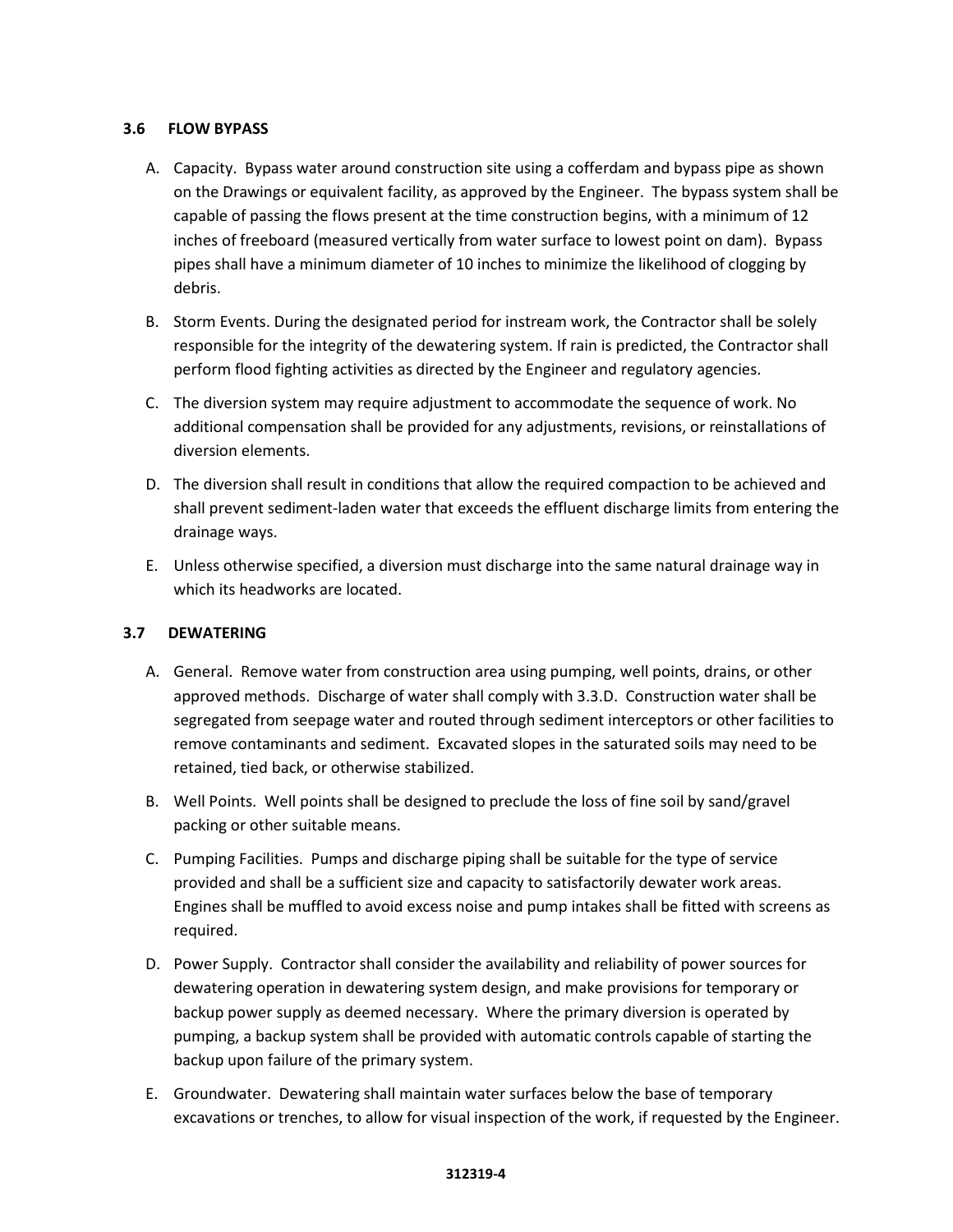Lower groundwater tables within excavations for structures to a minimum of two (2) feet below foundations or as otherwise required to establish a firm, stable foundation. Control groundwater within excavation until completion of backfill operations.

#### <span id="page-35-0"></span>**3.8 WATER LEVELS DURING THE CONSTRUCTION PERIOD**

A. The Contractor shall be responsible for making an independent evaluation of site conditions. The Contractor's dewatering plan shall address all potential sources of surface and groundwater, including but not limited to streamflow (natural or managed), backwatering of the channel from downstream blockages, domestic water lines, storm drain outfalls, irrigation tailwater, industrial discharges, seepage, and direct rainfall.

#### <span id="page-35-1"></span>**3.9 CLEANUP**

A. Prior to removal of the dewatering facilities, thoroughly cleanup area to remove debris and contaminated materials. Remove fine sediments and restore disturbed area. Clean, round, river run gravels or cobbles, if used in cofferdam construction, may be spread in the creek channel in lieu of removal, provided grading will not interfere with facility operation.

#### <span id="page-35-2"></span>**3.10 REMOVAL OF DEWATERING FACILITIES**

- A. Prior to removal of the dewatering facilities, complete the following activities:
	- 1. Complete required tests and inspections.
	- 2. Thoroughly cleanup work site.
	- 3. Perform final walkthrough with Engineer.
- B. Prior to removal of cofferdams and diversion, equalize the water surface levels on both sides of the dams.

#### <span id="page-35-3"></span>**3.11 REMOVAL OF BLOCK NETS**

A. Block Nets shall be removed by the fisheries biologist after the dewatering facilities are removed and the in channel work area is re-watered (NIC).

#### <span id="page-35-4"></span>**4. MEASUREMENT AND PAYMENT**

#### <span id="page-35-5"></span>**4.1 MEASUREMENT**

A. Dewatering will not be separately measured for payment.

#### **4.2 PAYMENT**

A. Dewatering will be paid for at the lump sum contract price for Dewatering, which price will include payment in full for furnishing all labor, materials, tools, equipment, and incidentals necessary to complete the dewatering operations, as specified, including temporary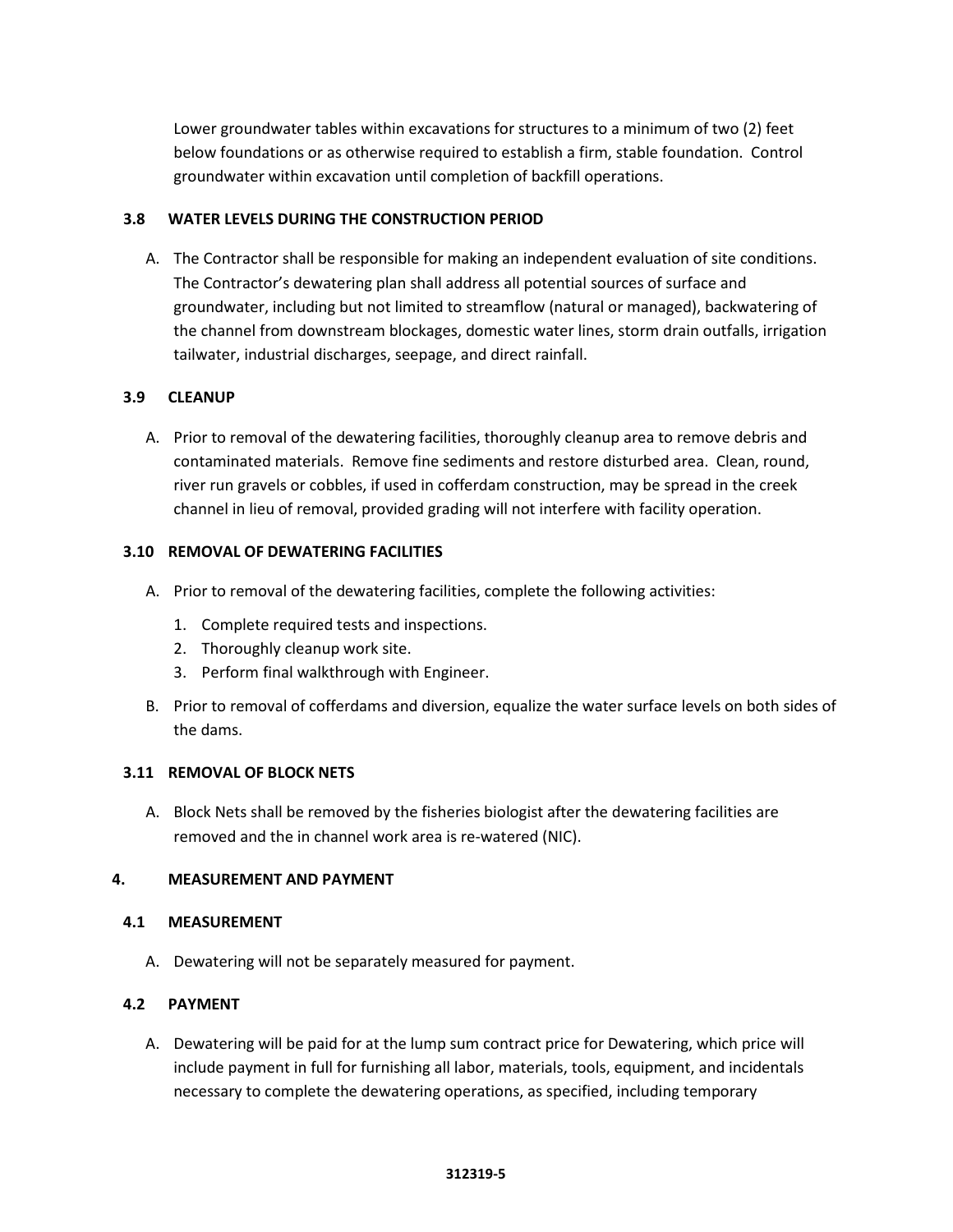cofferdams, pumping, silt control, filter fabric, sediment control, erosion control, removal of muck, disposal of materials, and removal of dewatering facilities.

Pay Item Pay Unit

Dewatering Lump Sum

**END OF SECTION**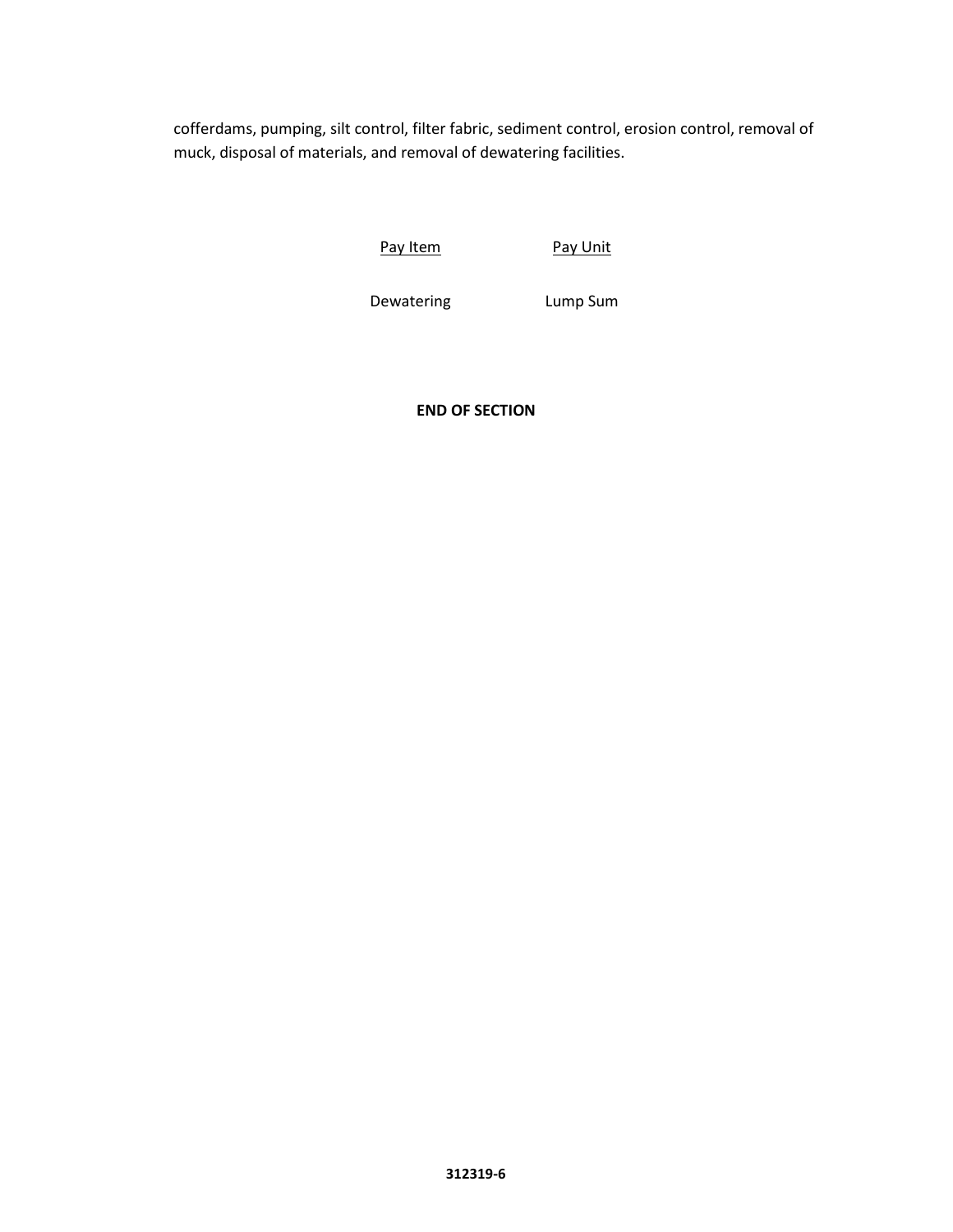### **SECTION 312323 ENGINEERED FILL**

#### <span id="page-37-0"></span>Paragraph

#### Page

| 1.           |     |  |
|--------------|-----|--|
|              | 1.1 |  |
|              | 1.2 |  |
|              | 1.3 |  |
| 2.           |     |  |
|              | 2.1 |  |
| 3.           |     |  |
|              | 3.1 |  |
|              | 3.2 |  |
|              | 3.3 |  |
|              | 3.4 |  |
|              | 3.5 |  |
|              | 3.6 |  |
|              | 3.7 |  |
| $\mathbf{4}$ |     |  |
|              | 4.1 |  |
|              | 4.2 |  |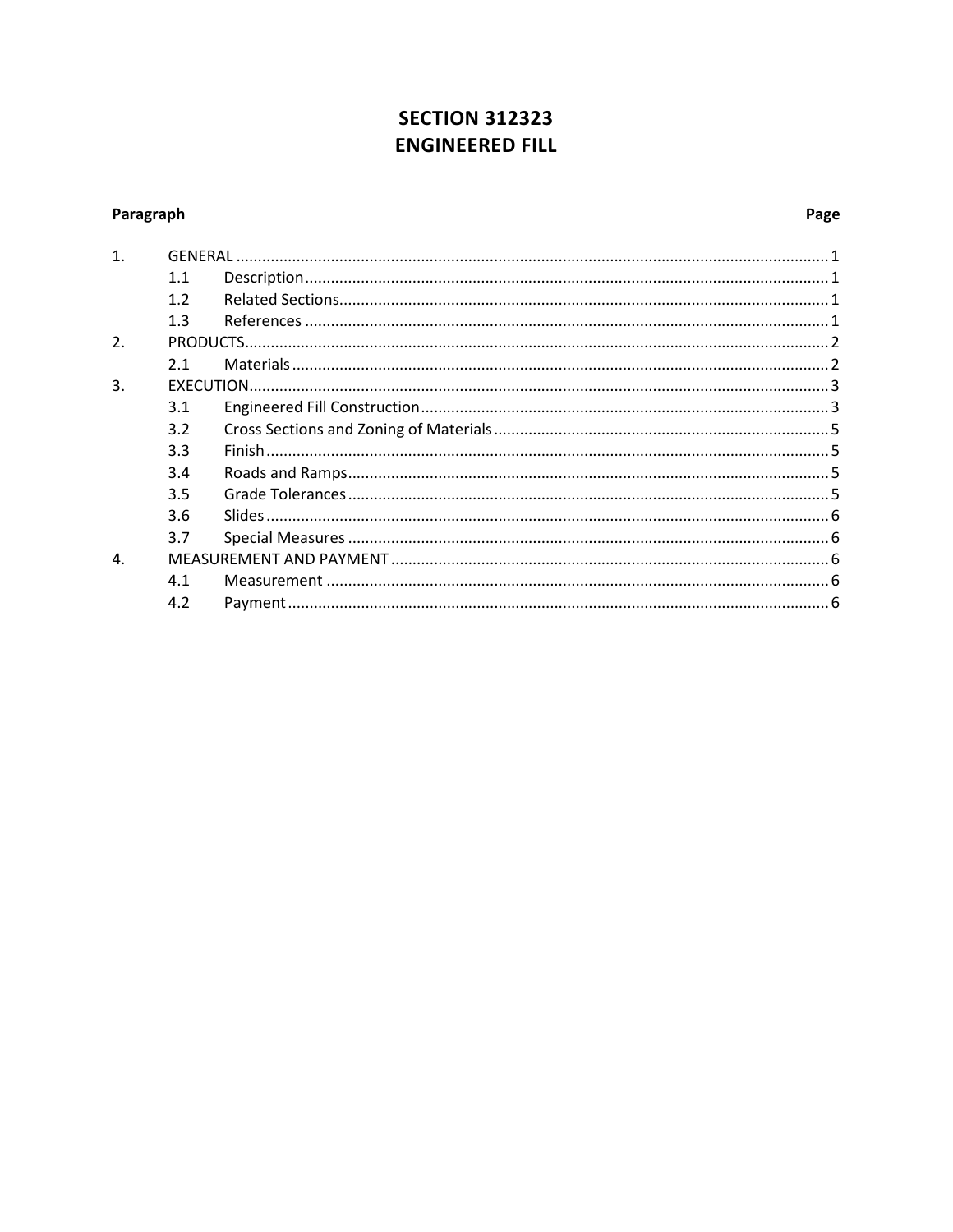### **SECTION 312323 ENGINEERED FILL**

#### <span id="page-38-0"></span>**1. GENERAL**

#### <span id="page-38-1"></span>**1.1 DESCRIPTION**

- A. The work covered by this section consists of furnishing all plant, labor, and materials, and performing all operations necessary for the construction of Engineered fills (unless separately designated elsewhere), including surveying, salvage of topsoil, subgrade preparation, furnishing, loading, and on-site and off-site hauling of materials, processing, screening placement and compaction of Engineered Fill materials, construction of ramps, and other incidental earthwork as may be necessary to complete the Engineered Fills, as shown on the Drawings, as specified, or as otherwise directed by the Engineer.
- B. All grading shall comply with Section 00300 of the Standard Specifications. It shall be the responsibility of the Contractor to visit the site and make his own interpretations with regard to materials, methods and equipment necessary to perform the work required for this project.
- C. Temporary erosion control and BMP's shall be installed and approved by the Engineer prior to beginning Engineered Fill Construction.
- D. The Contractor is responsible to locate, identify, and protect all existing utilities from damage.

#### <span id="page-38-2"></span>**1.2 RELATED SECTIONS**

- 1. Section 312316, Stripping and Excavation
- 2. Section 311100, Clearing and Grubbing

#### <span id="page-38-3"></span>**1.3 REFERENCES**

A. American Society for Testing of Materials (ASTM) Standards:

| D <sub>1556</sub> | Test Method for Density of Soil in Place by the Sand Cone Method                                                                           |
|-------------------|--------------------------------------------------------------------------------------------------------------------------------------------|
| D <sub>1557</sub> | Test Method for Moisture-Density Relations of Soils and Soil-Aggregate<br>Moistures Using 10 lb (4.54 kg) Rammer and 18-inch (457 mm) Drop |
| D2974             | Test Method for the Organic Content of Soils                                                                                               |
| D <sub>2922</sub> | Density of Soil and Soil-Aggregate In-Place by Nuclear Methods (Shallow<br>Depth)                                                          |
| D3017             | Test Method for Moisture Content of Soil and Soil-Aggregate in Place by<br>Nuclear Methods (Shall Depth)                                   |
| D4318             | Test Method for the Liquid Limit and Plastic Limit of Soils                                                                                |
| D422C             | Particle-Size Analysis of Soils                                                                                                            |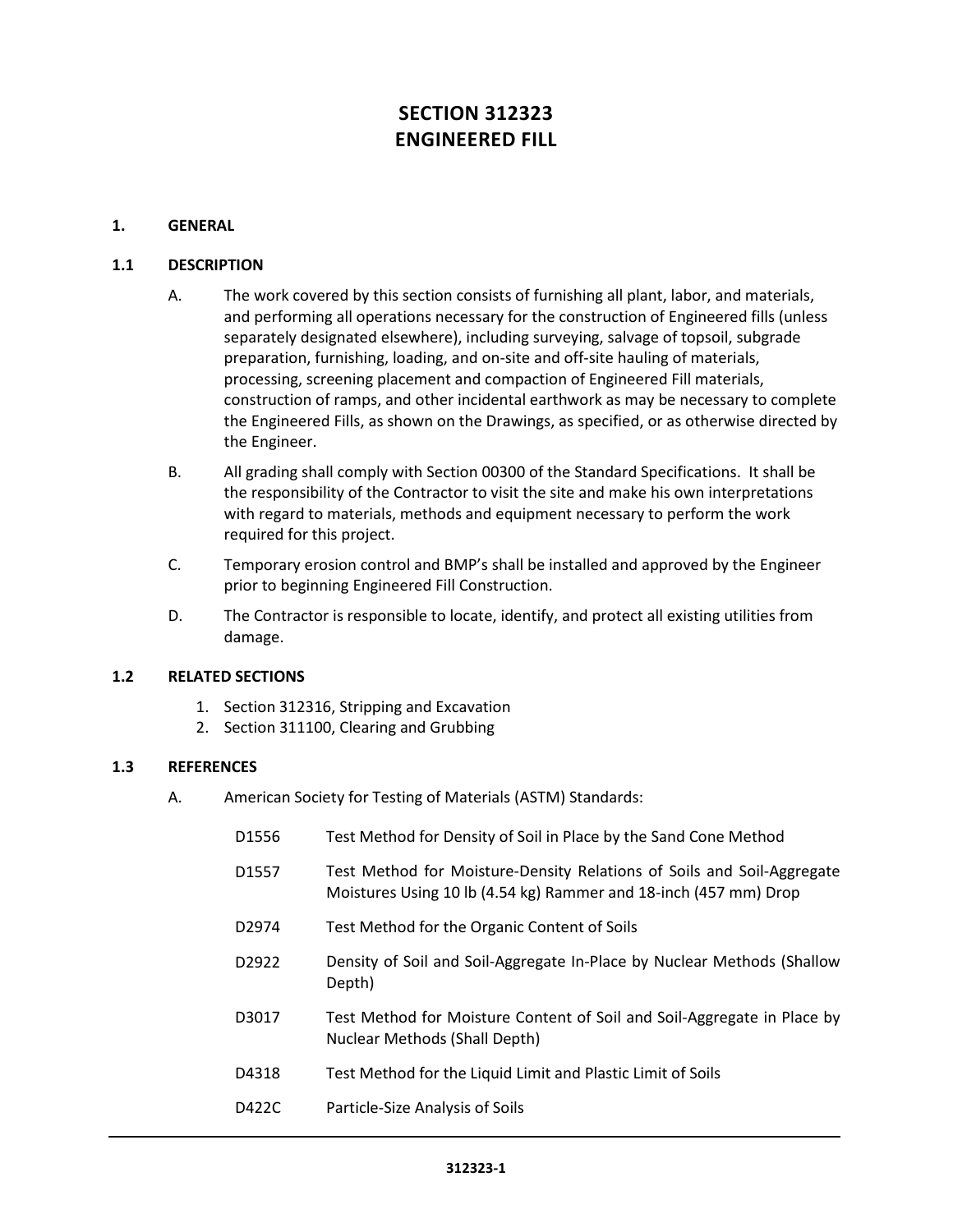- B. Oregon Standard Specifications for Construction, Oregon Department of Transportation, current edition.
- C. Surveys. All construction staking shall be performed by the Contractor. Survey control points are shown on the Drawings.

#### <span id="page-39-0"></span>**2. PRODUCTS**

#### <span id="page-39-1"></span>**2.1 MATERIALS**

- A. Engineered Fill Materials. To the extent they are needed, all suitable materials from the specified excavations shall be used in the construction of required permanent engineered fill. The suitability of materials for specific purposes will be subject to the approval of the Engineer, in conformance with these specifications. Materials used for engineered fill shall conform to the quality and gradation requirements as follows:
	- 1. less than 3% organic material;
	- 2. shall contain no rock or clods greater than 12 inches in diameter;
	- 3. no more than 15 percent larger than 2 ½ inches;
	- 4. The material should be predominantly granular
	- 5. with a plasticity index of less than 15
	- 6. liquid limit less than 35
	- 7. not more than 15 percent passing the #200 sieve
	- 8. shall contain no sod, brush, roots, or other perishable or unsuitable material, and
	- 9. shall be approved by the Engineer prior to use.
- B. Surplus Materials. All surplus or unsuitable excavated materials will be designated as waste and shall be disposed in accordance with Section 312316, Excavation.
- C. Imported Engineered Fill. Importing of Engineered Fill material, if necessary or required to meet the grades and elevations shown on the plans, shall be considered included in the Contractor's bid for the various items of work involved and no additional compensation will be made therefore. Should such imported material be required, the Contractor shall notify the Engineer of the borrow site location at least 72 hours in advance, and provide an adequate sample size so the Engineer can verify the suitability of the material. All imported materials shall be proposed by the Contractor in writing in accordance with the submittal requirements of these Special Provisions and the Standard Specifications. The Contractor shall perform and/or submit all material testing reports and other data as necessary to provide the Engineer with established laboratory values for optimum moisture and maximum dry density, for any imported material requiring density testing. Any proposed engineered fill that deviates from the criteria stated herein, shall have written acceptance from the Engineer and geotechnical engineer prior to import or placement in the work.
- D. If a disagreement between the Contractor and the Engineer occurs over the suitability of materials, the Contractor shall perform laboratory testing to demonstrate compliance with the specifications. The failure of the Contractor to perform the testing shall not relieve the Contractor from the obligation to provide suitable materials.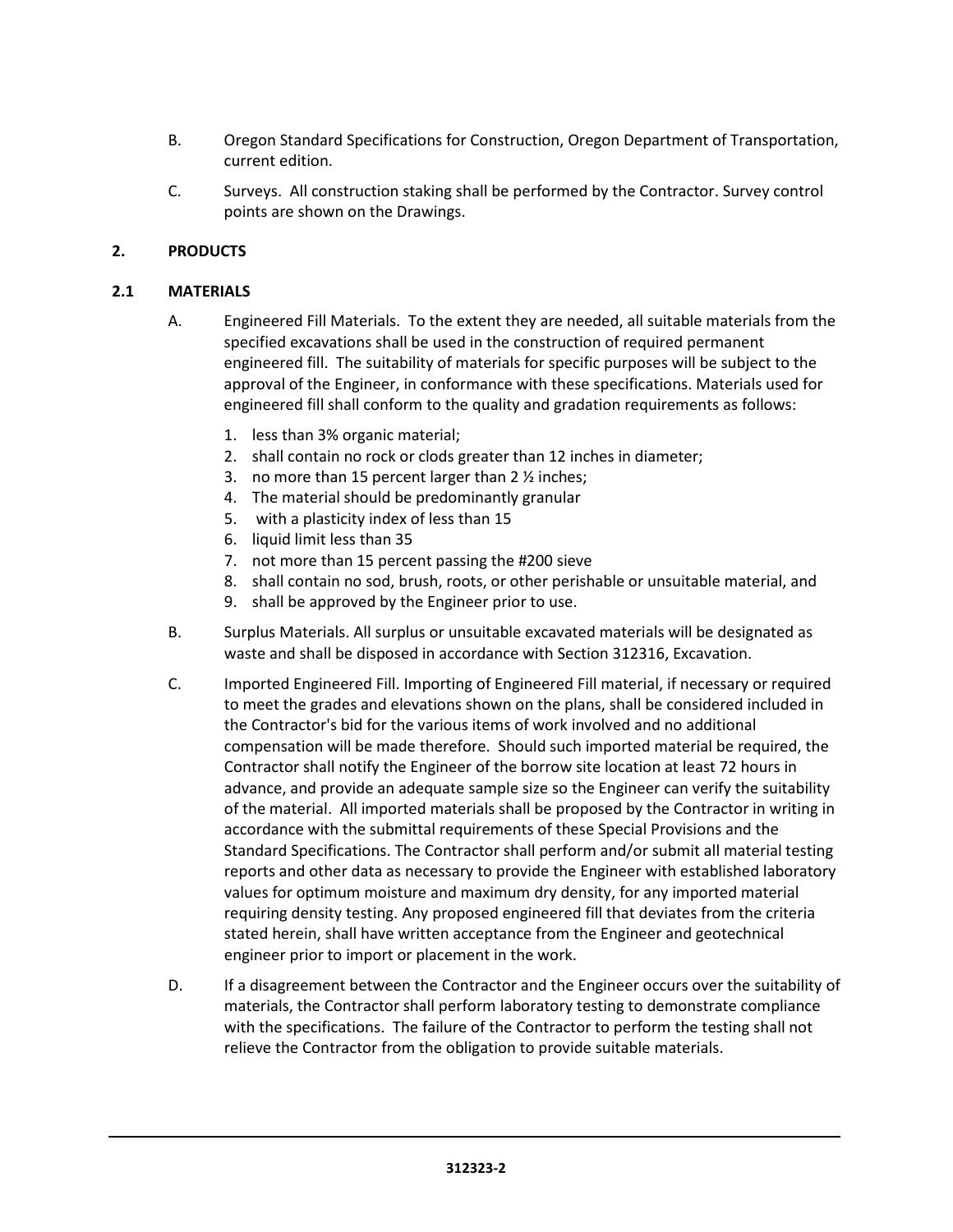#### <span id="page-40-1"></span><span id="page-40-0"></span>**3. EXECUTION**

#### **3.1 ENGINEERED FILL CONSTRUCTION**

- A. General. Compacted Engineered Fill in Engineered Fills shall be placed in the dry and compacted as specified herein.
- B. The Contractor is only permitted to use "low impact equipment" within the floodplain areas for completion of this work.
- C. Subgrade Preparation. Following Clearing and Grubbing, the subgrade surfaces shall be graded to remove surface irregularities and shall be scarified parallel to the axis of the fill and loosened to a minimum depth of 2 inches. The moisture content of the loosened material shall be controlled as specified for the Engineered Fill, and the surface materials of the subgrade shall be compacted and bonded with the first layer of Engineered Fill.
- D. Earth abutment surfaces shall be free of loose, uncompacted earth in excess of two inches in depth normal to the slope and shall be at such a moisture content that the Engineered Fill can be compacted against them to ensure a good bond between the fill and the abutments. Subgrade and abutment surfaces shall not be steeper than 1 horizontal to 1 vertical. The sites of the borrow area shall be stripped to sufficient depth to remove all vegetation, roots, brush, sod and other objectionable material. Clearing and disposal methods shall be in accordance with applicable state and county laws with due regards to the safety of persons and property. Fill shall not be placed until the required excavation and subgrade preparation has been completed.
- E. Fill shall not be placed on or in standing water, nor upon a frozen surface, nor shall snow, ice, or frozen material be incorporated in the fill.
- F. If soft, wet, or pumping subgrade soils are present, the required minimum level of compaction for the initial fill lift may be adjusted to eighty-five percent (85%) of the soil's maximum dry density as determined in accordance with ASTM D 1557, subject to approval of the Engineer. The intent of the reduction is to limit the amount of construction traffic that could lead to further deterioration and destabilization of the exposed subgrade and to build a more stable pad upon which to place subsequent fill lifts.
- G. Horizontal Layer Construction. The compacted Engineered Fill shall be constructed to a sufficient section so as to achieve the required compaction throughout the finished section. Materials to be compacted shall be placed or spread in layers not more than eight (8) inches in loose thickness prior to compaction. Materials excavated to form keyways or over-excavations, and suitable for use as Engineered Fill, shall be blended uniformly with other excavated soils or disposed of. All fill placed on slopes steeper than 5 horizontal to 1 vertical shall be keyed and benched as specified in Section 00300 of the Standard Specifications. If the surface of any layer becomes too hard and smooth for proper bond with the succeeding layer, it shall be scarified parallel to the axis of the fill to a depth of not less than 2 inches before the next layer is placed. Fill placed around structures will be brought up at approximately uniform height on all sides of the structure.
- H. Compaction. When, in the opinion of the State's Representative, the surface of any compacted layer is too smooth to bond properly with the succeeding layer, it shall be scarified to a depth of 6 inches before the succeeding layer is placed thereon. The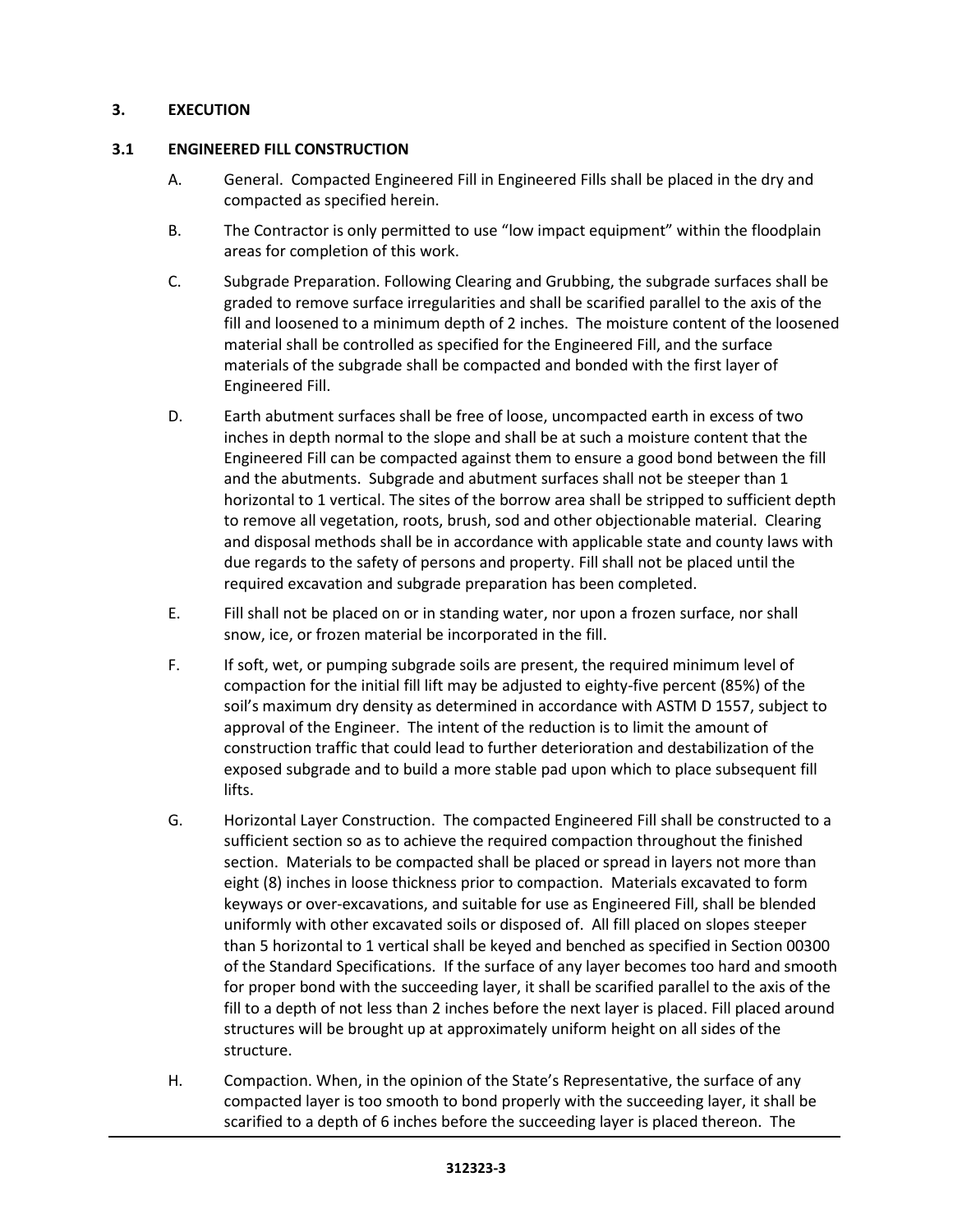degree of compaction required is expressed as a percentage of the maximum dry density, based on laboratory test procedure, ASTM D 1557. The Engineered Fill shall be compacted to a minimum of 90% of the maximum dry density, unless otherwise specified herein or directed by the Engineer. Construction equipment shall be operated over each layer of fill to ensure that the required compaction is obtained. Special equipment shall be used if needed to obtain the required compaction. Heavy compaction equipment shall not be operated within 2 feet of any structure. Fill adjacent to structures, pipe, conduits, and anti-seep collars shall be compacted to a density equivalent to that of the surrounding fill by means of hand tampers or plate vibrators. Hand directed tampers or compactors shall be used on areas not accessible to heavy compaction equipment, fills compacted in this manner shall be placed in layers not greater than 4 inches in thickness before compaction, and shall meet the same density requirement as for the adjacent area. All compaction testing shall be performed by the Owner, unless otherwise noted. The cost of re-testing of areas that have failed to meet specified compaction requirements shall be borne by the Contractor.

- I. At the discretion of the Engineer, the top 18 inches of fill, within areas specified to receive revegetation treatments, may be compacted to between 80% and 85% of the maximum dry density, to facilitate plant establishment. Prior to seeding, the surface shall be prepared as specified in Section 329200, Seeding.
- J. Compaction of backfill adjacent to structures shall not be started until after the expiration of the following minimum time interval after placement of the concrete:
	- 1. Counterforts, vertical or near-vertical 2. walls with earth loading on one side only 14 days 3. Walls and counterforts, backfilled on both 4. sides simultaneously **7** days 5. Anti-seep, collars, conduits, 6. and cantilever outlet bents 3 days
- K. Moisture Control. The moisture content required is expressed as a percentage, based on laboratory test procedure ASTM D 1557. The moisture shall be uniformly distributed throughout the layer prior to compaction and shall be at least 1% above the optimum moisture content. If the material is not within the required moisture content, the Contractor will be required to moisture condition the soil. The moisture conditioning of fill materials shall be performed prior to placement in the section. The final minor moisture conditioning may be made on the fill, as required. Harrowing, or other approved methods will be required to work the moisture into the material until a uniform distribution of moisture is obtained. Water applied on a layer of fill shall be accurately controlled in amount and distribution so that free water will not appear on the surface during or subsequent to rolling. If the material is too wet for proper compaction or soft and yielding sub-grade is experienced (pumping), the Contractor will be required to aerate the material to a moisture content within the desired limits prior to compaction. If the top surface of the preceding layer of compacted fill or a subgrade or abutment surface in the zone of contact with the fill becomes too dry to permit suitable bond, it shall either be removed or scarified and moistened to an acceptable moisture content prior to placement of the next layer of fill.
- L. Dressing. Engineered Fill slopes shall be dressed by over-building and cutting back to the required grade. The Contractor may compact the shoulder of each lift during the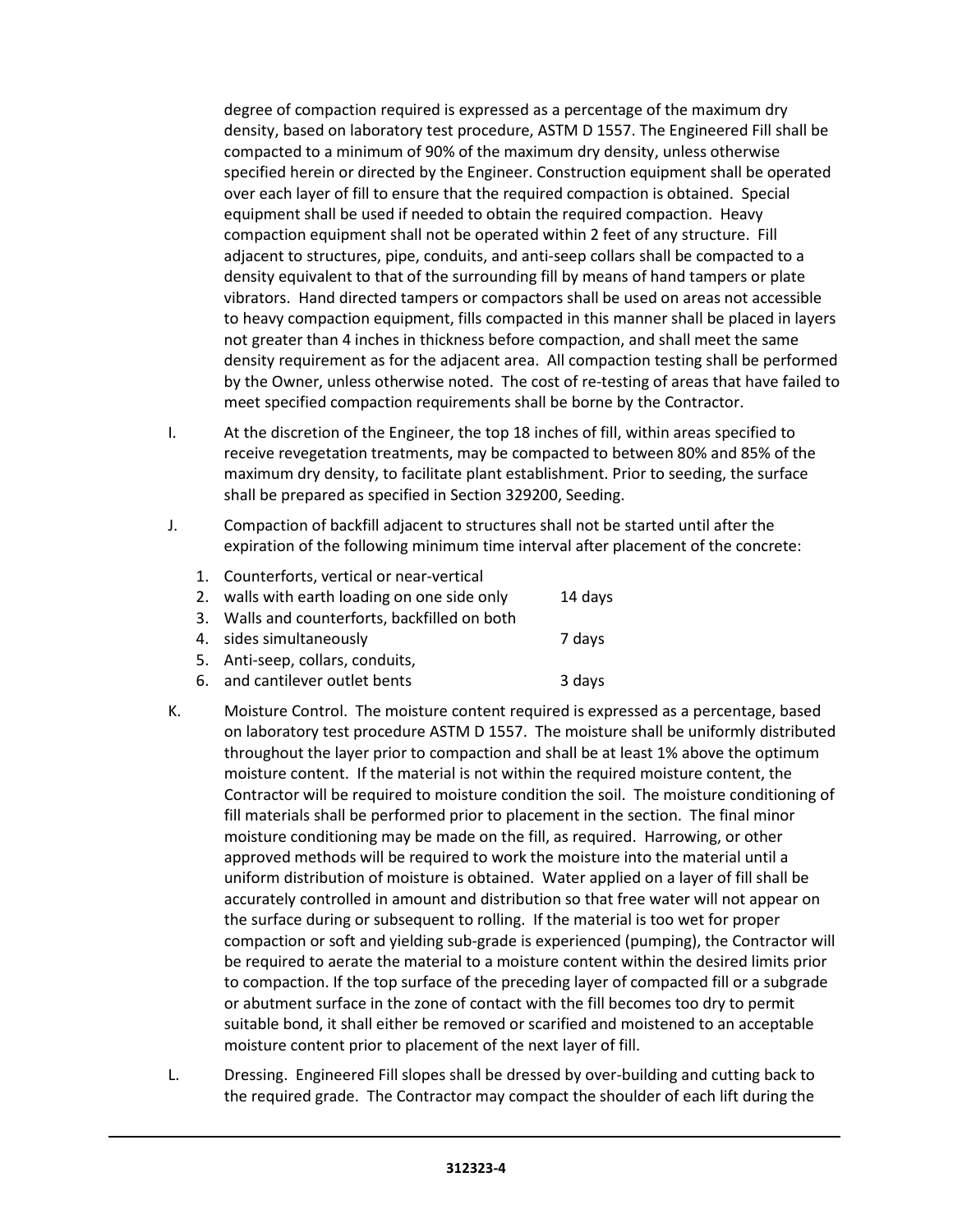placement of fill materials to assist in the subsequent dressing of the slopes.

#### <span id="page-42-0"></span>**3.2 CROSS SECTIONS AND ZONING OF MATERIALS**

- A. Standard Engineered Fill Sections. The dimensions, slopes, and zoning of materials shall conform to the sections shown on the Drawings and specified herein.
- B. Zoning of Materials. Unless otherwise specified, the Engineered Fill materials shall be homogeneous. The Engineered Fill shall be free of pockets, lenses, streaks, layers, etc. of different materials.

#### <span id="page-42-1"></span>**3.3 FINISH**

- A. The finished grades shall transition naturally into adjacent existing grades to provide a functional and naturalistic finished surface. Due to the complex nature of the project and the desired aesthetic and functional features, not all details can be accurately represented on the Drawings. As a result, the Contractor may be directed by the Engineer to make minor adjustments to finish grades to best achieve these results. These adjustments may include smoothing or rounding conforms, or changing slope angles or daylight points as necessary to conform to the variable geometry inherent in natural topography. Compensation for this work shall be considered as included in the price paid for the various contract items of work involved, and no additional compensation will be allowed.
- B. After the placement of the engineered fills and spoils, the sides and top shall be dressed by final passage of compaction equipment or by dragging to give a smooth surface. The surface area shall be graded to provide surface drainage to flow to desired locations.

#### <span id="page-42-2"></span>**3.4 ROADS AND RAMPS**

- A. Maintain Access. At locations where access roads to existing facilities are destroyed because of the work required under this contract, the Contractor shall provide temporary roads, if directed by the Engineer, to give access to fields and buildings during the construction period. Such facilities shall be removed to the extent required by the Engineer.
- B. Temporary Haul Roads. Temporary haul roads shall be constructed as required to transport materials from borrow source or excavation to Engineered Fill site. Temporary ramps to be constructed for the Contractors convenience need not comply with these foundation preparation and Engineered Fill construction requirements. Unless otherwise directed by the Engineer, temporary ramps shall be removed prior to completion of the work.

#### <span id="page-42-3"></span>**3.5 GRADE TOLERANCES**

- A. Engineered Fill:
	- 1. General. Engineered Fills shall be constructed to the net grade and cross section shown on the Drawings.
	- 2. Grade Tolerances. At all points a tolerance of 0.2 (two-tenths) foot above, and 0.1 (zero) foot below the prescribed grade will be permitted in the final dressing, provided that any excess material is so distributed that the crown of the Engineered Fill drains in the desired direction and that there are no abrupt humps or depressions in surfaces. However, this tolerance above grade may be modified at locations where, in the opinion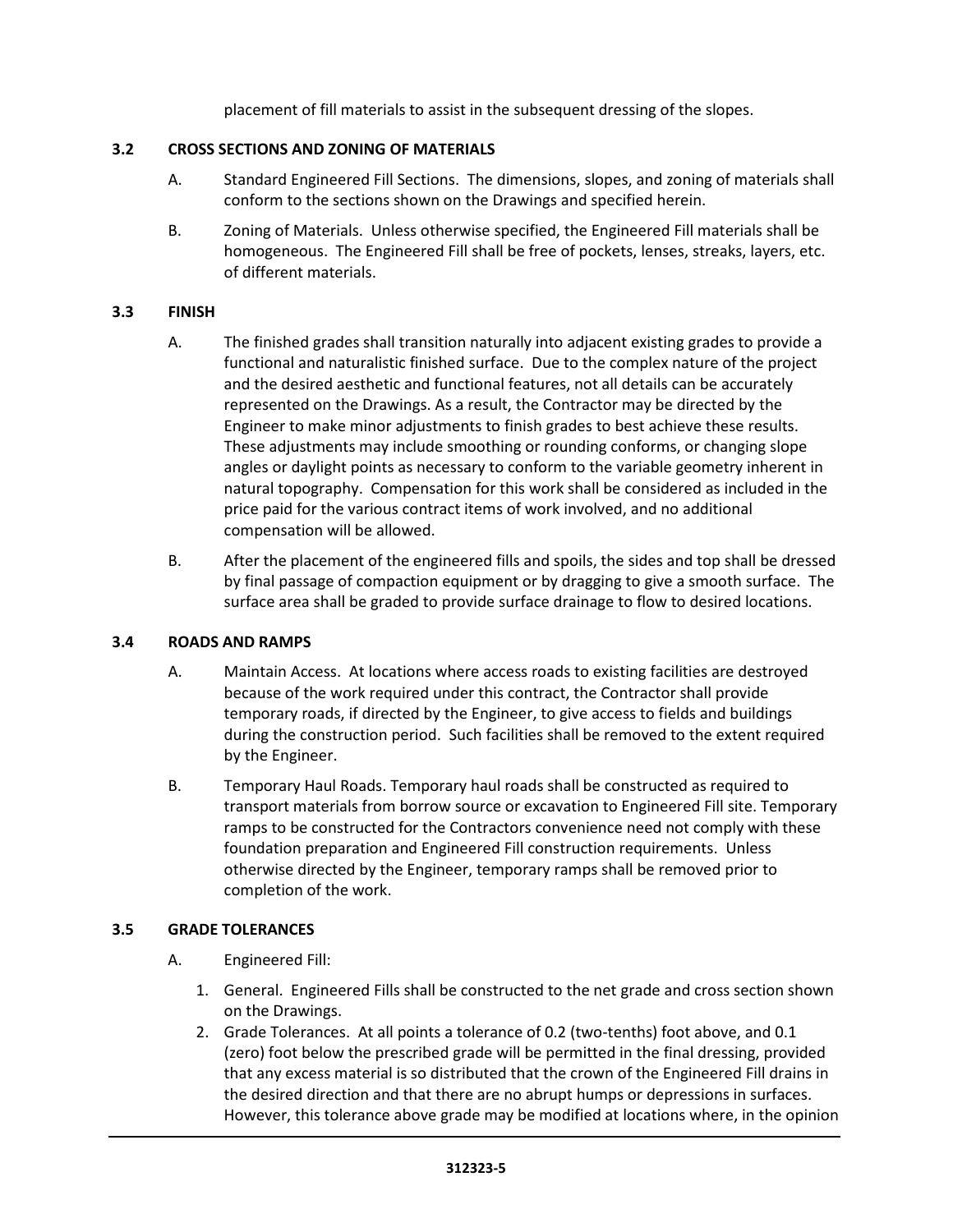of the Engineer, such modifications will not impair the design or appearance of the project.

#### <span id="page-43-0"></span>**3.6 SLIDES**

A. In the event of the sliding of any part of the Engineered Fill during its construction, or during the one year period after acceptance, the Contractor shall, upon written order of the Engineer, cut out and remove the slide and then rebuild that portion of the Engineered Fill.

#### <span id="page-43-1"></span>**3.7 SPECIAL MEASURES**

A. Measures and construction methods shall be incorporated as needed and practical that enhances fish and wildlife values. Special attention shall be given to protecting visual resources and maintaining key shade, food, and den trees.

#### **4. MEASUREMENT AND PAYMENT**

#### **4.1 MEASUREMENT**

A. Measurement. Engineered Fill will not be separately measured for payment.

#### **4.2 PAYMENT**

- A. No separate payment will be made for Engineered Fill. Full compensation for all costs associated with this Work, as shown on the Drawings, or as specified herein, shall be included in the lump sum Contract Price for base bid items.
- B. No payment will be made for the Engineered Fill foundation preparation, shrinkage of material or materials placed above the net grades and slopes as allowance for shrinkage.
- C. No payment will be made for construction or removal of temporary roads or ramps.
- D. No additional payment will be made for costs associated with stabilizing unstable materials. The cost for this work shall be included in contract Lump Sum price for compacted Engineered Fill.

#### **END OF SECTION**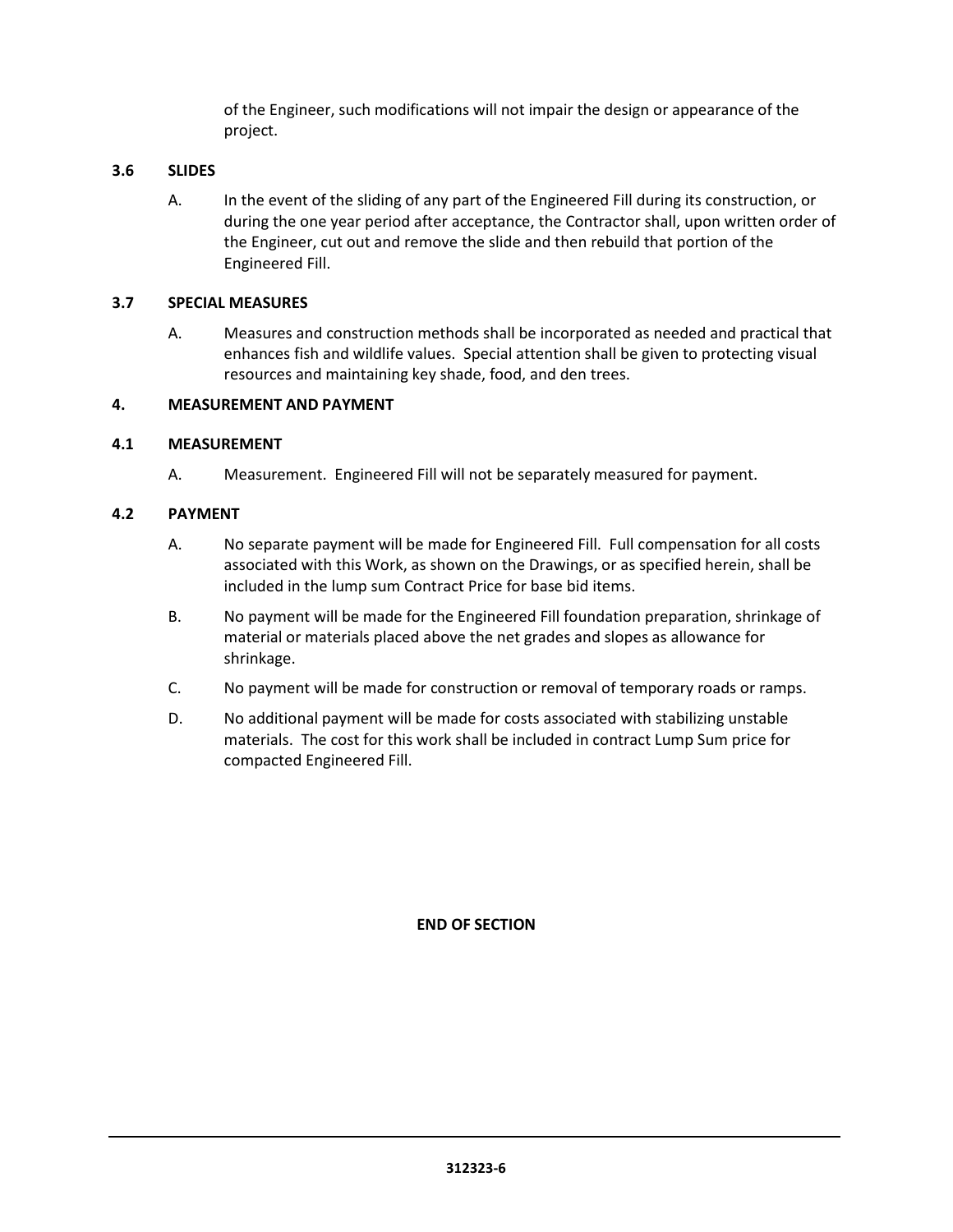### **SECTION 313519.16 SLOPE PROTECTION FABRIC**

<span id="page-44-0"></span>

| Paragraph |     |  | Page |
|-----------|-----|--|------|
| 1.        |     |  |      |
|           | 1.1 |  |      |
|           | 1.2 |  |      |
|           | 1.3 |  |      |
|           | 1.4 |  |      |
|           | 1.5 |  |      |
|           | 1.6 |  |      |
| 2.        |     |  |      |
|           | 2.1 |  |      |
|           | 2.2 |  |      |
|           | 2.3 |  |      |
|           | 2.4 |  |      |
|           | 2.5 |  |      |
| 3.        |     |  |      |
|           | 3.1 |  |      |
|           | 3.2 |  |      |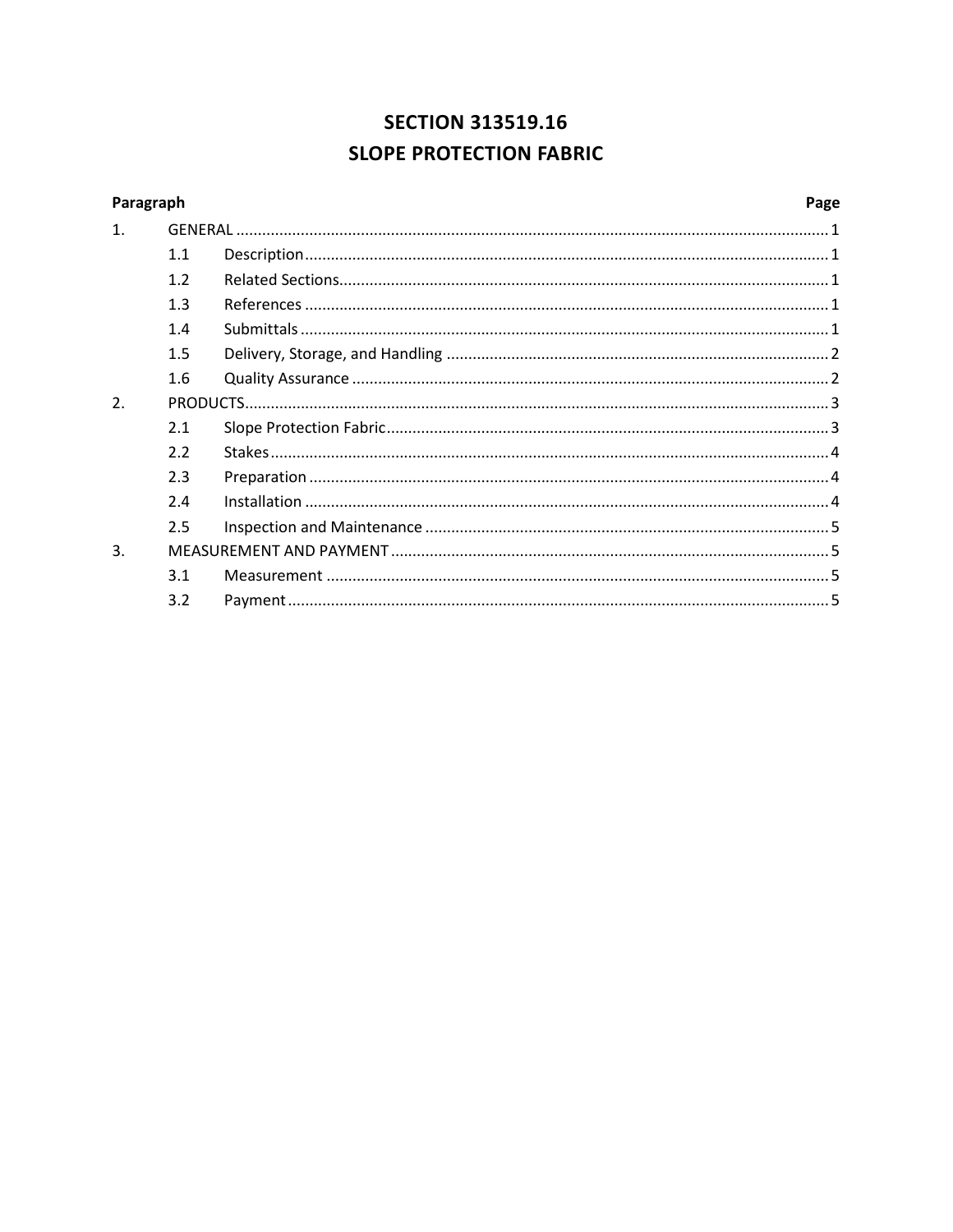### **SECTION 313519.16 SLOPE PROTECTION FABRIC**

#### <span id="page-45-0"></span>**1. GENERAL**

#### <span id="page-45-1"></span>**1.1 DESCRIPTION**

A. Work under this section includes furnishing all labor, materials, equipment, and incidentals to install and maintain Slope Protection Fabric to protect newly constructed or excavated and seeded soil slopes, as shown on the Drawings, and as specified herein, or as otherwise directed by the Engineer.

#### <span id="page-45-2"></span>**1.2 RELATED SECTIONS**

- 1. Section 015000, Mobilization
- 2. Section 312316, Excavation
- 3. Section 015713.01, Fiber Rolls

#### <span id="page-45-3"></span>**1.3 REFERENCES**

- A. American Society for Testing and Materials (ASTM):
	- 1. D 1117 Standard Guide for Evaluating Nonwoven Fabrics
	- 2. D 6241 Standard Test Method for Static Puncture Strength of Geotextiles and Geotextile-Related Products Using a 50-mm Probe
	- 3. D 6475 Test Method for Measuring Mass Per Unit Area of Erosion Control Blankets.
	- 4. D 6525 Standard Test Method for Measuring Nominal Thickness of Rolled Erosion Control Products.
	- 5. D 6567 Standard Test Method for Measuring the Light Penetration of a Turf Reinforcement Mat (TRM)
	- 6. D 6818 Standard Test Method for Ultimate Tensile Properties of Rolled Erosion Control Products

#### <span id="page-45-4"></span>**1.4 SUBMITTALS**

- A. Submit to the Engineer, for review and approval, the following manufacturer's data and certification's:
	- 1. A certificate stating the name of the Slope Protection Fabric manufacturer, product name, style, chemical compositions of filaments or yarns and other pertinent information to fully describe the geotextile.
	- 2. A certificate stating that the furnished products meet requirements of the Specification as evaluated under the manufacturer's quality control program. The certificate shall be attested to by a person having legal authority to bind the Manufacturer.
- B. Independent Performance Test Results shall be provided upon request.

#### **313519.16-1**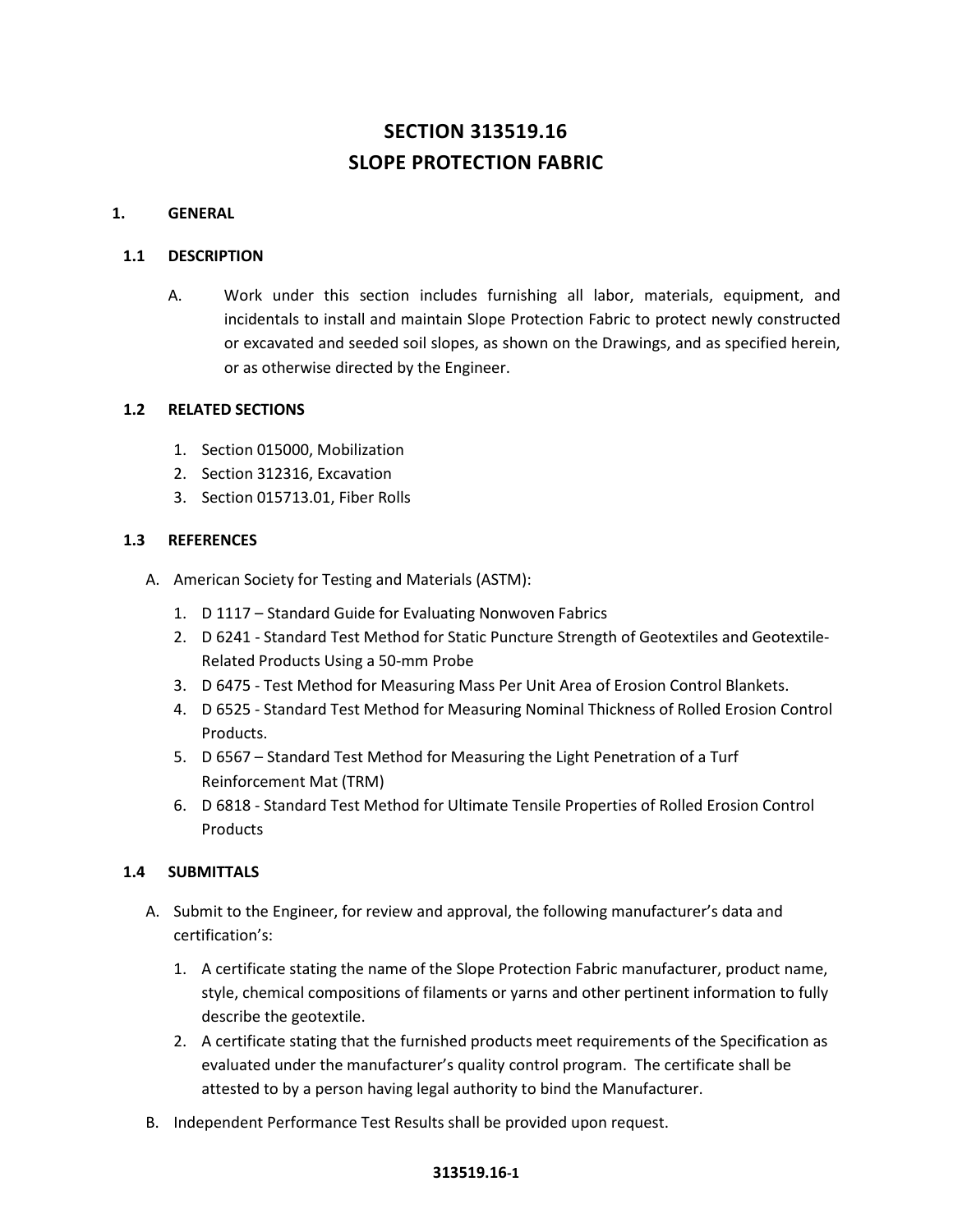C. The Manufacturer is responsible for establishing and maintaining a quality control program to assure compliance with the requirements of the Specification. Documentation describing the quality control program shall be made available upon request.

#### <span id="page-46-0"></span>**1.5 DELIVERY, STORAGE, AND HANDLING**

- A. Slope Protection Fabric labeling, shipment and storage shall follow ASTM D 4873.
- B. Product labels shall clearly show the manufacturer or supplier name, style name, and roll number.
- C. Each shipping document shall include a notation certifying that the material is in accordance with the manufacturer's certificate.
- D. Each Slope Protection Fabric roll shall be wrapped with a material that will protect the geotextile from damage due to shipment, water, sunlight, and contaminants.
- E. The protective wrapping shall be maintained during periods of shipment and storage.
- F. During storage, Slope Protection Fabric rolls shall be elevated off the ground and adequately covered to protect them from the following: Site construction damage, extended exposure to ultraviolet (UV) radiation, precipitation, chemicals that are strong acids or strong bases, flames, sparks, temperatures in excess of 71 deg C (160 deg F)m and any other environmental condition that might damage the Slope Protection Fabric.

#### <span id="page-46-1"></span>**1.6 QUALITY ASSURANCE**

- A. Slope Protection Fabric shall be subject to sampling and testing to verify conformance with this Specification. Sampling for testing shall be in accordance with ASTM D 4354.
- B. Acceptance shall be in accordance with ASTM D 4759 based on testing of either conformance samples obtained using Procedure A of ASTM D 4354, or based on manufacturer's certifications and testing of quality control samples obtained using Procedure B of ASTM D 4354.
- C. Sewn Seams (if required):
	- 1. For seams that are to be sewn in the field, the Contractor shall provide at least a 2 meter (six-foot) length of sewn seam for sampling by the Engineer before the geotextile is installed.
	- 2. For seams that are sewn in the factory, the Engineer shall obtain samples of the factory seams at random from a roll of geotextile that is to be used on the project.
	- 3. If seams are to be sewn in both directions, samples of seams from both directions shall be provided.
	- 4. For seams that are field sewn, the seams sewn for sampling shall be sewn using the same equipment and procedures as will be used for the production seams.
	- 5. The seam assembly description shall be submitted by the Contractor along with the sample of the seam. The description shall include the seam type, sewing thread, and stitch density.

#### **313519.16-2**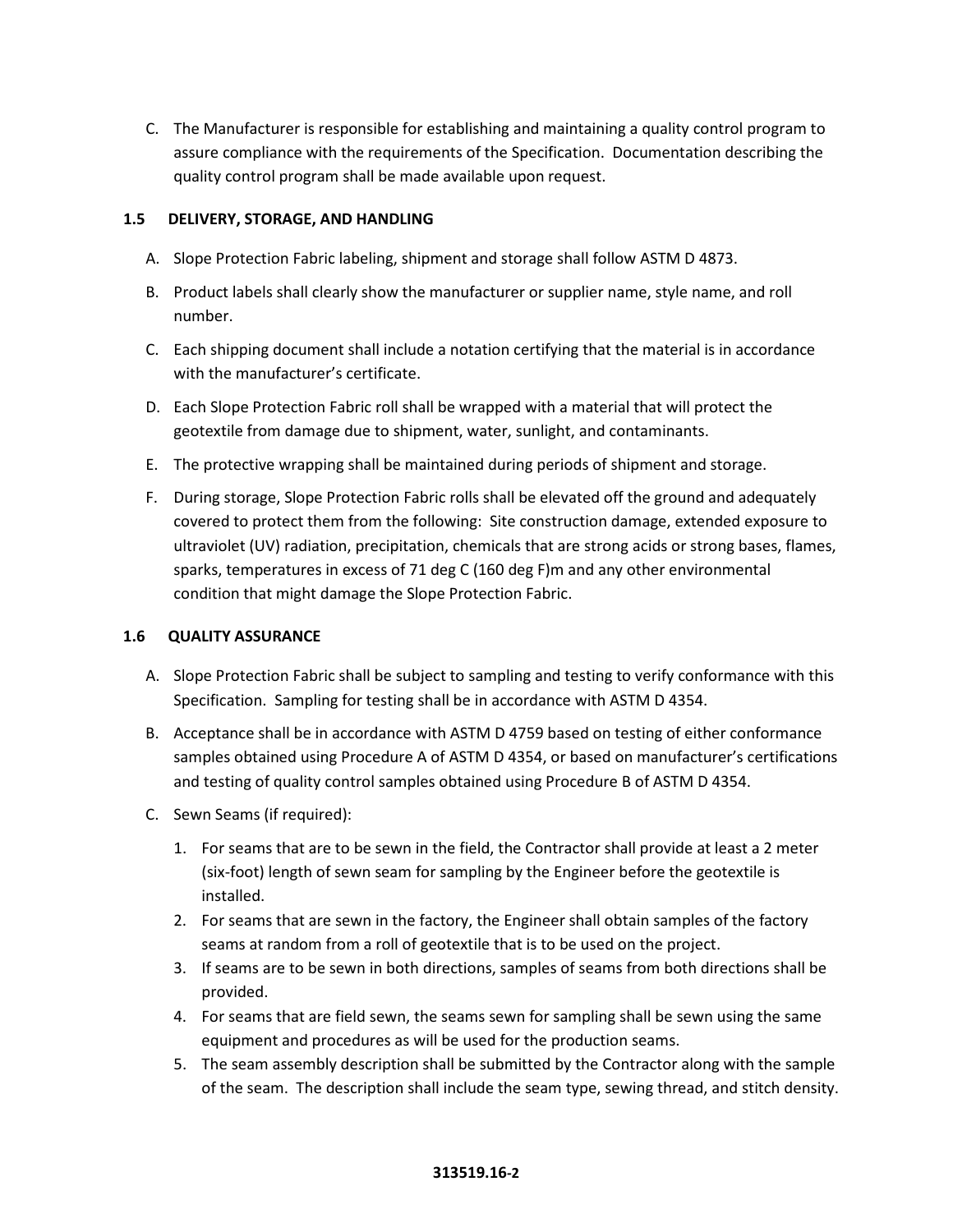#### <span id="page-47-0"></span>**2. PRODUCTS**

#### <span id="page-47-1"></span>**2.1 SLOPE PROTECTION FABRIC**

- A. Fabric. Slope Protection Fabric shall be North American Green C700BN, or equivalent, meeting the following Specifications:
- B. The Slope Protection Fabric shall meet requirements established by the Erosion Control Technology Council (ECTC) Specification and the U.S. Department of Transportation, Federal Highway Administration's (FHWA) Standard Specifications for Construction of Roads and Bridges on Federal Highway Projects, FP-03 2003 Section 713.17 as a Type 4, Long-term Erosion Control Blanket.
- C. Slope Protection Fabric shall be a long-term erosion control blanket, constructed of 100% biodegradable materials containing a 100% coconut fiber matrix, with a functional longevity of up to 36 months and a permissible shear stress greater than 2.25 pounds per square foot. The coconut fiber shall be evenly distributed over the entire area of the blanket. The blanket shall be covered on the top side with a 60 x 50 woven coir fiber netting with mesh openings not to exceed 0.75 in. x 0.75 in. The blanket shall be covered on the bottom with 100% biodegradable natural organic fiber jute netting woven into an approximate 0.50 x 1.00 inch (1.27 x 2.54 cm) mesh. The blanket shall be sewn together with biodegradable thread on 1.50 inch (3.81 cm) centers.

| <b>Property</b>            | <b>Test Method</b>       | <b>Typical</b>                                   |
|----------------------------|--------------------------|--------------------------------------------------|
| <b>Thickness</b>           | ASTM D5199/ECTC          | $0.56$ in $(14.2$ mm)                            |
| Mass per Unit Area         | ASTM D6475               | 26.61 oz/yd <sup>2</sup> (903 g/m <sup>2</sup> ) |
| <b>Water Absorption</b>    | ASTM D1117/ECTC          | 186.8%                                           |
| Swell                      | <b>ECTC Guidelines</b>   | 35%                                              |
| Light Penetration          | <b>ECTC Guidelines</b>   | 14.9%                                            |
| <b>MD Tensile Strength</b> | ASTM D6818<br>ASTM D6818 | 1271 lbs/ft (18.84 kN/m) MD Elongation<br>38.7%  |
| TD Tensile Strength        | <b>ASTM D6818</b>        | 834 lbs/ft (12.34 kN/m)                          |
| TD Elongation              | ASTM D6818               | 41.1%                                            |

\*\*Material is smolder resistant according to specified test

- MD Machine Direction
- TD Transverse Direction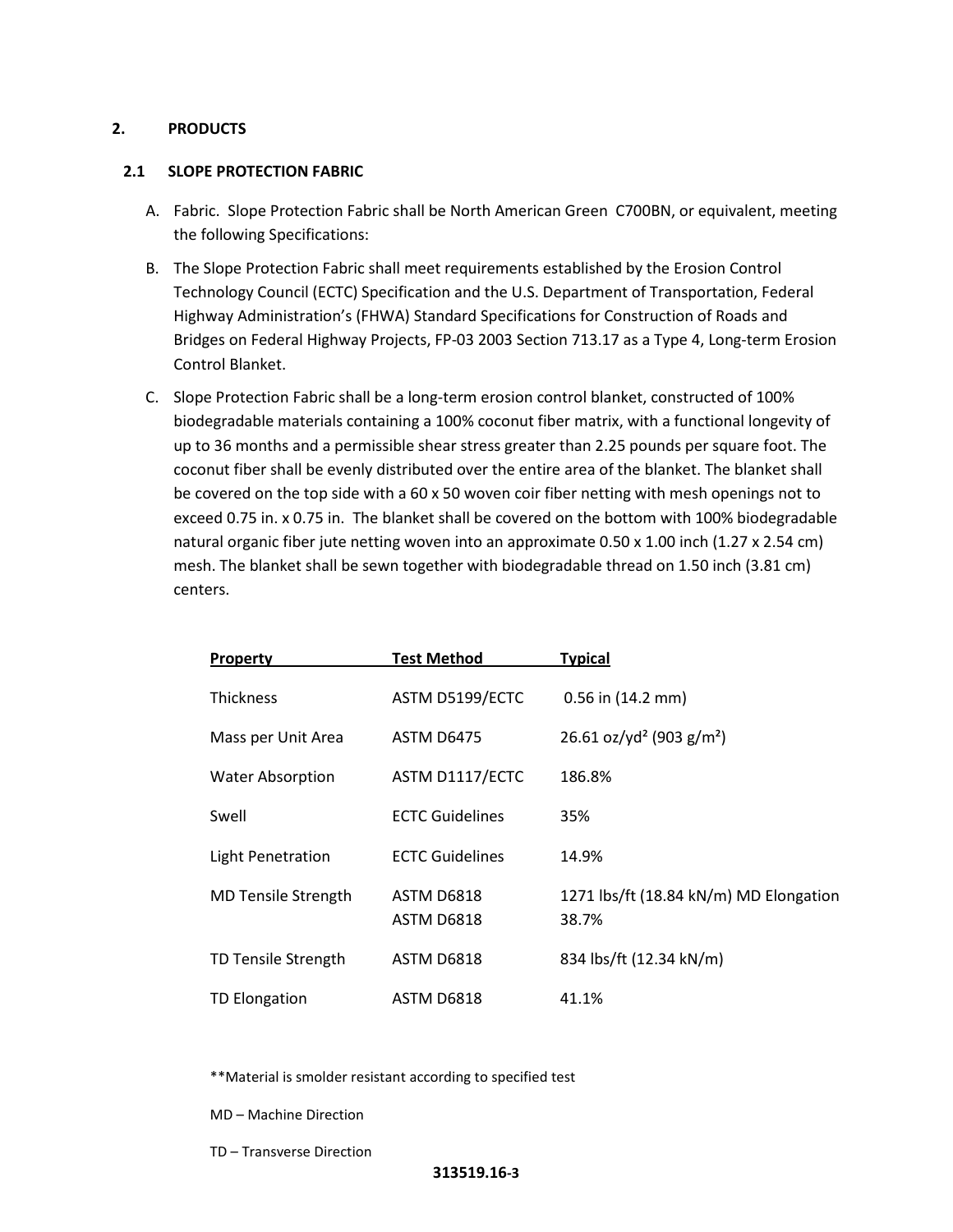#### <span id="page-48-0"></span>**2.2 STAKES**

A. Stakes shall be shaped hardwood pins designed to safely and effectively secure the slope stabilization fabric. The wood stake must exhibit ample rigidity to enable being driven into hard ground, with sufficient flexibility to resist breakage. The wood stake shall be the North American Green Eco-Stake or approved equal, with the following dimensions:

| Leg Length:      | 11.00 in                      |
|------------------|-------------------------------|
| Head Width:      | 1.25 in.                      |
| Head Thickness:  | $0.40$ in.                    |
| Leg Width:       | 0.60 in. (tapered to a point) |
| Leg Thickness    | 0.40 in.                      |
| Total Length:    | 12.0 in                       |
| <b>EXECUTION</b> |                               |

#### <span id="page-48-1"></span>**2.3 PREPARATION**

- A. Grade and compact areas to be treated with Slope Protection Fabric as specified or as directed by Engineer.
- B. Remove large rocks, soil clods, vegetation, and other sharp objects that could keep Slope Protection Fabric from intimate contact with subgrade.
- C. Prepare seedbed by loosening 50 to 75 mm (two to three inches) of soil above final grade.
- D. Select and apply soil amendments, fertilizer, and seed in accordance with Section 329200 to scarified surface prior to installation of Slope Protection Fabric.
- E. Construct 150 x 150 mm (six-inch x 6-inch) anchor trench at top of slope.

#### **2.4 INSTALLATION**

- A. Install Slope Protection Fabric at elevation and alignment indicated.
- B. Extend Slope Protection Fabric two to three feet over crest of slope, secure into a six-inch x sixinch trench with a row of staples/stakes approximately 12 inches apart in the bottom of the trench. Backfill and compact the trench after stapling. Apply seed to compacted soil and fold remaining 12 inch portion of Slope Protection Fabric's back over seed and compacted soil. Secure Slope Protection Fabric over compacted soil with a row of staples/stakes spaced approximately 12 inches apart across the width of the Slope Protection Fabric . Embed the entire perimeter within a key trench.
- C. Unroll Slope Protection Fabric downslope. Consecutive rolls spliced down the slope must be placed end over end (shingle style) with an approximate three inches overlap. Staple through overlapped area, approximately 12 inches apart across entire Slope Protection Fabric's width.

#### **313519.16-4**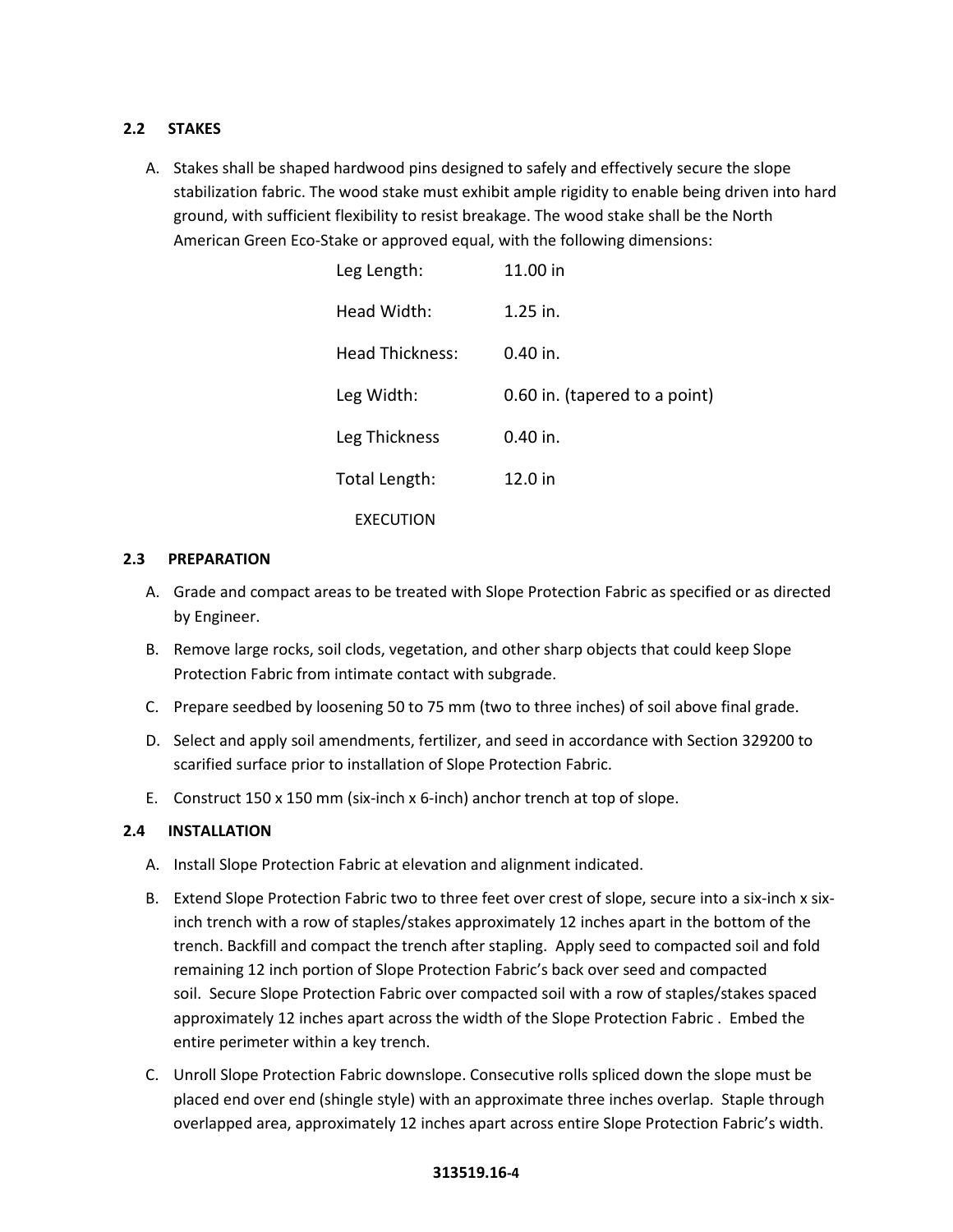- D. Secure Slope Protection Fabric to slope with ground anchoring devices in accordance with the manufacturer's recommendations for the application (slope or channel).
- E. Where Slope Protection Fabric abuts against rock slope protection or other rock placements, the Slope Protection Fabric shall be placed under the first course of adjacent rock and also staked per section 2.4d.
- F. Alternate installation methods must be approved by Engineer prior to execution.

#### **2.5 INSPECTION AND MAINTENANCE**

- A. The Contractor shall inspect Slope Protection Fabric immediately after each rainfall, and at least daily during prolonged rainfall. Any deficiencies shall be immediately corrected by the Contractor.
- B. The Contractor shall also make a daily review of the location of Slope Protection Fabric in areas where construction activities have altered the natural contour and drainage runoff to ensure that the Slope Protection Fabric is properly located for effectiveness. Where deficiencies exist as determined by the Engineer, repairs or replacement shall be performed as directed by the Engineer.
- C. Damaged or otherwise ineffective Slope Protection Fabric shall be repaired or replaced promptly.

#### **3. MEASUREMENT AND PAYMENT**

#### **3.1 MEASUREMENT**

A. Slope Protection Fabric will be measured by the square yard of slope protection fabric installed in accordance with the Drawings, as specified, or as directed by the Engineer. Measurements will be taken parallel to the finished surface. No additional payment will be made for seams, overlaps, anchor trenches, or wastage.

#### **3.2 PAYMENT**

A. Slope Protection Fabric will be paid for at the contract unit price per square yard, which price will be payment in full for furnishing all labor, materials, tools, equipment, and incidentals, and for doing all the work involved in installing fabric, complete in place, including trench excavation and backfill, and maintenance, as shown on the Drawings, as specified herein, or as directed by the Engineer.



Slope Protection Fabric Square Yard

**END OF SECTION**

#### **313519.16-5**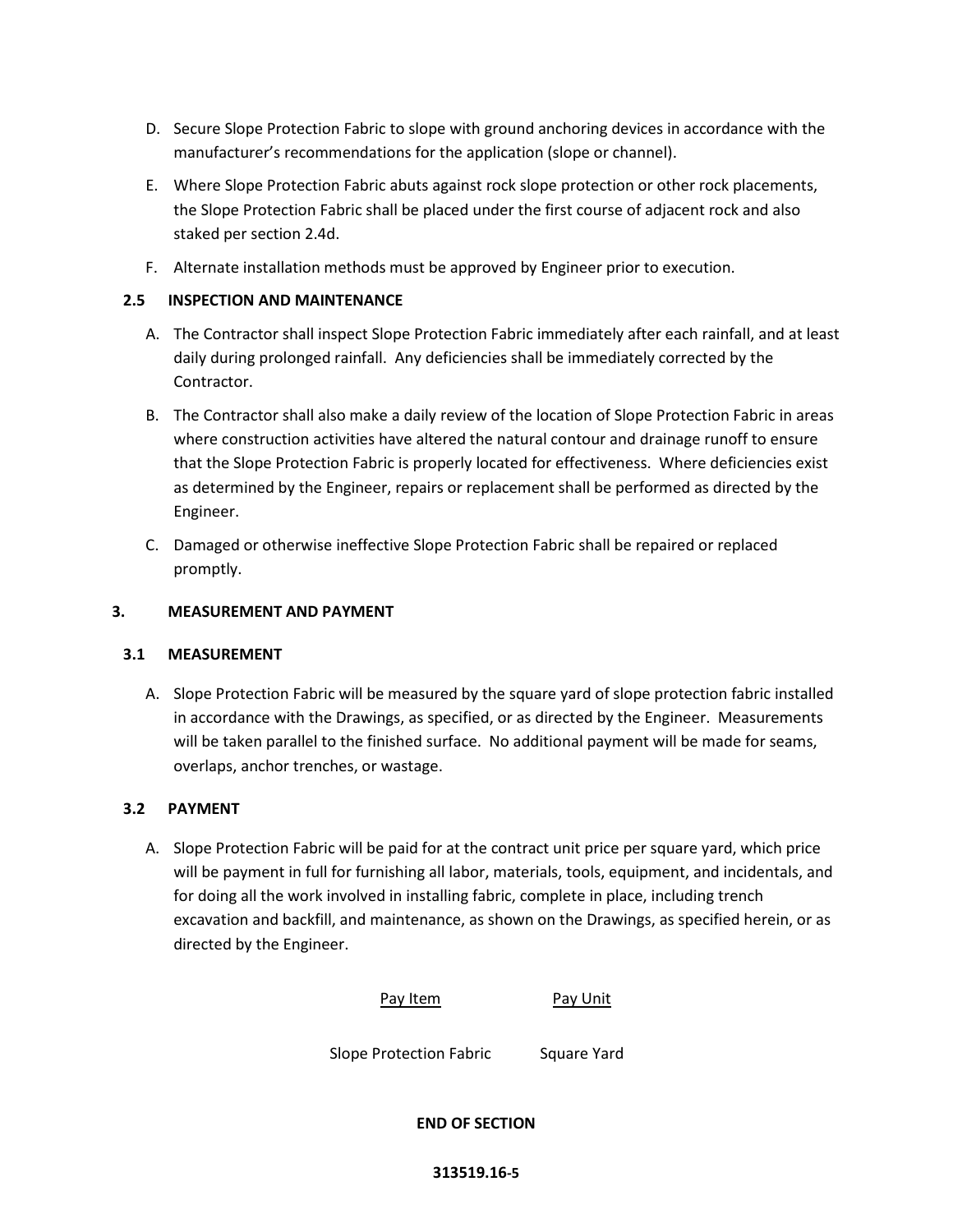## **INDEX SECTION 329200 SEEDING**

#### <span id="page-50-0"></span>Paragraph

#### Page

| 1.               |     |  |
|------------------|-----|--|
|                  | 1.1 |  |
|                  | 1.2 |  |
|                  | 1.3 |  |
|                  | 1.4 |  |
| 2.               |     |  |
|                  | 2.1 |  |
| 3.               |     |  |
|                  | 3.1 |  |
|                  | 3.2 |  |
|                  | 3.3 |  |
|                  | 3.4 |  |
| $\overline{4}$ . |     |  |
|                  | 4.1 |  |
|                  | 4.2 |  |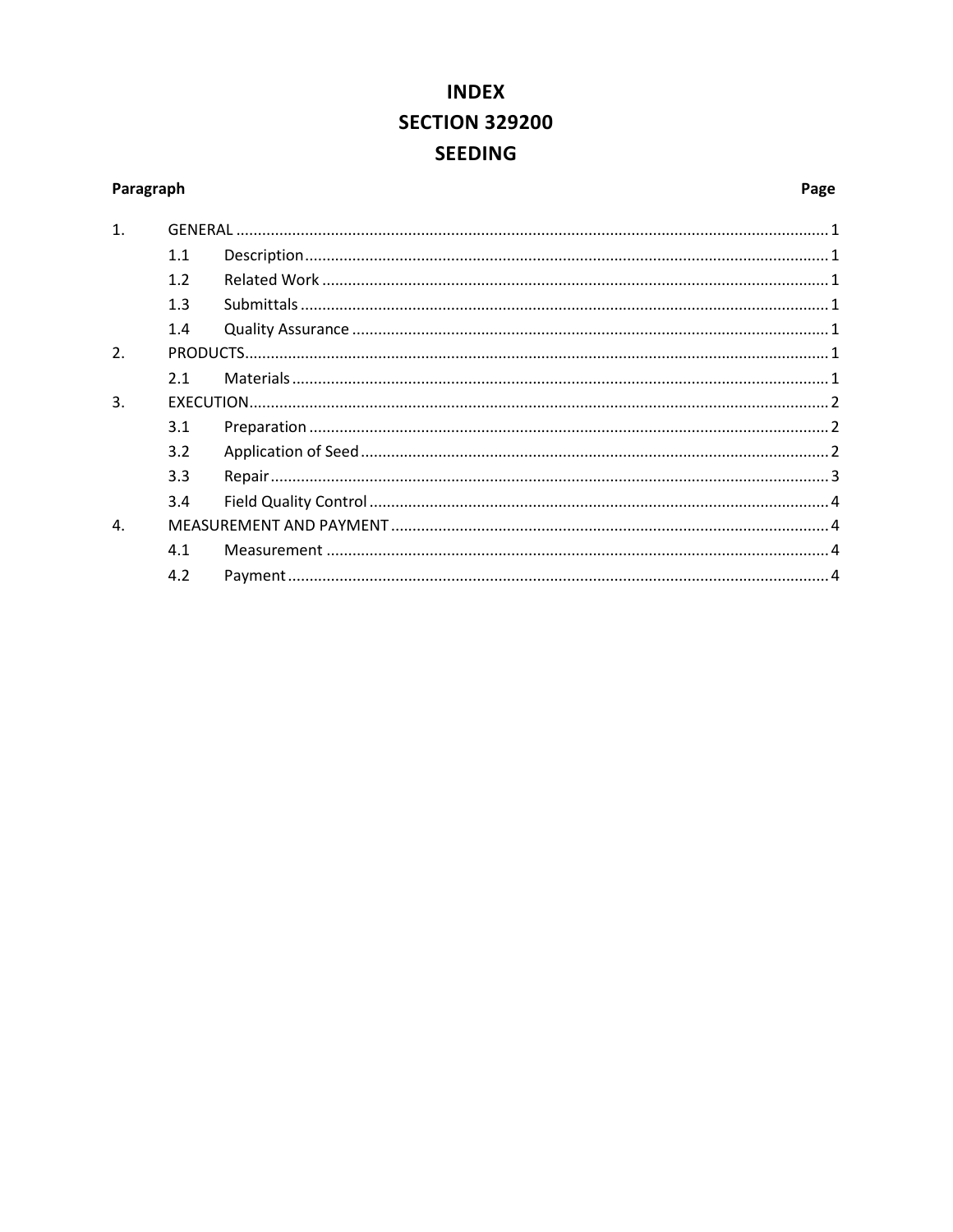### **SECTION 329200 SEEDING**

#### <span id="page-51-0"></span>**1. GENERAL**

#### <span id="page-51-1"></span>**1.1 DESCRIPTION**

A. Work covered under this section consists of furnishing all labor, tools, materials, equipment and incidentals required to perform Seeding, as specified, as shown on the Drawings, or as directed by the Engineer.

#### <span id="page-51-2"></span>**1.2 RELATED WORK**

- A. The work described under this section is related to the following sections of the Specifications:
	- 1. Section 312316, Excavation

#### <span id="page-51-3"></span>**1.3 SUBMITTALS**

- A. Submit to the Engineer, for review, the following:
	- 1. List of origin/collection location for each seed species
	- 2. A representative one-ounce sample of each seed mixture supplied for the job, labeled as to content, purity, and germination percentage.
	- 3. Duplicate copies of invoices for all materials. Invoices for fertilizer shall show the grade furnished.

#### <span id="page-51-4"></span>**1.4 QUALITY ASSURANCE**

- A. All seed shall be labeled in accordance with the Oregon Food and Agricultural Code and shall be delivered to the site in sealed individual, unmixed bags with the vendor's certificate attached. Seed shall be sampled and tested in accordance with the State Standard Specifications Section 01030. Seed treated with mercury compounds shall not be used.
- B. Fertilizer shall be delivered in containers labeled in accordance with applicable state regulations and bearing the warranty of the producer for the grade furnished.
- C. Seed which has become wet, moldy, or otherwise damaged in transit or in storage, will not be acceptable.

#### <span id="page-51-5"></span>**2. PRODUCTS**

#### <span id="page-51-6"></span>**2.1 MATERIALS**

A. Quantities shown on the Drawings represent pure live seed (pls).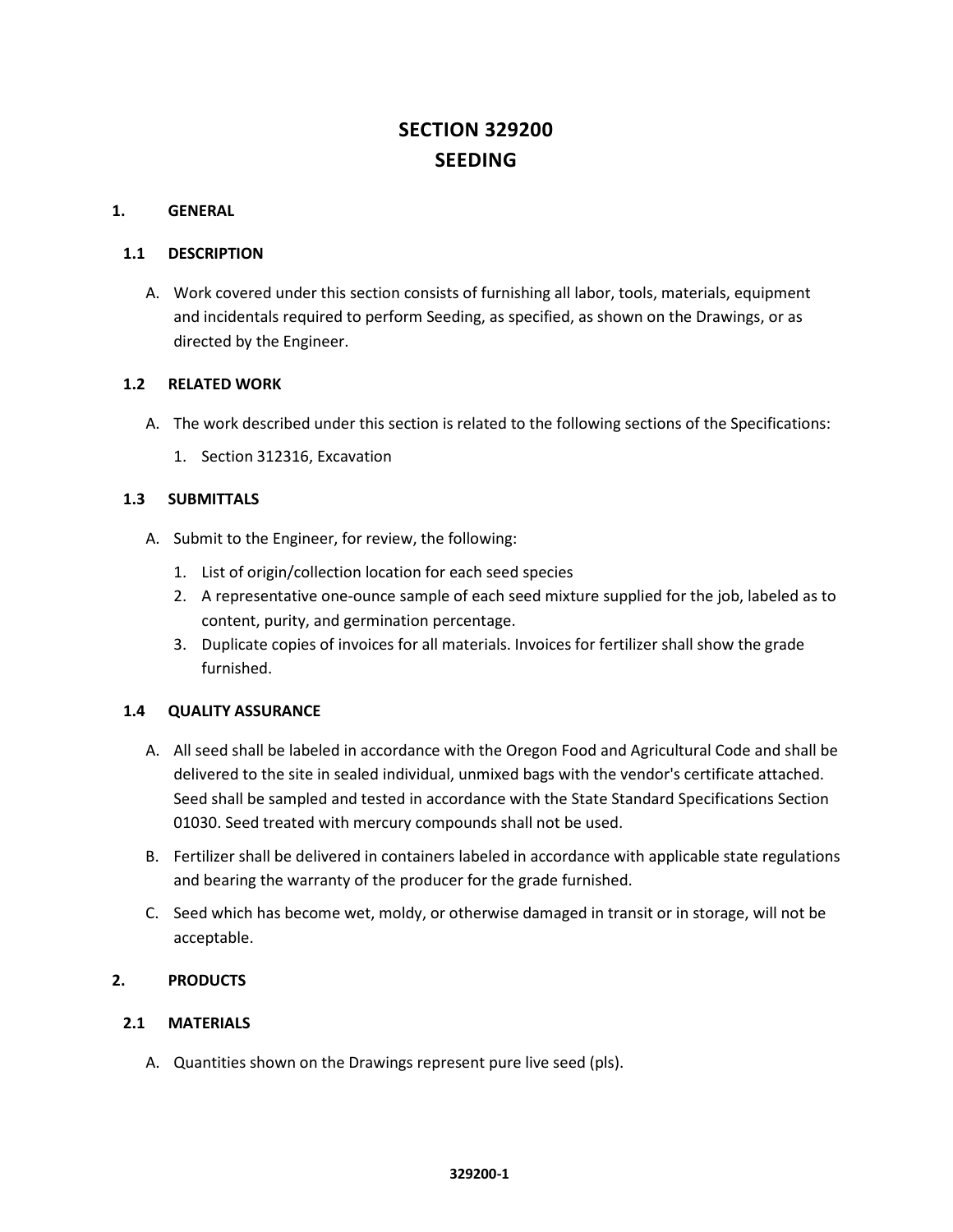- B. Seed shall be mixed on-site in the presence of the Engineer. At no time shall the seed mix contain noxious weed seed. Seed shall be maintained in optimal health and be protected at all times from animal damage; vandalism; inclement weather conditions, including drought, wind, and frost; toxic water; sunlight; moisture; or contact with vehicles, equipment, and tools and any other conditions that would damage or reduce the viability of the seed.
- C. Seed Mix. The seed mix and application rates are as shown on the Drawings. No substitutions are allowed without written consent of the Engineer.
- D. Straw Mulch. Straw mulch shall be derived from wheat or barley. The Contractor shall furnish evidence that clearance has been obtained from the County Agricultural Commissioner, as required by law, before straw obtained from outside the county in which it is to be used is delivered to the site of the work. Straw that has been used for stable bedding shall not be used. Straw shall be free of mold. Straw shall be cured and dry with no water added after baling. Source must meet or exceed state certification standards for "weed free"
- E. Water. Water shall be furnished by the Contractor and shall be free of chemicals detrimental to the seed mixture.

#### <span id="page-52-0"></span>**3. EXECUTION**

#### <span id="page-52-1"></span>**3.1 PREPARATION**

- A. General. Seed the areas disturbed by construction activities, as specified herein or as directed by the Engineer.
- B. Debris Removal. Prior to ground surface preparation operations remove and dispose of all wire, rubbish, stones, and other material which might hinder proper grading, and subsequent maintenance.
- C. Surface Preparation. Surfaces which are too hard or smooth to accept the seeding, as determined by the Engineer, shall be broken up to a minimum depth of 6 inches, by disking or other methods approved by the Engineer, until the condition of the soil is acceptable. When conditions are such, by reason of excessive moisture or other factors, that satisfactory results are not likely to be obtained, the work shall be stopped and shall be resumed only when directed. Slopes in excess of 25% shall be prepared by track-walking or equivalent method approved by the Engineer.

#### <span id="page-52-2"></span>**3.2 APPLICATION OF SEED**

- A. Existing Features. During seeding operations, care shall be taken to avoid damaging existing facilities, vegetation to remain, or any other items on or around the planting areas.
- B. Seeding Areas: Apply seed to areas indicated on the Drawings, or as directed by the Engineer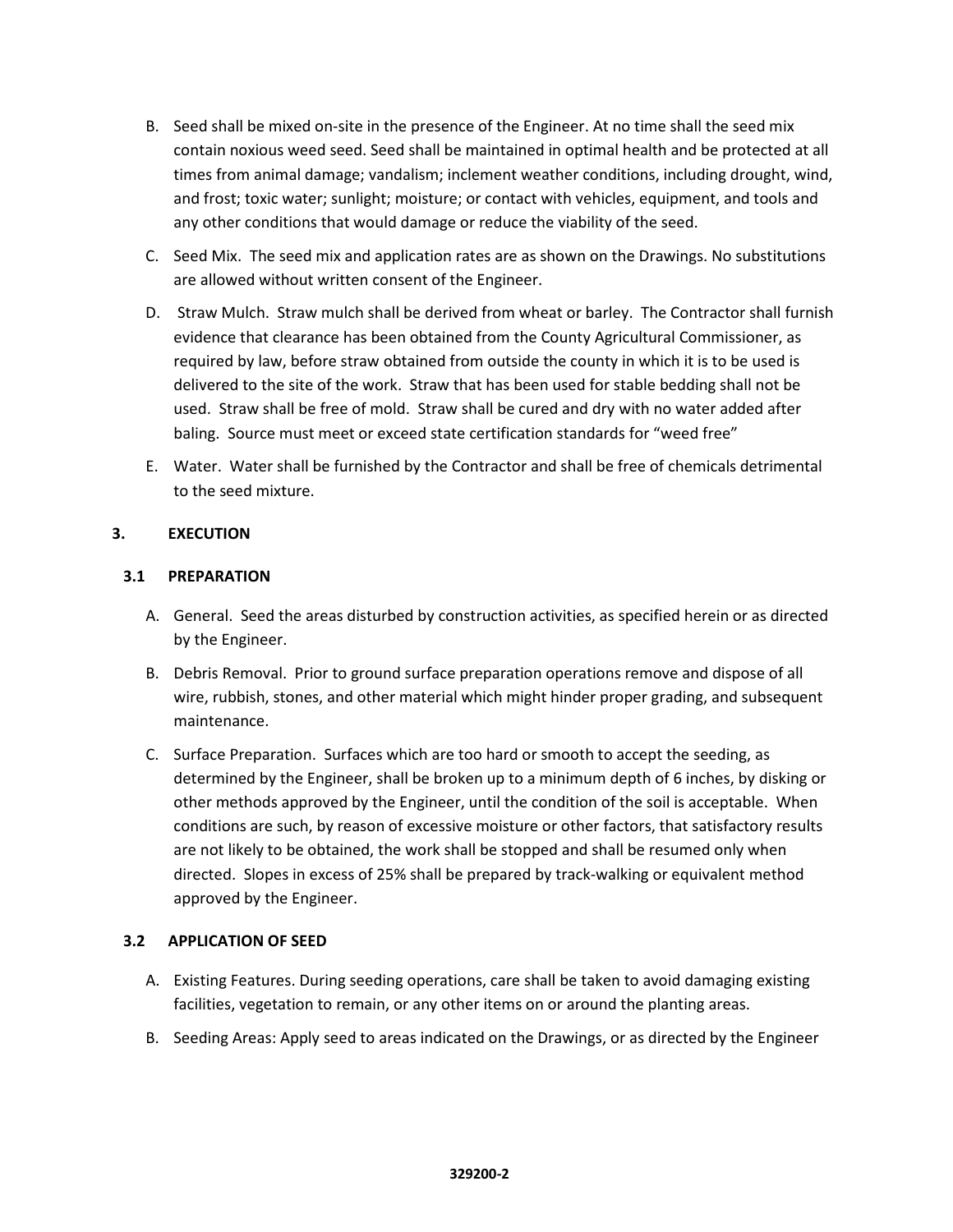- C. Time of Seeding: Perform all seeding immediately following completion of construction activities, no later than October 1st of the year construction begins. The seeding operation shall be halted when, in the opinion of the Engineer, conditions of high winds, excessive moisture or other factors are not conducive to satisfactory results. Upon written request of the Contractor, and upon written approval of the Engineer, seeding may be done during off seasons provided that:
	- 1. The resulting stand of grass shall be at least equal to the stand that might be expected from planting during the normal season; and
	- 2. The establishment period shall be lengthened, as required, to produce the above specified stand at no additional cost to the Owner.
	- 3. Perform seeding prior to placement of erosion control fabric, where erosion control fabric is specified.
- D. Method of Seeding: Seeding may be performed mechanically in a dry condition.
- E. Broadcast Seeding. Broadcast seeding may be used in lieu of hydro-seeding or to reseed any previously hydro-seeded areas disturbed during planting operations. Seed shall be dry-applied by the following method:
	- 1. Broadcast seed and fertilizer (if specified), at the rates specified on the Drawings, uniformly by hand, mechanical hand seeder, combination seed spreader and cultipacker, or other approved equipment. Where seed is broadcast by hand or mechanical hand seeder, half the seed shall be sown with the sower moving in one direction, and the remainder sown with the sower moving at right angles to the first sowing. Broadcast seeding shall not be done during windy weather.
	- 2. Rake seed into the soil to achieve a sowing depth of approximately 1/8 inch to 1/4 inch.
	- 3. Following the application of seed, straw mulch shall be pneumatically applied or hand broadcast at the rate of 3,000 pounds per acre (typically 1.5 to 2 tons/acre), where erosion control fabric is not specified, and 500 lbs for acre where erosion control fabric will be used.

#### <span id="page-53-0"></span>**3.3 REPAIR**

- A. General. When any portion of the ground surface becomes gullied or otherwise damaged following seeding within the period of Contractor's responsibility, repair the affected portion to re-establish the condition and grade of the soil prior to planting and then reseed as specified for initial planting, all at no cost to the Owner.
- B. Reseeding. When it becomes evident that the seeding has been unsuccessful, the Engineer will require that these areas be reseeded with the same seed and quantity as specified for the initial seeding. Complete reseeding within fifteen (15) days following notification and these areas shall be maintained by watering, as specified above, until the successful grass is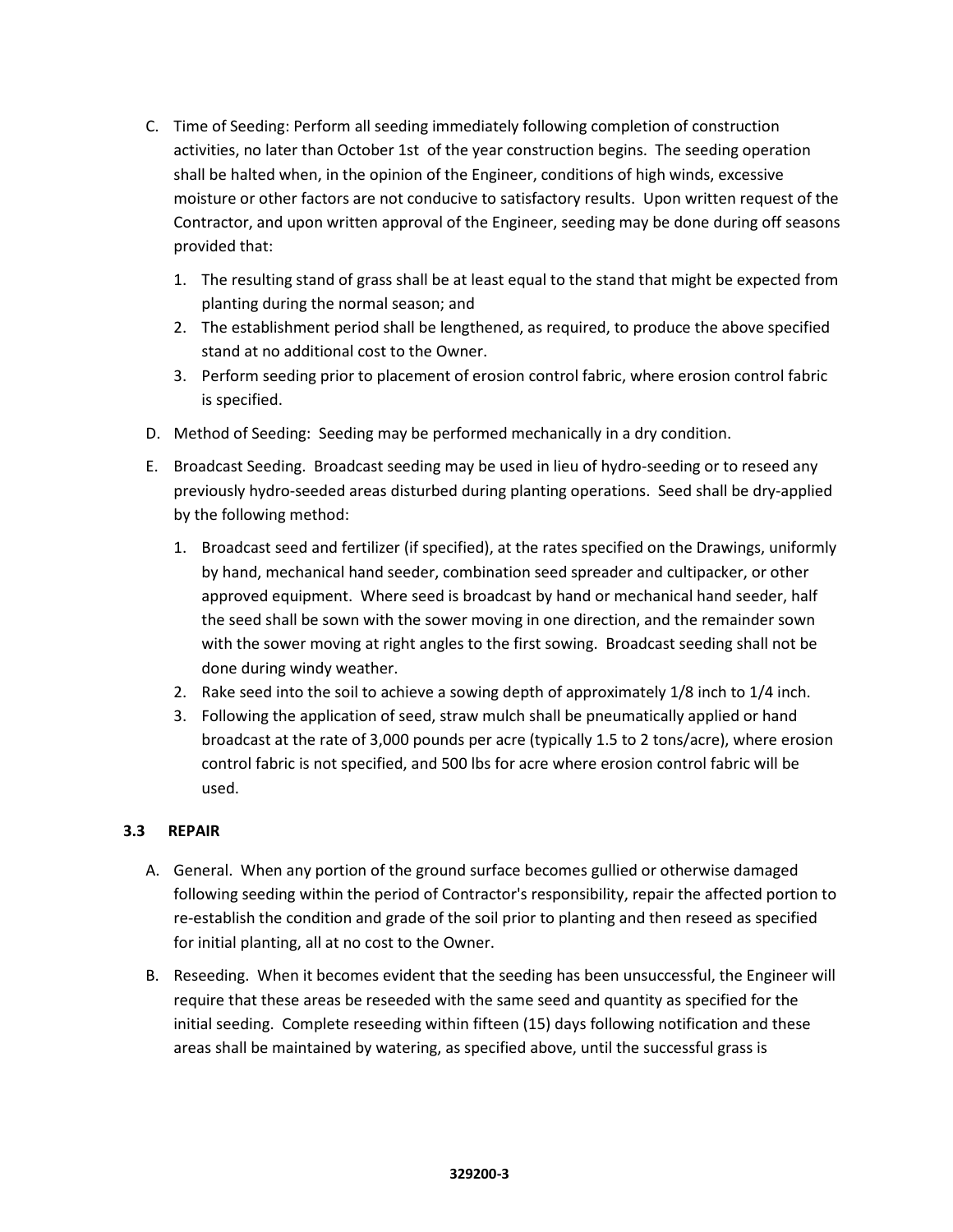established. Prepare the area to be reseeded as directed by the Engineer, to receive the reseeding.

#### <span id="page-54-0"></span>**3.4 FIELD QUALITY CONTROL**

A. During the course of work or upon completion of the project, a check of the quantities of materials will be made against the areas treated, and if the minimum rates of application have not been met, the Engineer will require the distribution of additional quantities of those materials to make up the minimum applications specified.

#### <span id="page-54-1"></span>**4. MEASUREMENT AND PAYMENT**

#### **4.1 MEASUREMENT**

- A. Seeding will be measured on a per acre basis for each acre of native seed mix furnished and installed by the Contractor and approved by the Engineer (as shown on the Drawings).
- B. Areas disturbed by the Contractor and requiring seeding outside the designated limits of disturbance shall not be measured for payment.

#### **4.2 PAYMENT**

- A. Seeding will be paid for at the contract unit price for each acre seeded, which price will include furnishing all labor, materials, tools, equipment, and incidentals necessary to complete the Seeding as specified, as shown on the Drawings, or as directed by the Engineer.
- B. The cost of seeding areas outside the designated limits of disturbance shall be solely borne by the Contractor.
- C. Payment will be made under:

Pay Item Pay Unit

Seeding **Acre** 

**END OF SECTION**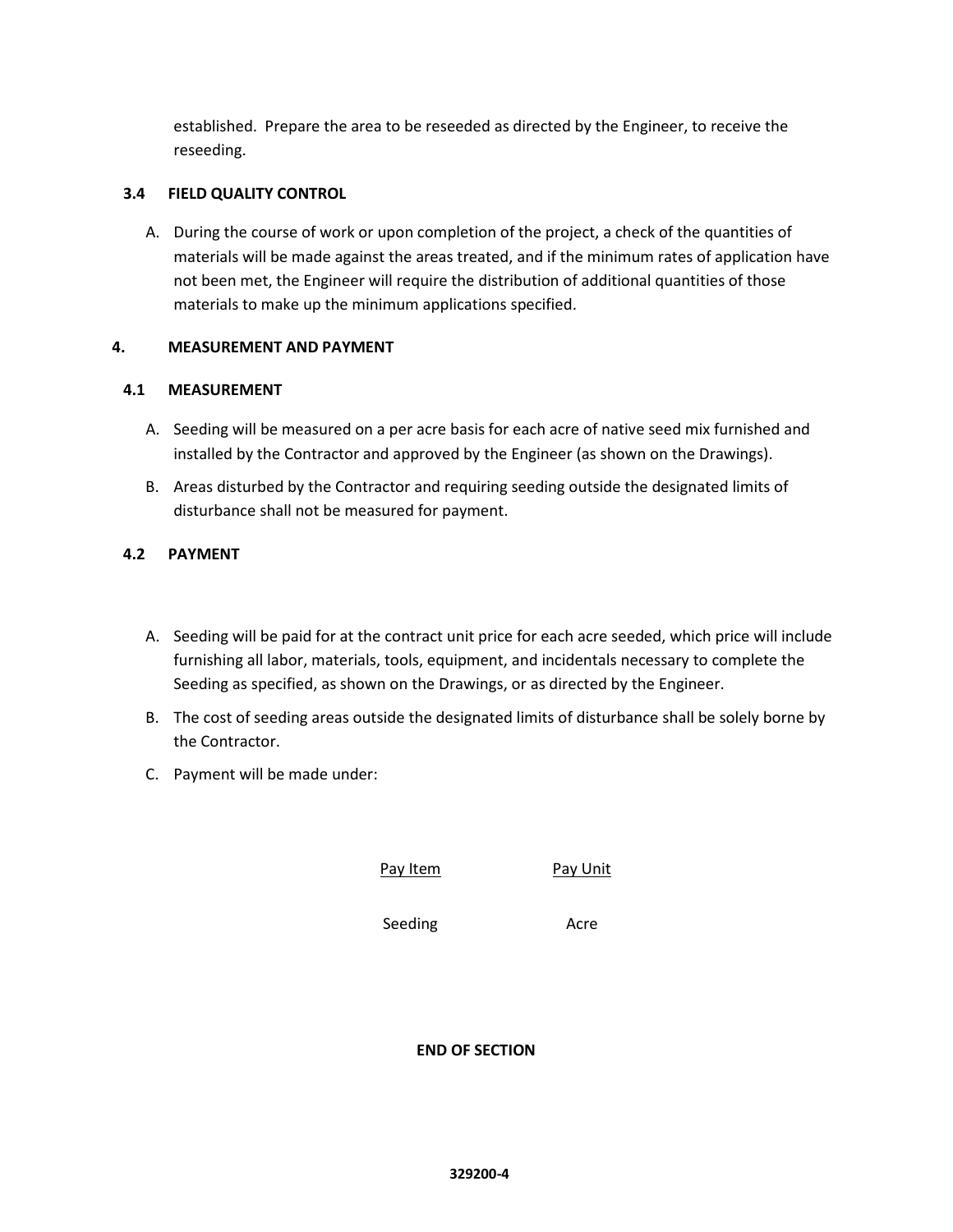### **INDEX SECTION 329300 PLANTING**

<span id="page-55-0"></span>

| Paragraph        |     | Page |
|------------------|-----|------|
| 1.               |     |      |
|                  | 1.1 |      |
|                  | 1.2 |      |
|                  | 1.3 |      |
|                  | 1.4 |      |
| $\overline{2}$ . |     |      |
|                  | 2.1 |      |
|                  | 2.2 |      |
|                  | 2.3 |      |
|                  | 2.4 |      |
|                  | 2.5 |      |
|                  | 2.6 |      |
|                  | 2.7 |      |
|                  | 2.8 |      |
| 3.               |     |      |
|                  | 3.1 |      |
|                  | 3.2 |      |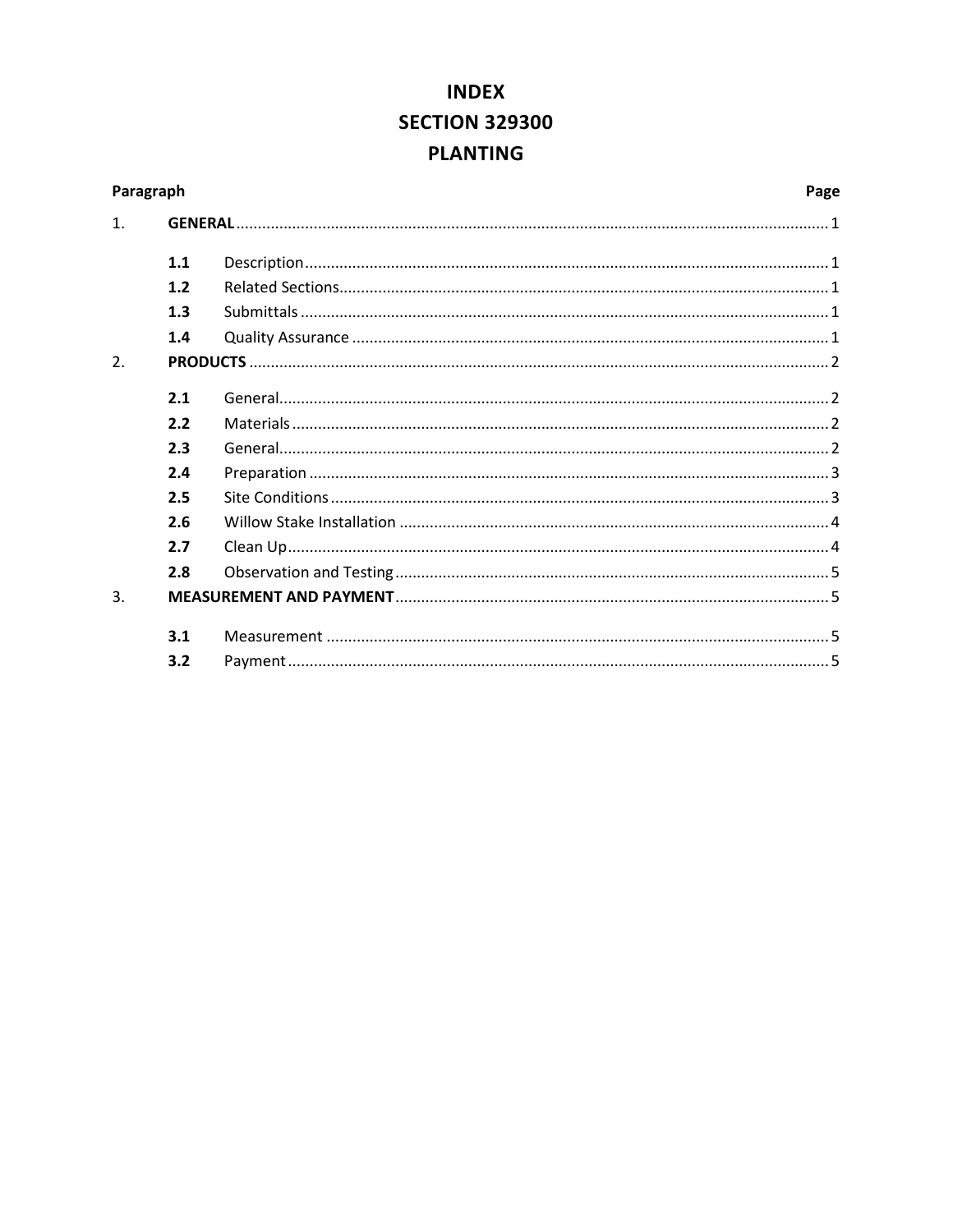#### **SECTION 329300**

#### **PLANTING**

#### <span id="page-56-0"></span>**1. GENERAL**

#### <span id="page-56-1"></span>**1.1 DESCRIPTION**

- A. The work required under this Section shall include, but is not limited to, all labor, tools, materials, equipment and incidentals required to supply and install all of the plants and appurtenances, as shown on the Drawings, described in these Specifications or as directed by the Engineer.
- B. The intent of the Planting Plan is to establish persistent native plants growing within the vegetation types shown on the Drawings, and described in these Specifications, by the end of the maintenance period.
- C. Fees. The Contractor shall pay all fees associated with the plant installation, testing and operation and maintenance, including plant replacements after the initial installation.

#### <span id="page-56-2"></span>**1.2 RELATED SECTIONS**

- A. The work described under this Section is related to the following Sections of the Specifications:
	- 1. Section 313519.16, Slope Protection Fabric
	- 2. Section 354237, Stream Substrate
	- 3. Section 329219, Seeding

#### **1.3 Submittals**

<span id="page-56-4"></span><span id="page-56-3"></span>A. Provide written description and map of the willow stake collection area to be used to harvest willow stakes for the project.

#### **1.4 Quality Assurance**

- A. Proper Installation. The Contractor shall be responsible for proper installation of the native plants to ensure healthy and vigorous growth and development according to the Plans, these Specifications and the Engineer's direction.
- B. Substitutions. No materials substitutions will be allowed without approval from the Engineer.
- C. Responsibility. If plants are damaged before or during installation, the Contractor shall be responsible for purchasing, securing, and paying all associated costs for replacement plants of the same watershed, species and size, unless otherwise approved by the Engineer.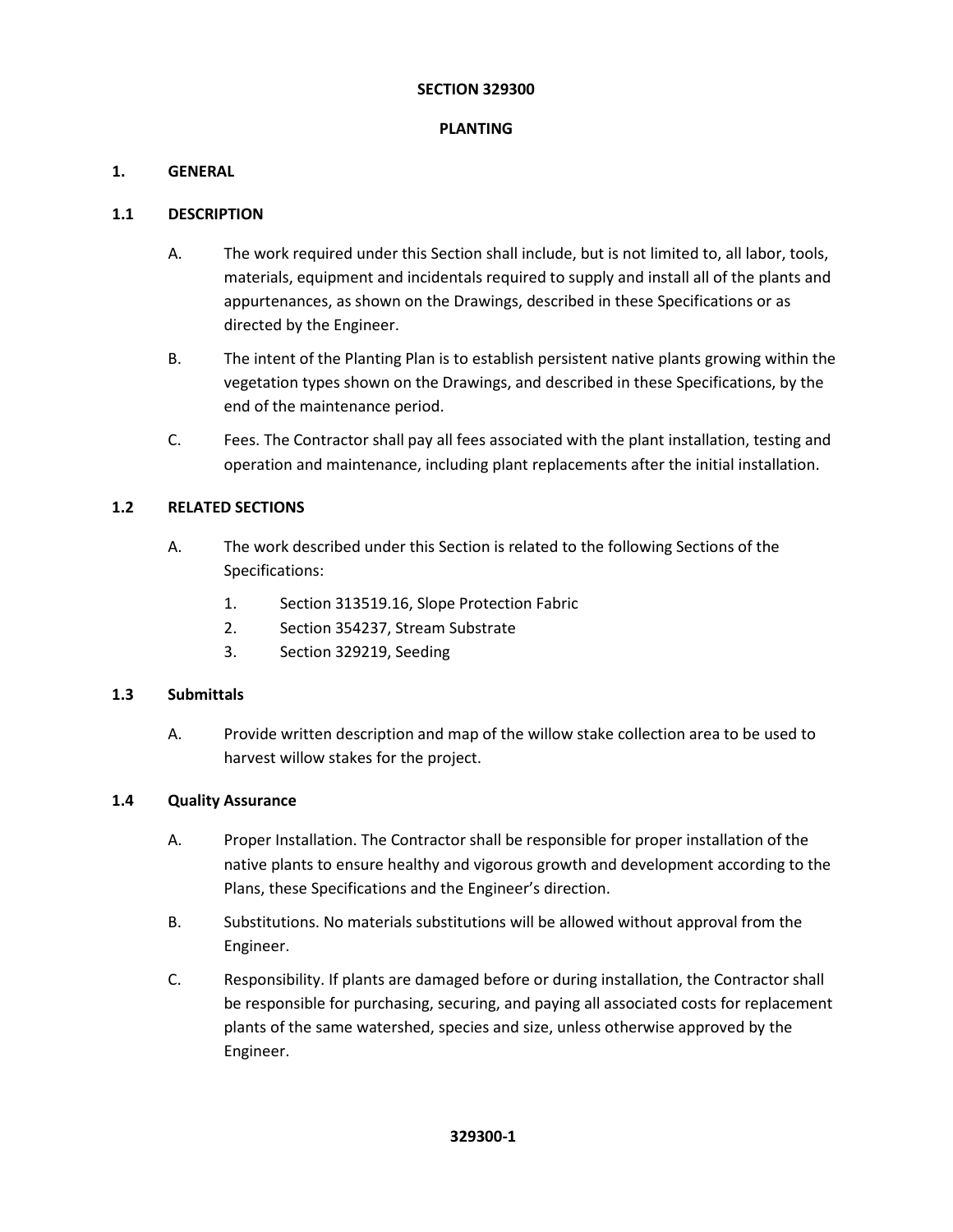- D. Reference. All work required under this Section and on the Drawings shall be conducted in conformance to the ODOT Specifications, latest edition.
- E. Willows. ASTM International. (2003). D6765-02 Standard Practice for Live Staking.

#### <span id="page-57-0"></span>**2. PRODUCTS**

#### <span id="page-57-1"></span>**2.1 GENERAL**

- A. Delivery. All materials and equipment delivered to the job site shall be clearly marked to identify the item or the materials. All materials shall be new and installed in accordance with the Drawings and the Specifications.
- B. Handling. The Contractor shall ensure that the plants and planting supplies are not damaged at any time. After acceptance by the Engineer, handling and storage of the plants and bulk materials delivered to the site shall become the responsibility of the Contractor.
- C. Plants Storage. Plants shall be maintained in optimal health and be protected at all times from animal damage; vandalism; inclement weather conditions, including drought, wind, and frost; toxic water; sunlight; moisture; or contact with vehicles, equipment, and tools and any other conditions that would damage or reduce the viability of the plants. Plants may be stored on the site in the Contractor's staging area provided a temporary fence is erected for plant protection. Shade, frost, and wind protection may be used if necessary to protect the health of the plants. Plants shall be maintained moist at all times before planting and shall be completely watered 1- hour or less before installation and shall be moist when installed.

#### <span id="page-57-2"></span>**2.2 MATERIALS**

A. Willow Stakes. Willow stakes are woody plant cuttings, capable of rooting, that are taken from trees and shrubs. All plant materials must be top quality stock. Plant materials shall be of the Salix genus. They shall be sound, healthy specimens and firstclass representatives of their species. Plant materials that have serious injuries, insect pests, diseases or are shriveled will be rejected. Willow stakes shall be cut from approved sources using a sharp tool. Live willow stakes shall be from 5 to 8 ft in length with a basal end of 1.5 to 2.5 in. in diameter. The top ends shall be blunt; butt ends shall be angled at 45 degrees. Stakes shall be stripped of all stems and leaves, taking care to minimize scarring or bruising of the willow stakes.

#### <span id="page-57-3"></span>**2.3 GENERAL**

A. Drawings. The Drawings are partially diagrammatic for graphic clarity and, therefore, do not show the exact individual planting locations for each species to be installed. The Contractor shall be responsible for the installation of all of the plants at the typical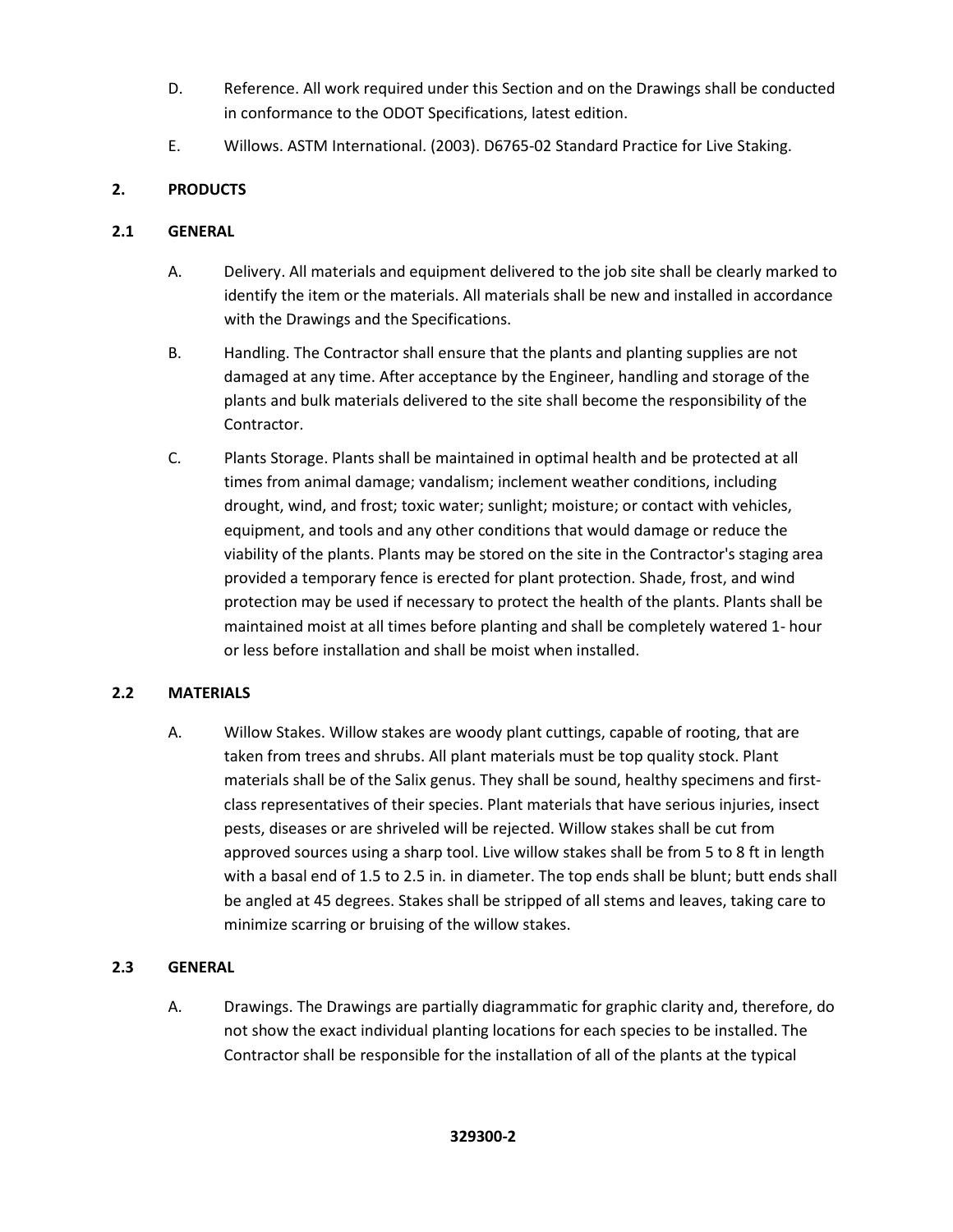spacing and layouts shown on the Drawings and described in these Specifications, and as directed by the Engineer.

- B. Schedule. The Contractor's strict conformance to the Project schedule is essential for the success of this Project. Unless otherwise directed by the Engineer, planting shall be conducted from September 1 through October 1. Planting shall not occur in saturated soils or while heavy rain is falling.
- C. Disturbed areas. Do not disturb areas outside of the designated limits of disturbance, unless authorized in writing by the engineer. All associated restoration and revegetation of disturbed areas outside the designated limits of disturbance, as shown on the drawings, shall be borne solely by the contractor.

#### <span id="page-58-0"></span>**2.4 PREPARATION**

A. Laws, Codes, Ordinances and Regulations. All local, municipal and State laws, codes, ordinances and regulations governing or relating to any part of this work are considered a part of these Specifications and shall be conformed to by the contractor. These Specifications and the Drawings shall take precedence whenever they call for a higher quality or larger size than is required by the aforementioned codes, ordinances, and regulations. The Contractor shall be responsible for conformance to all applicable codes governing the materials and work at this Project site. Manufacturer's specifications shall govern should their directions and detailed drawings address information not included in these Specifications and the Drawings.

#### **2.5 SITE CONDITIONS**

- <span id="page-58-1"></span>A. Site Conditions. The contractor shall verify site conditions and be familiar with existing grade conditions, locations of existing features to be preserved, and all existing vegetation to remain. Field adjustments may be necessary to avoid disturbances to existing vegetation to remain. Before ordering materials or proceeding with work, the Contractor shall verify all dimensions and quantities between the Drawings, these Specifications and field conditions; any and all discrepancies shall be reported immediately to the Engineer.
- B. Field Adjustments. Field Adjustments necessary to accommodate or to minimize disturbances to existing site conditions shall be done at the Contractor's expense. Work shall be postponed in any area of discrepancy with the Drawings or these Specifications until the Engineer has provided a written resolution to the conflict. The Contractor shall assume full responsibility for proceeding with work without written approval.
- C. Coordination. The Contractor shall coordinate the planting installation to avoid conflicts with roads, utilities, other construction, and any existing features.
- D. Vandalism. Throughout the Contract period, the Contractor shall be responsible for the replacement or repair of any part of the plant installation that is damaged as a result of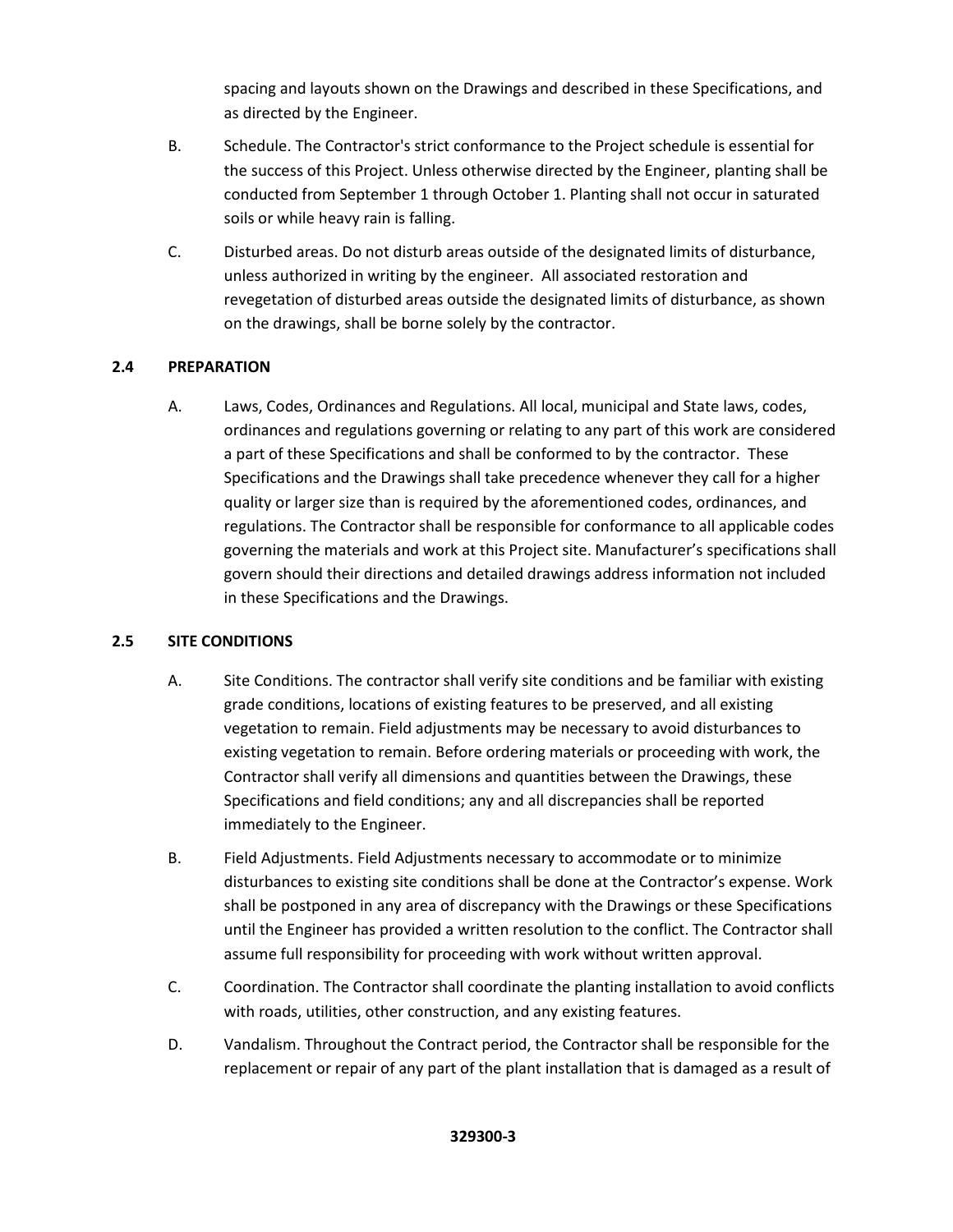vandalism; the Contractor shall be responsible for securing the Project site to minimize negative effects from vandalism.

#### <span id="page-59-0"></span>**2.6 WILLOW STAKE INSTALLATION**

- A. Delivery. The Contractor shall notify the Engineer of the delivery schedule in advance so the plant materials may be inspected upon arrival at the job site. The Engineer will inspect the cuttings for damage immediately upon receipt. Unacceptable cuttings will be removed from the job site immediately and disposed of at an authorized site.
- B. Handling. Install willow stakes within 6 hours of collection. If planting does not occur within 6 hours, plant material must be properly stored according to the guidelines given in the following section.
- C. Storage. All woody plant cuttings collected more than 6 hours prior to installation, must be carefully bound, secured, and stored submerged in clean fresh water for a period of up to one week. If stored outdoors temperatures must be less than 50 degrees F. Temperature indoors and in storage containers must be between 34 and 50 degrees F. If the willow stakes cannot be installed during the dormant season, cut during the dormant season and hold in cold storage at temperatures between 33 and 39 degrees F for up to 2 months.Location. Prior to placement or installation of willow stakes, the Contractor shall flag all plant material locations for approval by the Engineer. The Engineer may require adjustments to willow stake locations to meet field conditions.
- D. Willow Stake Installation. Planting of willow stake shall be performed during above periods only when weather and soil conditions are suitable. Deviation from the above planting dates will be permitted only when approved in writing by the Engineer. Plant materials shall be placed at intervals as indicated on the Drawings, with butt end down. Installed eighty percent of the stake below ground, leaving only twenty percent of the willow stake extending above ground.

#### <span id="page-59-1"></span>**2.7 CLEAN UP**

- A. Daily Cleanup. Site cleanup shall occur on a daily basis. All garbage, construction debris, excess plants and dirt, other discarded materials, and extraneous equipment caused by or due to the Contractor shall be removed offsite at the Contractor's expense and in accordance with State and local regulations.
- B. Salvage. All materials designated to be salvaged shall be handled and removed with care. The Contractor shall be responsible for salvaging, removing offsite, and recycling all plant containers and racks; at no time will the Agency or the Engineer be responsible for recycling plant containers and racks.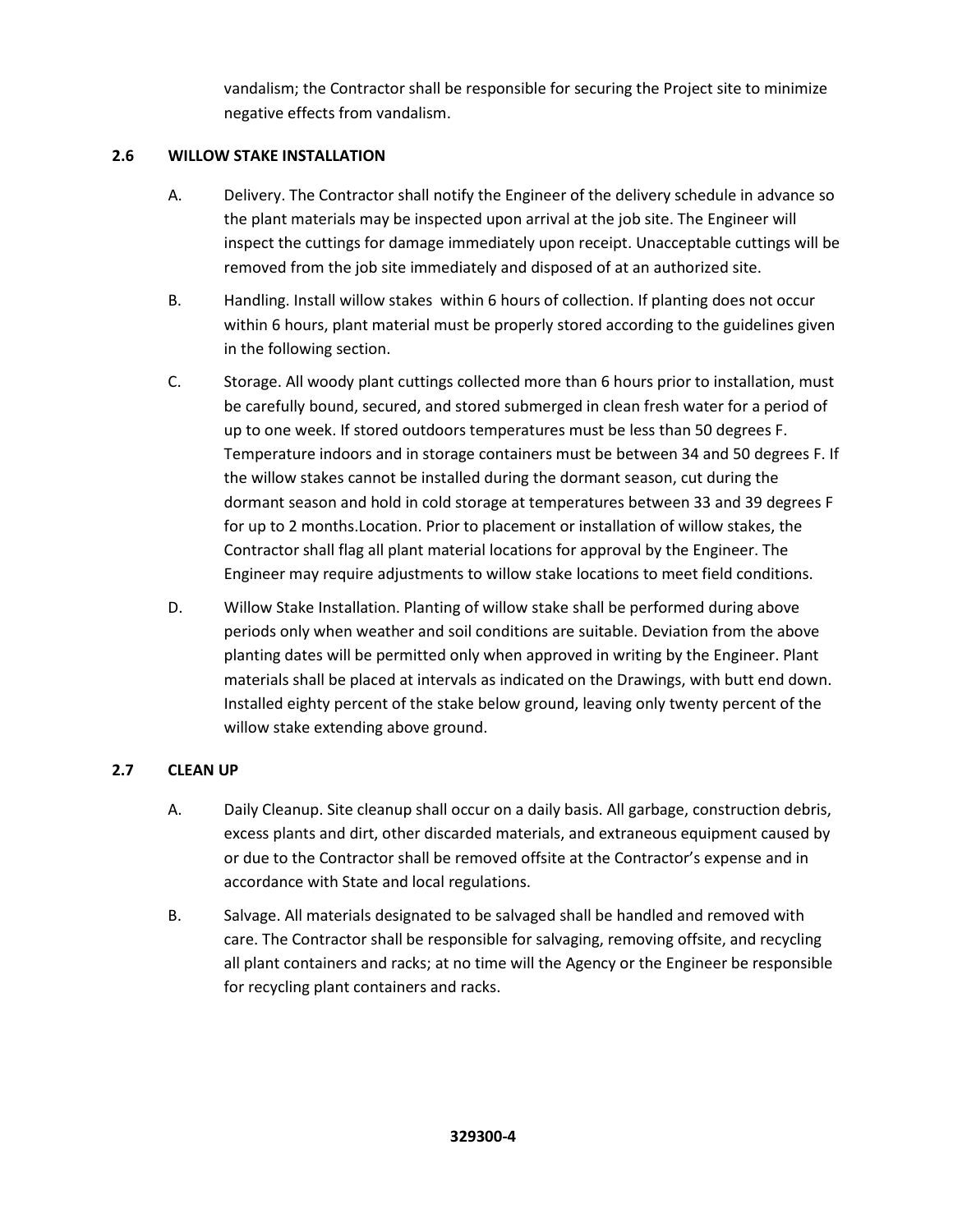#### <span id="page-60-0"></span>**2.8 OBSERVATION AND TESTING**

- A. Observations. The Contractor shall provide the Engineer with 48-hours advance notification for the following required planting stage acceptance observations.
	- 1. Field marking of individual planting site locations,
	- 2. Observation and acceptance of plant materials before installation,
	- 3. Preparation for individual planting sites,
	- 4. Planting operations. The Contractor shall be responsible for the complete installation of plants according to the Drawings and as specified herein. Any unacceptable plants or planting operations shall be corrected according to the Engineer's direction and at the Contractor's expense before the Final Acceptance observation.

#### **3. MEASUREMENT AND PAYMENT**

#### **3.1 MEASUREMENT**

A. Willow Stake Planting. Willow Stake plantings will be measured on a unit basis for each individual Willow Stake completely supplied and installed by the Contractor and approved by the Engineer.

#### **3.2 PAYMENT**

A. Willow Stake Planting. Payment for Willow Stake planting, measured as specified, will be paid at the contract unit price for each Willow Stake, which price will include all costs in connection therewith.

Pay Item Pay Unit

Willow Stakes Stake

**END OF SECTION**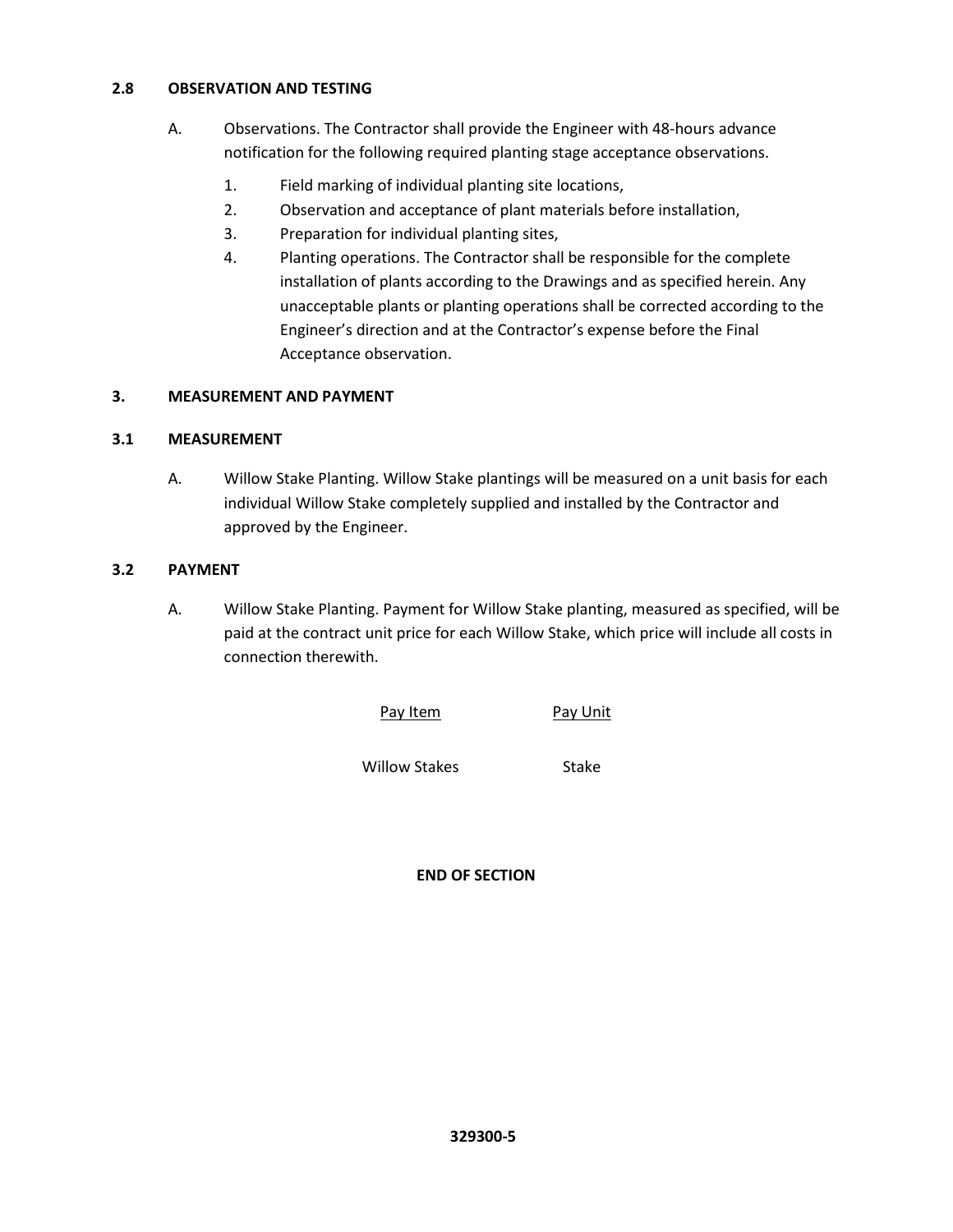#### **INDEX SECTION 354200 LOG STRUCTURES**

#### <span id="page-61-0"></span>Paragraph

#### Page

| 1. |     |  |  |
|----|-----|--|--|
|    | 1.1 |  |  |
|    | 1.2 |  |  |
| 2. |     |  |  |
|    |     |  |  |
| 3. |     |  |  |
|    |     |  |  |
|    |     |  |  |
| 4. |     |  |  |
|    | 4.1 |  |  |
|    | 4.2 |  |  |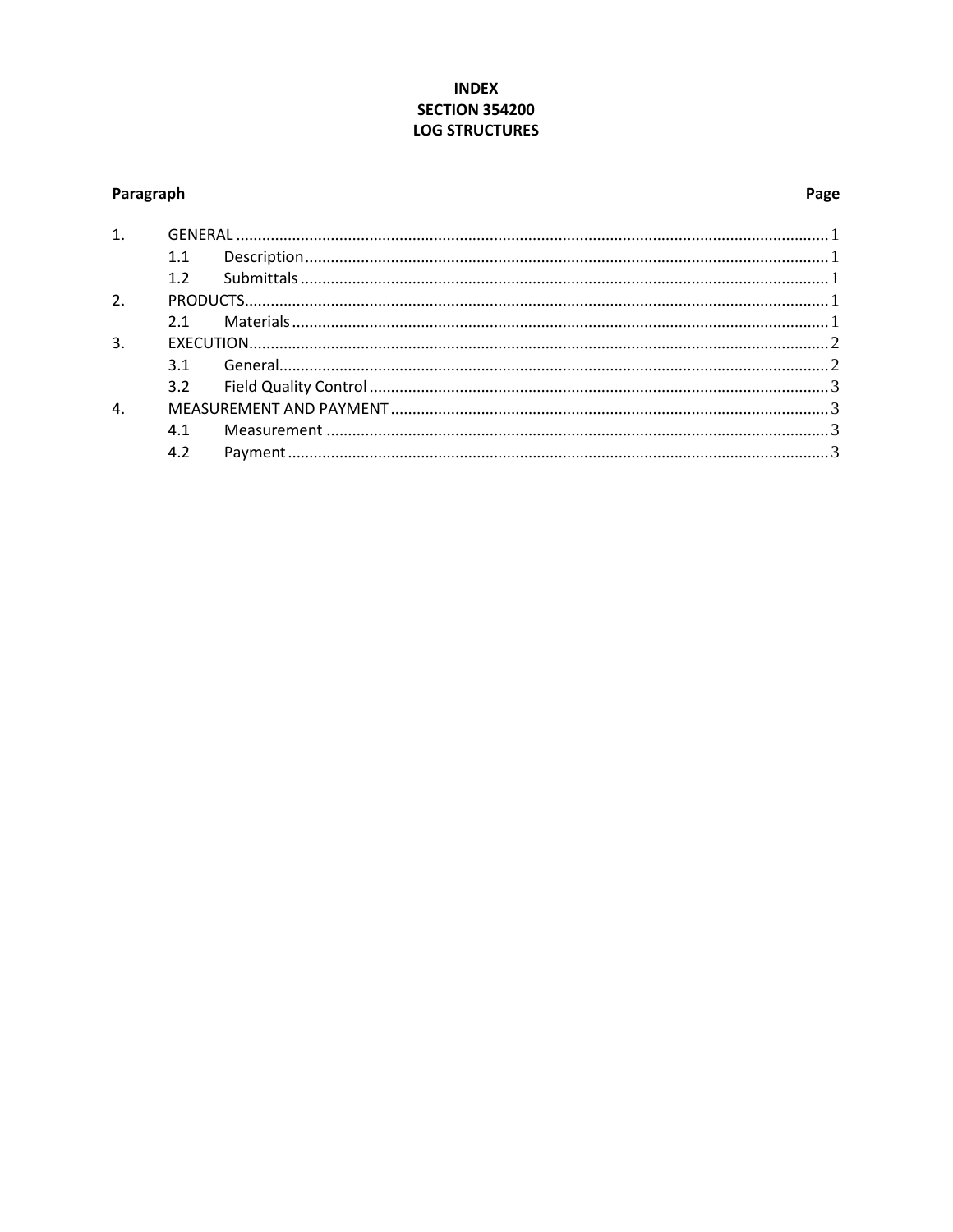#### **SECTION 354200 LOG STRUCTURES**

#### <span id="page-62-0"></span>**1. GENERAL**

#### <span id="page-62-1"></span>**1.1 Description**

- A. Work within this section includes furnishing all labor, materials, tools, equipment, and incidentals, and for doing all the work involved in constructing the Log Structures, complete in place, including excavation, and backfilling, cable connections, log and ballast boulder supply, preparation, and placement, and backfill of voids, as specified, as shown on the Drawings, or as otherwise directed by the Engineer.
- B. Log structures include all Type 1 Log Structures and Type 2 Log Structures shown on the Drawings.
- C. Related Sections
	- 1. Section 312319, Dewatering
	- 2. Section 312316, Stripping and Excavation
	- 3. Section 354237, Rock Slope Protection

#### <span id="page-62-2"></span>**1.2 Submittals**

- A. Submit to the Engineer, for review and approval, the following, prior to delivering materials to the work site:
	- 1. Product data sheet for threaded rebar connectors
	- 2. Quarry source for the ballast boulders
	- 3. Photos of all logs. Each log shall be tagged with a number, referenced in the photos.

#### <span id="page-62-3"></span>**2. PRODUCTS**

#### <span id="page-62-4"></span>**2.1 Materials**

- A. Ballast Boulders. Conform to the material requirements of *Section 354237, Rock Slope Protection.*
- B. Stream Substrate. Conform to the material requirements of *Section 354237, Rock Slope Protection.*
- C. Threaded Rebar. Rebar shall be ASTM A615 Grade 75. The bar shall be #8 with ¾" UNC threads. Finish shall be black and hot-dip galvanized.
- D. Steel Plates and Bolts. Steel plates and bolts shall be hot-diped galvanized. Size bolts to match rebar thread dimensions. Size steel plates per dimension shown on the Drawings.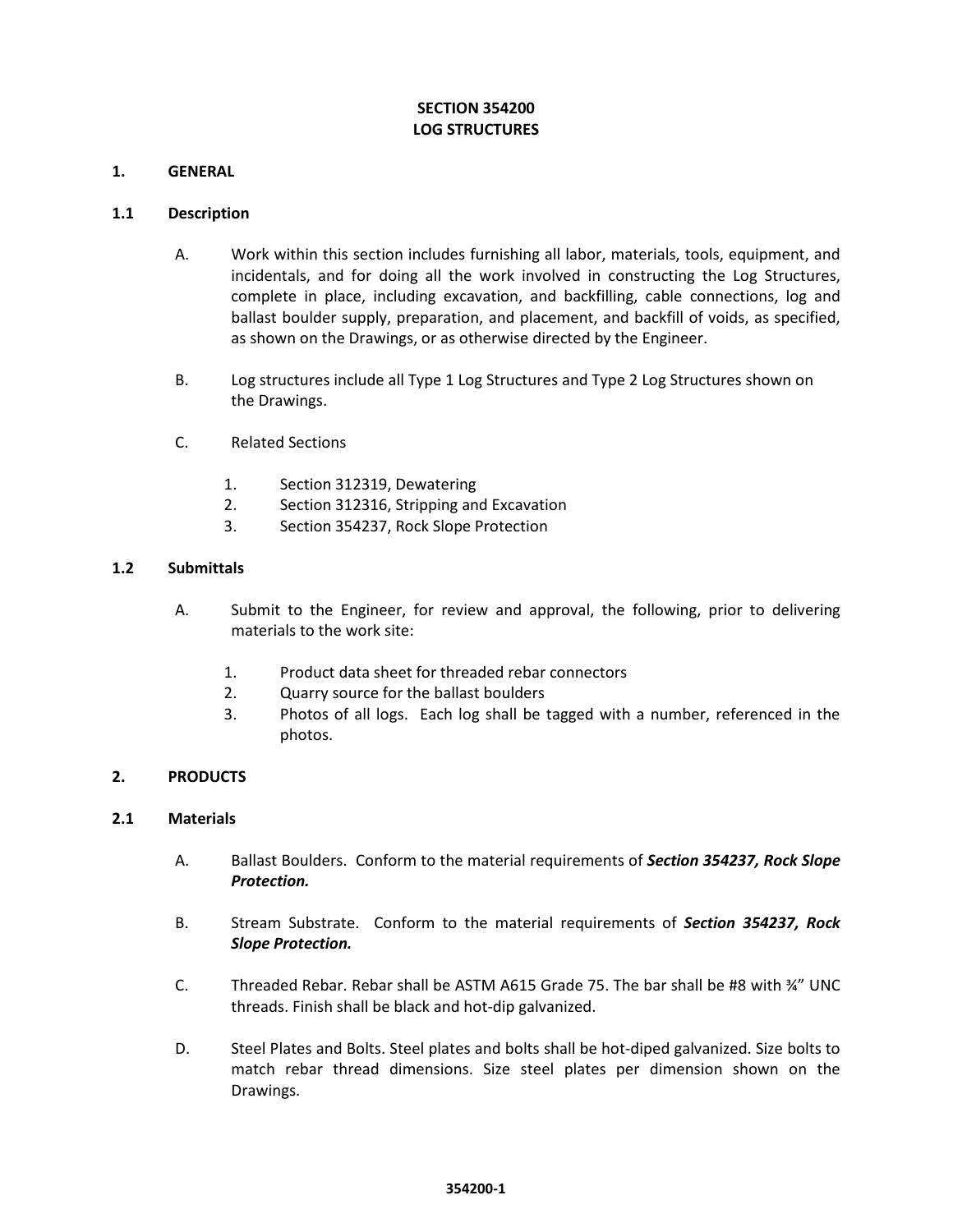- E. Logs.
	- 1. Logs may be imported or salvaged from the construction site, and shall meet the material specifications shown on the Drawings.
	- 2. All logs shall be inspected for approval by the Engineer, prior to installation.
	- 3. Refer to for the Drawings for trees available for salvage.
- F. Backfill. Backfill shall consist of either "Engineered Fill" to match surrounding surface treatments shown on the Drawings.

#### <span id="page-63-0"></span>**3. EXECUTION**

#### <span id="page-63-1"></span>**3.1 General**

- A. Prior to the start of work, the Engineer shall designate representatives authorized to observe the Contractor's placement of Log Structures. Contractor shall notify the authorized representative 72 hours prior to placement of Log Structures. Construct all Log Structures in the presence of the authorized representative.
- B. Log structure designs are shown conceptually due to the inherent variability of material properties. The design requires that the Engineer will observe construction of the log structures to ensure the intent of the design is met. Observations must include log and boulder selection, placement, connections for ballasting, and placement of backfill. Any log structures constructed without the Engineer present may result in rejection of the work by the Engineer.
- C. The construction of Log Structures requires equipment which can place rock and logs in precise locations. An excavator of a suitable size and containing a thumb is suggested.
- D. Placement of the foundation logs and rocks is critical to the success of the Log Structures. To ensure proper placement, the Contractor shall provide a portable pump or other method to de-water excessive ground water from the excavation, as necessary.
- E. Log/log connection. Each rebar connection shall be secured with two bolts, tightened to the manufacturer's recommended torque. Cut off excess rebar flush with the surface of the log.
- F. Log Placement. Log placement locations shown on the Drawings are approximate. Exact locations shall be as approved by the Engineer, or his/her authorized representative.
- G. Place rootwads at an elevation where the majority of the root mass is below ordinary low water, as approved by the Engineer.
- H. Log Salvage. Trees shown to be removed on the Drawings shall be salvaged with their rootwad intact and placed within the Secondary Channel, as directed by the Engineer.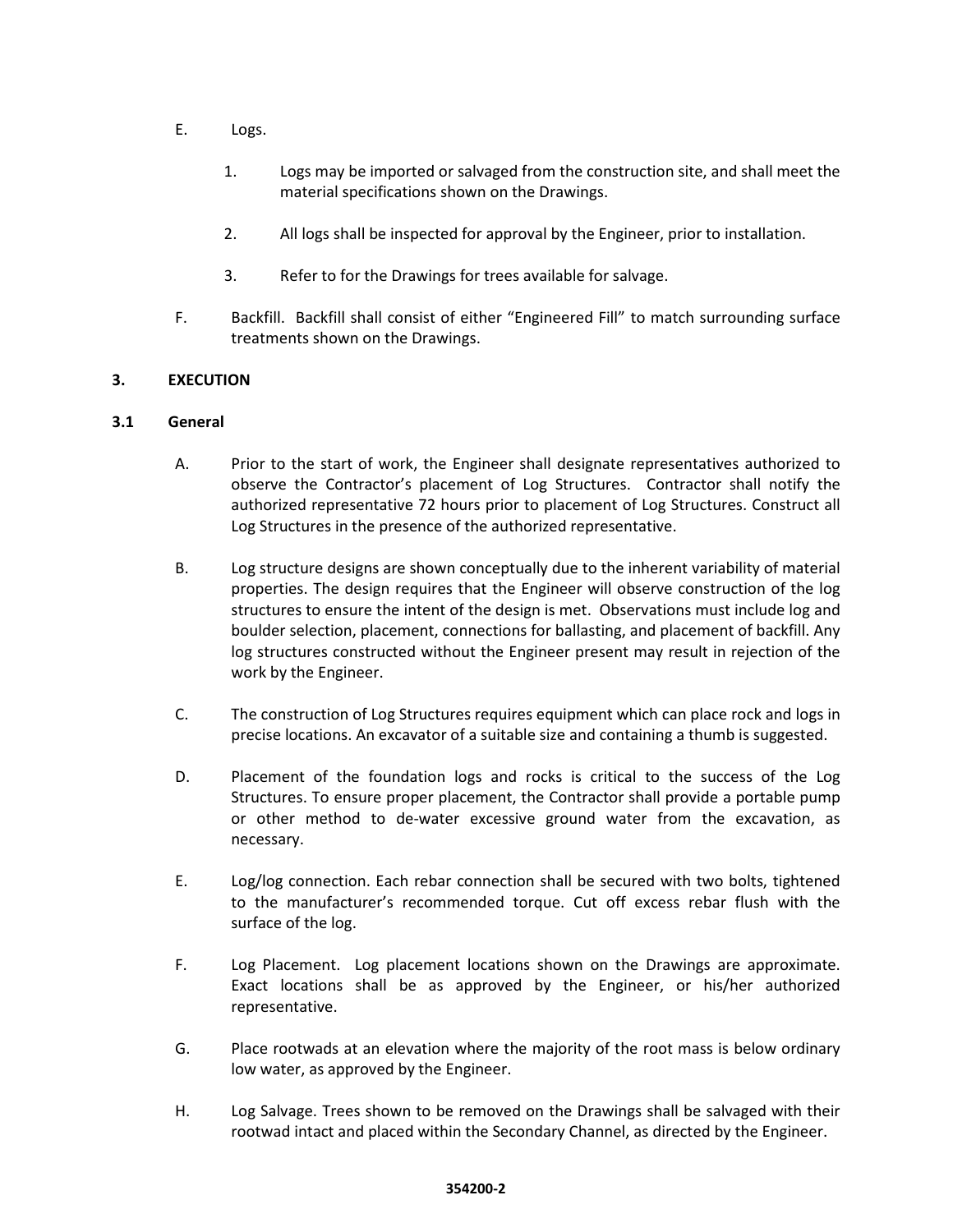#### <span id="page-64-0"></span>**3.2 Field Quality Control**

- A. Tolerances. Log and boulder placements shall be as approved by the Engineer.
- B. Logs. All logs shall be inspected for approval by the Engineer, prior to installation.

#### <span id="page-64-1"></span>**4. MEASUREMENT AND PAYMENT**

#### <span id="page-64-2"></span>**4.1 Measurement**

- A. Log Structure Type 1 will be measured for payment on a lump sum basis
- B. Log Structure Type 2 will be measured by the number of Type 2 Log Structures installed, as shown on the Drawings, as specified, and as directed by the Engineer.
- C. Log/log connections will not be separately measured for payment.
- D. Ballast Boulders used for log structures will not be separately measured for payment.

#### <span id="page-64-3"></span>**4.2 Payment**

- A. Log Structure Type 1 will be paid for at the contract lump sum price, which price will be payment in full for furnishing all labor, materials, tools, equipment, and incidentals, and for doing all the work involved in installing Log Structure Type 1, complete in place, including excavation and backfill, rock placement, and connections, as shown on the Drawings, as specified herein, or as directed by the Engineer.
- B. Log Structure Type 2 will be paid for at the contract unit price for each Log Structure Type 2 installed including all labor, materials, tools, equipment, and incidentals, and for doing all the work involved in installing each Log Structure Type 2, complete in place, including excavation and backfill, rock placement, and connections, as shown on the Drawings, as specified herein, or as directed by the Engineer.
- C. No separate payment will be made for log/log connections.
- D. No separate payment will be made for boulders used in log structures.
- E. Payment will be made under:

Pay Item Pay Unit

Log Structure Type 1 Log Structure Type 2

Lump Sum (LS) Each (EA)

**END OF SECTION**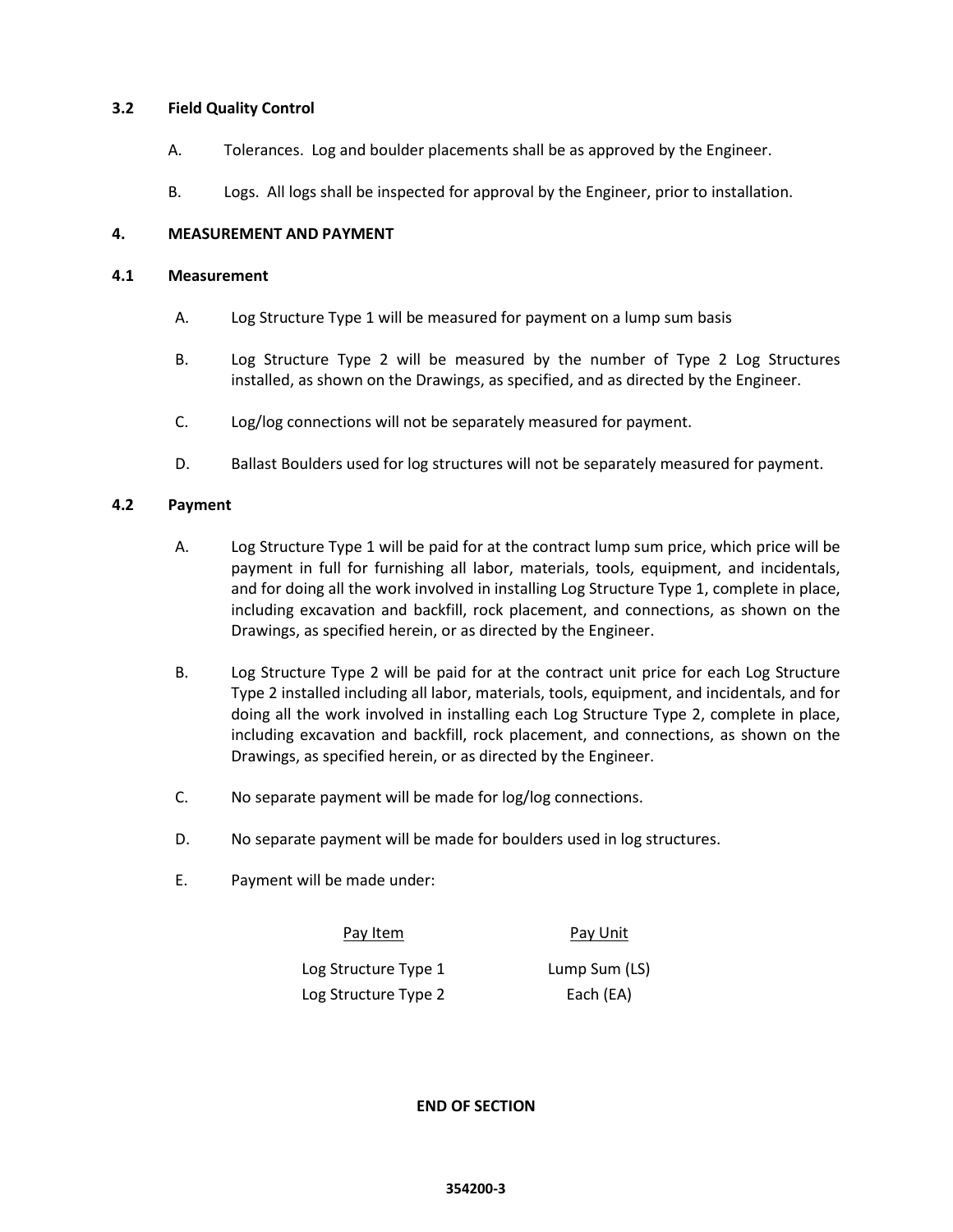### **INDEX SECTION 354237 ROCK SLOPE PROTECTION**

#### <span id="page-65-0"></span>Paragraph

| 1. |     |  |  |  |
|----|-----|--|--|--|
|    | 1.1 |  |  |  |
|    | 1.2 |  |  |  |
|    | 1.3 |  |  |  |
| 2. |     |  |  |  |
|    | 2.1 |  |  |  |
| 3. |     |  |  |  |
|    | 3.1 |  |  |  |
|    | 3.2 |  |  |  |
|    | 3.3 |  |  |  |
| 4. |     |  |  |  |
|    | 4.1 |  |  |  |
|    | 4.2 |  |  |  |
|    |     |  |  |  |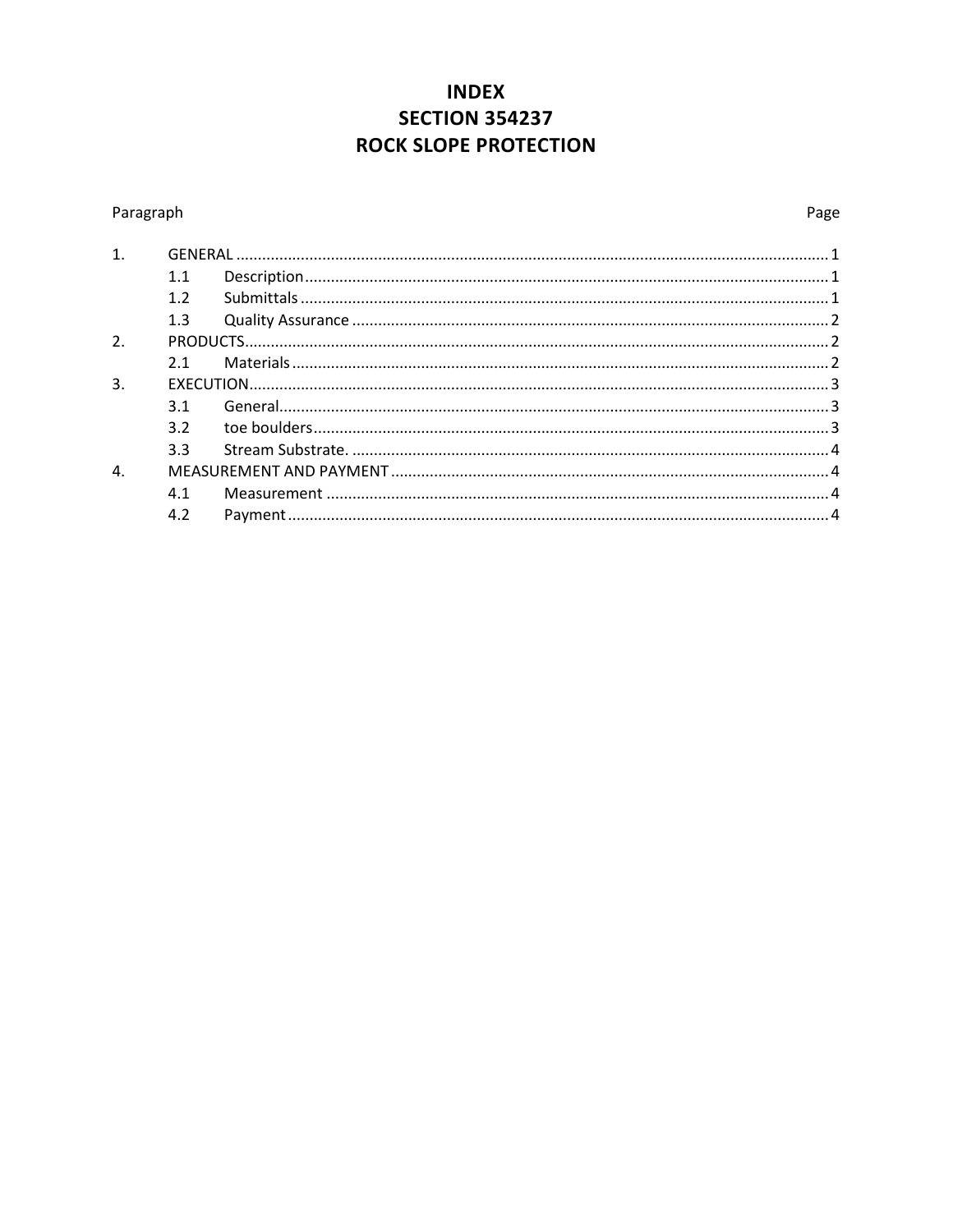### **SECTION 354237 ROCK SLOPE PROTECTION**

#### <span id="page-66-0"></span>**1. GENERAL**

#### <span id="page-66-1"></span>**1.1 DESCRIPTION**

- A. Work within this section shall include furnishing all labor, materials, tools, equipment, and incidentals, and for doing all the work involved in placing, Rock Slope Protection (RSP), ,Toe Boulders, Engineered Streambed Material, Stream Substrate, backing layers, backfill and geotextile fabric where shown on the Drawings, as specified herein, or as otherwise directed by the Engineer. Stone protection, rock slope protection, and riprap are interchangeable in these Specifications and Drawings.
- B. All loading, transport, temporary stockpiling, processing and mixing of stone materials to achieve designated gradations, washing, on-site hauling, excavation, preparation of sub-grade, placement, embedment, backfill, grading, compaction, finish grading, clean-up, and off-haul and disposal of excess materials needed to install all Rock Slope Protection work, where incorporated in the work, shall be considered as included in the applicable bid item unit price, and no additional compensation will be allowed.
- C. The location, alignment, angles, elevations, grades, slopes, dimensions, etc. of the proposed creek channel improvements, treatments, and structures as described in this section are shown on the Project Plans to provide a basis for construction and bidding purposes. The Engineer is expected to make minor revisions and provide direction in the field to fit any varying field conditions. The Contractor shall include all costs for working under the direction of the Engineer in his/her bid for this work, as no additional compensation will be allow therefore.
- D. The Contractor is hereby notified that the Engineer may direct the Contractor to place additional stone materials (not shown on the Plans) at select locations within the project work treatment areas to fit existing conditions at the time of construction. Any such additional stone materials and placement shall be considered as included in the unit prices paid for the designated stone materials as described elsewhere in these Technical Specifications and no additional compensation shall be allowed for.
- E. Related sections:
	- 1. Section 354200, Log Structures
	- 2. Section 312319, Dewatering
	- 3. Section 329000, Planting
	- 4. Section 312316, Stripping and Excavation

#### <span id="page-66-2"></span>**1.2 SUBMITTALS**

- A. Submit to the Engineer, for review, the following:
	- 1. Manufacturer's product data and installation instructions for specified geotextile fabrics.
	- 2. Certified weights of the rock delivered to the site.
	- 3. Certificate(s) and other material testing data as necessary to validate the source of the Rock Materials and their conformance with the Standard Specifications and these Technical Specifications. Include all applicable test results for grading, specific gravity, resistance to degradation, absorption, durability index, and soundness (as described elsewhere in these Technical Specifications).
	- 4. A representative 5 cubic yard sample of each of the proposed Rock Materials specified herein shall be provided to the Engineer for approval, ten days prior to delivery of the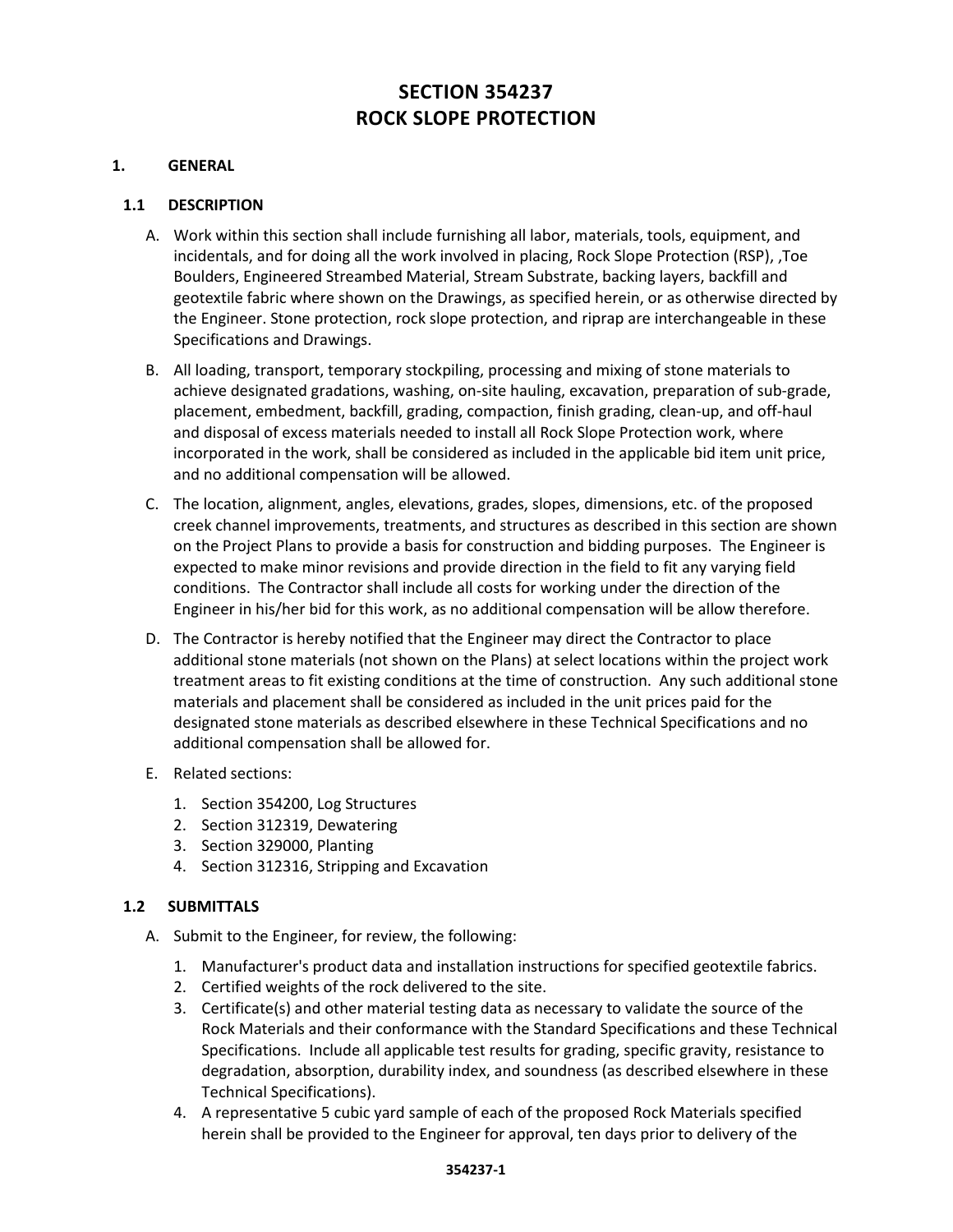remainder of material to the project site. The Engineer reserves to the right to reject said materials.

B. Sampling and Testing Assistance. Any difference of opinion between the Engineer and the Contractor shall be resolved by dumping and checking the gradation of the two random truck loads of rock. Mechanical equipment, a sorting site and labor needed to assist in checking gradation shall be provided by the Contractor at no additional cost to the Client.

#### <span id="page-67-0"></span>**1.3 QUALITY ASSURANCE**

- A. Tolerances. Place rock to a vertical tolerance of minus 2 to plus 3 inches.
- B. Subgrade Preparation. Prior to placement of rock, Engineer shall verify subgrade preparation, and placement of fabric for rock. Where backing is shown on the Drawings, Engineer shall verify subgrade preparation and backing placement prior to placement of outer rock course.

#### <span id="page-67-1"></span>**2. PRODUCTS**

#### <span id="page-67-2"></span>**2.1 MATERIALS**

- A. Salvaged Rock Material. Native rock found on site may be salvaged for reuse, subject to compliance with the material requirements for the intended use, and subject to the approval by the Engineer. The Engineer may require the Contractor to provide testing (e.g. gradation curve, hardness, etc.) to ensure that materials are suitable for reuse. Salvaged creek bed material shall be placed on a hardened surface or other suitable material (i.e. steel plate, pavement, filter fabric) in order to protect the said material from contamination or mixing with other soils, earthen material and debris. The Engineer may, at his sole discretion, waive certain testing requirements to facilitate the Contractor's use of locally salvaged materials.
- B. Rock materials and gradation shall conform to Section 00390.11(b) of the State Standard Specifications. Stones shall be sound, durable, hard, resistant to abrasion and free from laminations, weak cleavage planes, and the undesirable effects of weathering. It shall be of such character that it will not readily disintegrate from the action of air, water, or the typical conditions experienced during handling and placing. All aggregate material shall be clean and free from deleterious impurities, including alkali, earth, clay, refuse, and adherent coatings.
- C. Rock size classes not designated below shall be as shown on the Drawings, or as directed by the Engineer. All stone, rock, aggregate materials, and soils imported to the site shall be from a certified "Weed Free" source approved by the Engineer.
	- 1. Toe Boulders. Toe boulders shall be sub-rounded to angular with a minimum y-axis dimension of 3.5 ft., a maximum y-axis dimension of 4.5 ft. and a minimum weight of 1.75 tons.
	- 2. Ballast Boulders. Ballast Boulders shall be sub-rounded to sub-angular with a minimum yaxis dimension of 3.5 ft., a maximum y-axis dimension of 4.5 ft. and a minimum weight of 1.75 tons.
	- 3. Backfill. Backfill within RSP voids shall consist of "Stream Substrate" material, as specified below
- D. Stream Substrate. Stream Substrate shall consist of dense, hard, durable non-friable stone free of organic debris and other deleterious substances. The rock shall have a minimum specific gravity of 2.5 and shall be sub-rounded to rounded, as derived from a natural stream or pit-run mining operation. Angular quarried material will not be acceptable. Volcanic cinder material shall not be acceptable. Stream Substrate shall conform to the gradation requirements for Size Class 150, per Table 2, below.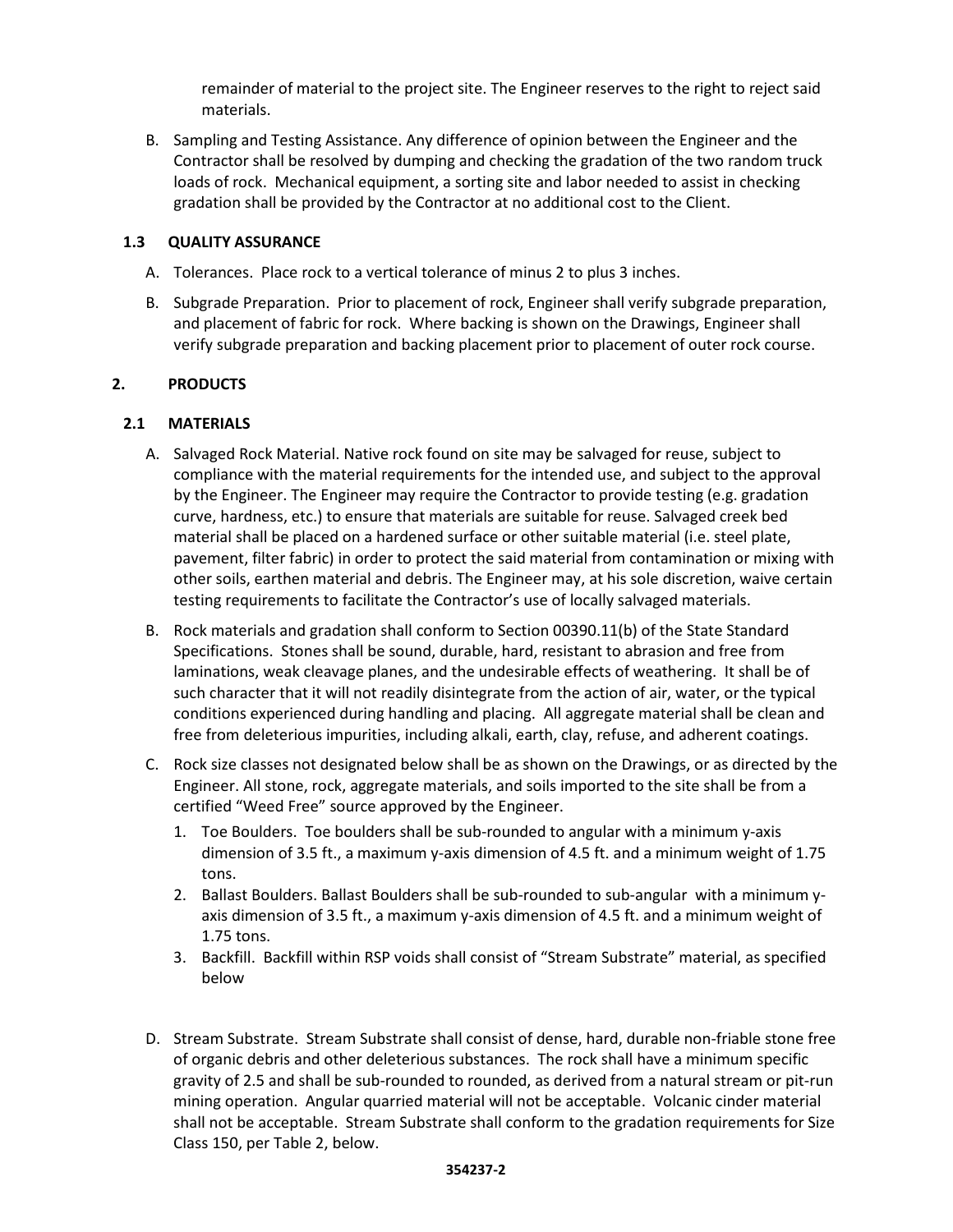| Table 2: Gradation requirements for Stream Substrate, inches or sieve size |              |         |         |         |         |  |
|----------------------------------------------------------------------------|--------------|---------|---------|---------|---------|--|
|                                                                            |              | 75-85%  | 45-55%  | 12-20%  | 10%     |  |
| <b>Size Class</b>                                                          | 100% passing | passing | passing | passing | passing |  |
| 50                                                                         | 5            | 2       | 3/4     | 1/4     | No. 10  |  |
| 100                                                                        | 10           | 4       | 13/4    | 0.530   | No. 10  |  |
| 150                                                                        | 14           | 6       | 21/2    | 3/4     | No. 10  |  |
| 225                                                                        | 22           | 9       | 31/2    | 1.06    | No. 10  |  |
| 300                                                                        | 29.5         | 12      | 5       | 11/2    | No. 10  |  |
| 375                                                                        | 35.5         | 14      | 6       | 13/4    | No. 10  |  |
| 450                                                                        | 45           | 16.5    | 7       | 21/2    | No. 10  |  |
| 600                                                                        | 59           | 23.5    | 10      | 3       | No. 10  |  |
| 750                                                                        | 74           | 29.5    | 12      | 31/2    | No. 10  |  |
| 900                                                                        | 88.5         | 35.5    | 14      | 4.24    | No. 10  |  |
| 1050                                                                       | 103          | 45      | 16.5    | 5       | No. 10  |  |

E. Rock Energy Dissipators. Conform to the rock gradation indicated on the Drawings.

#### <span id="page-68-0"></span>**3. EXECUTION**

#### <span id="page-68-1"></span>**3.1 GENERAL**

- A. Salvaged rootwad transplants and live stakes shall be incorporated into the rock work as rock placement proceeds.
- B. Rounded and smooth gravel, cobbles, and boulders shall not be placed on slopes steeper than 2:1 (horizontal: vertical) unless otherwise directed by the Engineer.
- C. All rock materials shall be placed in such a manner as to smoothly conform with adjacent graded areas. Smaller rock shall be chinked into the margins of larger rock placements, as necessary to conform to earthwork and prevent migration of fines from adjacent graded areas into the rock matrix.

#### <span id="page-68-2"></span>**3.2 TOE BOULDERS**

- A. Install Toe Boulders to the lines and the minimum dimensions shown on the Drawings. Prior to placement ofToe Boulders, the stream substrate shall be placed, inspected and approved by the Engineer.
- B. Toe Boulders shall be individually placed at the direction of the Engineer, with their long axis parallel to flow, and arranged so that each boulder above the foundation course has a 3-point bearing on underlying boulders. Boulders shall be placed such that down-slope boulders buttress up-slope boulders, as shown on the Drawings. Toe Boulders shall be placed tightly to minimize voids. After placement of lower course of Toe Boulders, place Backfill prior to placement of the subsequent course. Water-jet the backfill to eliminate voids. Backfill shall be placed in a manner that does not interfere with direct rock to rock contact of successive courses. T The Contractor shall be prepared to reposition individual boulders repeatedly, to optimize the final toe boulder configuration, as directed by the Engineer. After placement of the top row of toe boulders place Backfill and water-jet mix to eliminate voids.
- C. The number of Toe Boulders shown on the Drawings is diagrammatic. Actual count shall vary, as necessary to achieve the dimensions shown on the Drawings.